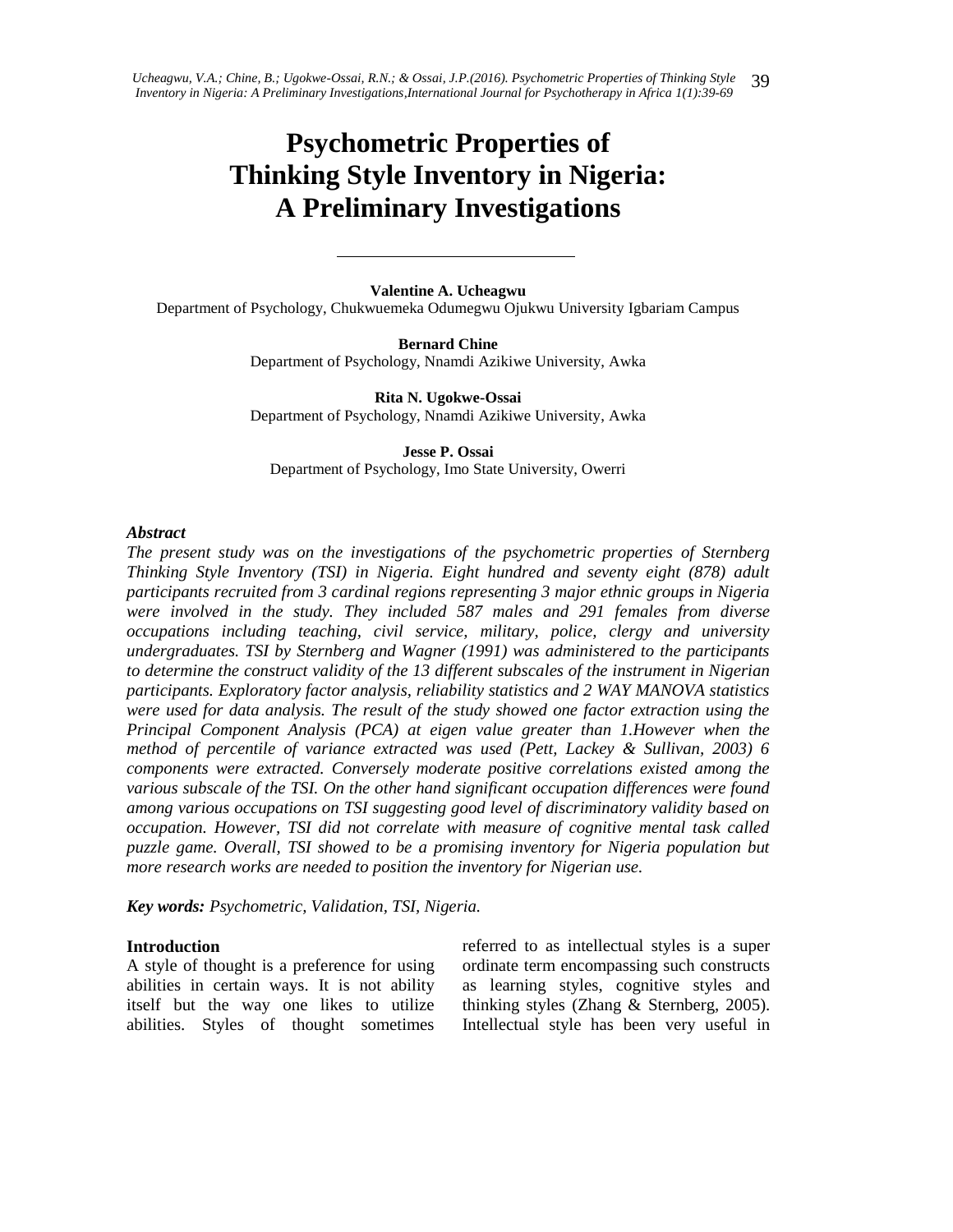understanding human performances in both education and social settings including career areas. This is so because personality and intellectual abilities cannot fully explain for variances found in performances both in school and job (Sternberg, 2000). Consequently investigators have assumed that styles may be a possible way to account for additional variations (Briggs, 1988; Entwistle, 1981). Findings have shown that thinking styles have incremental validity in explaining human performance and outcome beyond personality and intelligence (Grigorenko & Sternberg, 1997; Zhang 2001, 2006; Roodenburg, Roodenburg & Rayner, 2012).

There are many styles of thinking developed to explain preference for abilities including the Brigg's learning approach and the MBTI thinking style. The present study was on assessment of the psychometric properties of Sternberg (1997) thinking style. The rationale behind the study of Sternberg Thinking Style also known as Thinking Style Inventory (TSI) among others was that unlike other thinking styles, the Sternberg theory provides a comprehensive repertoire of styles by proposing thirteen thinking styles and has much wider applications in academic and non academic settings (Fan, 2016). Similarly, Sternberg theory of thinking was also the starting point for the establishment of the threefold model of intellectual styles (Zhang & Sternberg, 2005). The TSI is further referred to as the theory of mental self government (MSG). This theory holds that styles can be understood in terms of constructs from human notions of government (Grigorenko & Sternberg, 1995; Sternberg & Zhang, 2001).

According to this theory, people can be understood in terms of functions, forms, levels, scopes and leanings of government. Based on these five areas of governance, the

TSI was further categorized into thirteen styles of thinking (See the instrument subsection of method section). TSI has been demonstrated to show both internal and external validity as well as reliability (Zhang, 2002). The usefulness of TSI as thinking style in teaching (Grigorenko & Sternberg, 1999) has also been assessed in education settings in such cultures as the United States, Hong Kong, mainland China and Philippines (Zhang, 2002). Researchers have further examined the validity of TSI by comparing it with a number of constructs that are believed to be associated with it (Zhang, 2002). Some of the constructs were TSI against learning approaches as proposed by Briggs (1987, 1992), TSI and personality styles as proposed by Holland (1973, 1994) and TSI and self esteem as measured by the Self Esteem Inventory Adult Form (Cooper-Smith, 1981). Students rated as high in type 1 thinking styles tend to take a deep approach to learning, whereas students rated in type II thinking styles tend to take a surface approach (Zhang, 2000b; Zhang & Sternberg, 2000). Second factor analyses of the thinking styles defined in Sternberg's theory and the six personality types defined in Holland's theory resulted in two factors that each contained certain thinking styles and certain personality types suggesting an overlap between the two constructs (Zhang, 2002). One of the factors was loaded with scales that indicate that people approach the outer world by interacting with others and by evaluating different ideas and situations but not by working alone. The other factor was loaded with scales that suggest that people prefer carrying out detailed and routine tasks with given instructions and dislike working under unstructured situations (Zhang, 2000a). Similarly, Zhang (2001c) in a study of university students found that students who preferred to use Type 1 thinking styles appeared to have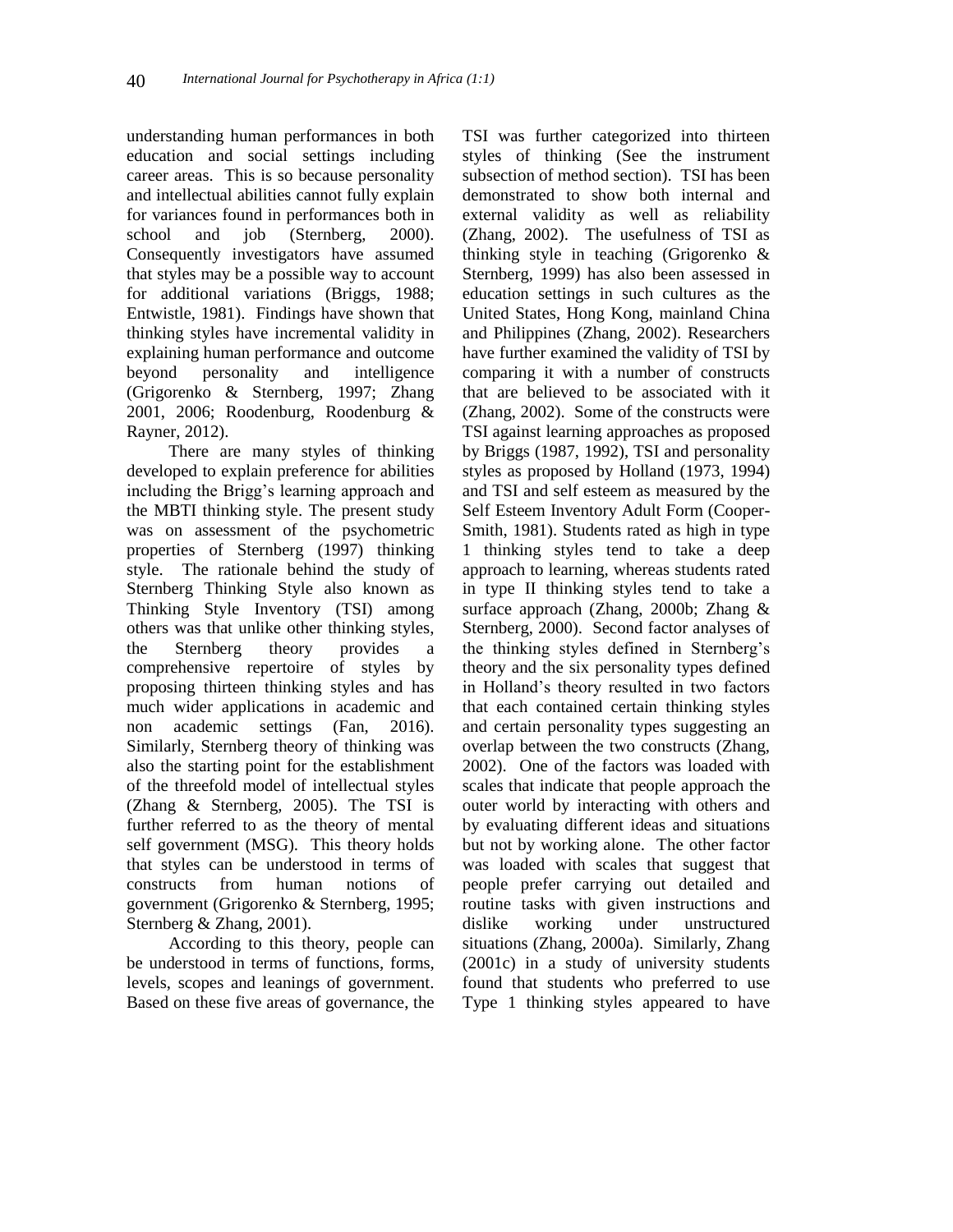significantly higher self esteem than students who preferred to use type II thinking styles.

Furthermore, researches on TSI particularly in educational context have yielded many outstanding findings. Zhang (2002) summarized these findings on the following points: Students' thinking styles vary as a function of their personal characteristics and their learning environment. Similarly teacher's thinking styles differ depending on their personal characteristics, their teaching experiences and school environment. Third, students tend to achieve better academic results when their thinking styles match the thinking styles of their teachers. Finally students' thinking styles contribute to their academic achievement beyond what can be explained by their abilities as assessed by both self rating and performance tests (See Grigorenko & Sternberg, 1997; Sternberg & Grigorenko, 1995; Zhang, 1999b, 2001a, 2001b; Zhang & Sternberg, 1998).

However the problem with the TSI was that the 3 typological classifications and its subscales intercorrelations (Zhang, 2000, 2001, Zhang & Sternberg, 2000; Zhang & Positglione, 2001,) have not been fully established and even more so in Africa. It is truly accepted that styles of thinking is an added advantage to assessment and classification of human performance both in education and social world, it is however sufficient enough to establish its utility particularly in areas where it has not been used in assessment and practice. In addition such instruments like the TSI are of necessity in the present Nigeria where corruption and negative public performance are the most social problems. Psychological

knowledge of the thinking styles of Nigerians could not at this point be neglected. Furthermore proper career choice and education are of importance in Nigeria. Application of thinking styles in educational sector will be of greater valence to educational development. In all these, appropriate valid and reliable instruments are needed. Hence the present study was on the preliminary investigations into the Sternberg Thinking Style Inventory (TSI) in Nigeria sample. In line with this, the following were hypothesized:

- i. TSI subscales will not yield to 3 typological scales as proposed.
- ii. There will be moderate positive correlations among the subscales in Nigeria samples
- iii. TSI subscales will show significant differences among various occupations of the participants sampled.

## *Method*

#### *Participants*

Eight hundred and seventy eight (878) adult participants were recruited for the study. The participants were 587 males and 291 females sampled from 3 regions of Nigeria (North: Plateau state; South West: Lagos state and South East: Anambra State). The idea of such cluster sampling was to get a true representative of Nigeria population. In addition, the sample population were recruited from various professional occupations including teaching (60 Primary school teachers, 80 Secondary school teachers, 192 University lecturers), civil service: 62, military: 152, police: 153, clergy: 18 and undergraduate students: 161.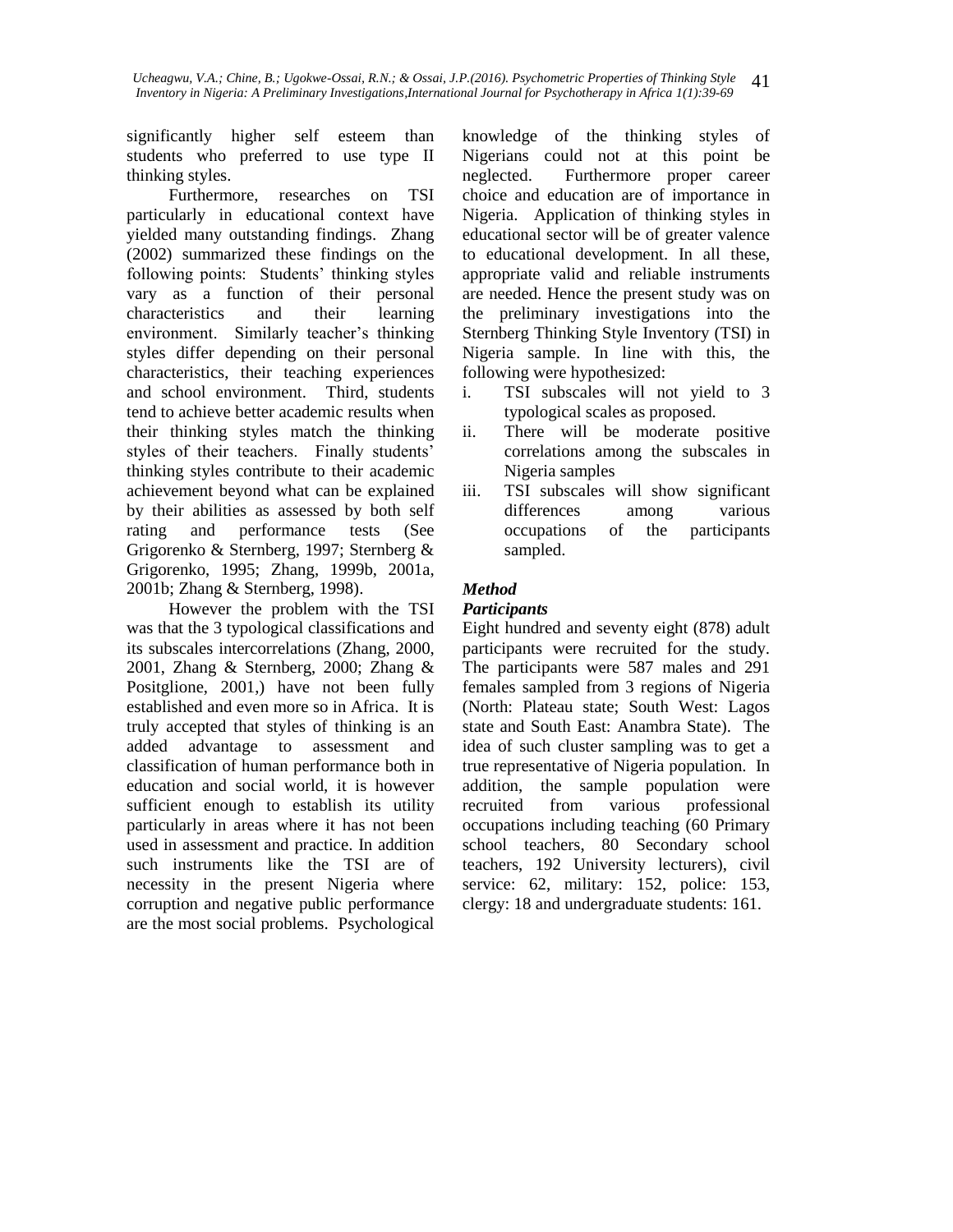|             | Occupation                  | Sex           | Mean               | Std. Deviation     | N                                        |
|-------------|-----------------------------|---------------|--------------------|--------------------|------------------------------------------|
|             |                             | Male          | 34.9310            | 6.12332            | 29                                       |
|             | Primary School<br>Teacher   | Female        | 38.8710            | 7.02254            | 31                                       |
|             |                             | Total         | 36.9667            | 6.84196            | 60                                       |
|             |                             | Male          | 37.4286            | 6.63745            | 42                                       |
|             | Secondary School            | Female        | 37.2895            | 7.22573            | 38                                       |
|             | Teacher                     | Total         | 37.3625            | 6.87914            | 80                                       |
|             |                             | Male          | 39.0275            | 6.98604            | 109                                      |
|             | University Lecturer         | Female        | 41.1928            | 5.87981            | 83                                       |
|             |                             | Total         | 39.9635            | 6.60269            | 192                                      |
|             |                             | Male          | 29.9444            | 6.91972            | 36                                       |
|             | Civil servants              | Female        | 30.0769            | 8.41391            | 26                                       |
|             |                             | Total         | 30.0000            | 7.51610            | 62                                       |
|             |                             | Male          | 29.4118            | 6.91971            | 17                                       |
| Legislative | Clergy                      | Female        | 20.0000            |                    | $\mathbf{1}$                             |
|             |                             | Total         | 28.8889            | 7.07014            | 18                                       |
|             |                             | Male          | 35.6942            | 6.25945            | 121                                      |
|             | police                      | Female        | 33.8125            | 8.23226            | 32                                       |
|             |                             | Total         | 35.3007            | 6.73374            | 153                                      |
|             |                             | Male          | 34.8028            | 6.72799            | 142                                      |
|             | military                    | Female        | 35.5000            | 3.43996            | 10                                       |
|             |                             | Total         | 34.8487            | 6.55770            | 152                                      |
|             | Undergraduate               | Male          | 35.5934            | 8.02908            | 91                                       |
|             |                             | Female        | 38.1857            | 6.74868            | 70                                       |
|             | <b>Students</b>             | Total         | 36.7205            | 7.58717            | 161                                      |
|             |                             | Male          | 35.6337            | 7.24772            | 587                                      |
|             | Total                       | Female        | 37.6392            | 7.61104            | 291                                      |
|             |                             | Total         | 36.2984            | 7.42609            | 878                                      |
|             |                             | Male          | 34.6897            | 7.88354            | 29                                       |
|             | Primary School<br>Teachers  | Female        | 37.1935            | 7.36849            | 31                                       |
|             |                             | Total         | 35.9833            | 7.66124            | 60                                       |
|             | Secondary School            | Male          | 36.9048            | 7.58628            | 42                                       |
|             | <b>Teachers</b>             | Female        | 35.2895            | 8.39855            |                                          |
|             |                             | Total<br>Male | 36.1375<br>38.8073 | 7.97265<br>7.06383 |                                          |
|             | <b>University Lecturers</b> | Female        | 40.0964            | 6.51567            |                                          |
| Executive   |                             | Total         | 39.3646            | 6.84476            | 192                                      |
|             |                             | Male          | 29.5833            | 7.48093            | 36                                       |
|             | Civil servants              | Female        | 28.4231            | 7.80858            | 38<br>80<br>109<br>83<br>26<br>18<br>121 |
|             |                             | Total         | 29.0968            | 7.57846            | 62                                       |
|             |                             | Male          | 29.2353            | 7.26747            | 17                                       |
|             | Clergy                      | Female        | 29.0000            |                    | 1                                        |
|             | police                      | Total<br>Male | 29.2222<br>34.4298 | 7.05070<br>5.68599 |                                          |
|             |                             |               |                    |                    |                                          |

**Table 1: Descriptive Statistics of the Sample Population on TSI**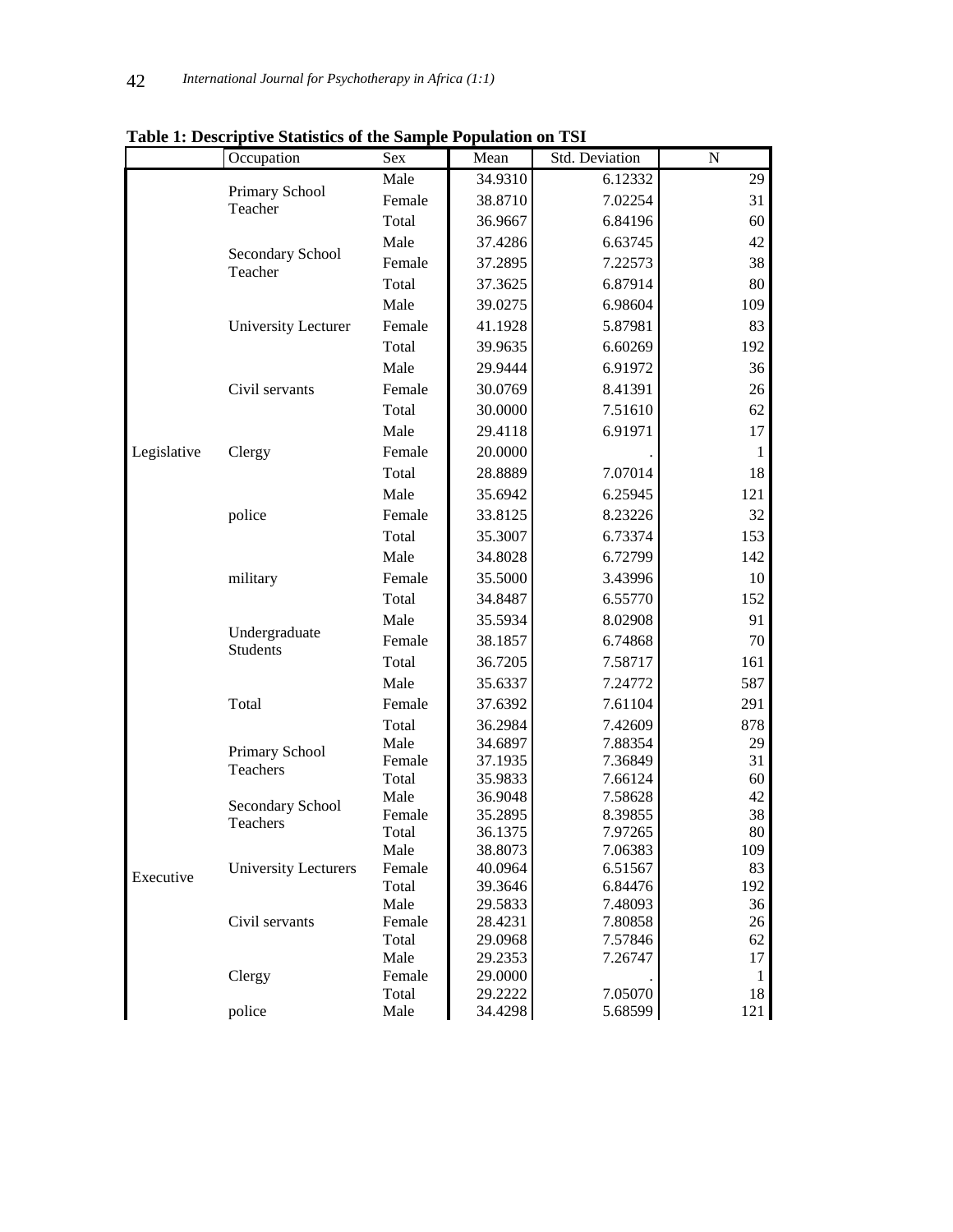|           |                             | Female | 33.1563            | 5.74237 | 32           |
|-----------|-----------------------------|--------|--------------------|---------|--------------|
|           |                             | Total  | 34.1634            | 5.70256 | 153          |
|           |                             | Male   | 33.8944            | 6.32086 | 142          |
|           | military                    | Female | 32.0000            | 5.55778 | 10           |
|           |                             | Total  | 33.7697            | 6.27459 | 152          |
|           |                             | Male   | 37.3956            | 7.61706 | 91           |
|           | Undergraduate               | Female | 38.6143            | 6.56361 | 70           |
|           | Teachers                    | Total  | 37.9255            | 7.18205 | 161          |
|           |                             | Male   | 35.3152            | 7.28043 | 587          |
|           | Total                       | Female | 36.6804            | 7.71860 | 291          |
|           |                             | Total  | 35.7677            | 7.45191 | 878          |
|           |                             | Male   | 36.0345            | 5.20633 | 29           |
|           | Primary School              | Female | 37.8065            | 6.46745 | 31           |
|           | Teachers                    | Total  | 36.9500            | 5.91013 | 60           |
|           |                             | Male   | 37.2857            | 6.33721 | 42           |
|           | Secondary Schol             | Female | 37.6579            | 5.56668 | 38           |
|           | Teachers                    | Total  | 37.4625            | 5.94903 | 80           |
|           |                             | Male   | 38.0275            | 6.28558 | 109          |
|           | <b>University Lecturers</b> | Female | 40.0723            | 5.42304 | 83           |
|           |                             | Total  | 38.9115            | 5.99978 | 192          |
|           |                             | Male   | 30.3333            | 8.76682 | 36           |
|           | Civil servants              | Female | 29.1538            | 7.81123 | 26           |
|           |                             | Total  | 29.8387            | 8.33360 | 62           |
|           |                             | Male   | 26.2353            | 5.47185 | 17           |
|           |                             | Female | 27.0000            |         | $\mathbf{1}$ |
| Judiciary | Clergy                      |        |                    |         | 18           |
|           |                             | Total  | 26.2778<br>32.1157 | 5.31154 | 121          |
|           |                             | Male   |                    | 5.49422 | 32           |
|           | police                      | Female | 32.4375            | 5.00282 |              |
|           |                             | Total  | 32.1830            | 5.38081 | 153          |
|           |                             | Male   | 33.3451            | 7.36009 | 142          |
|           | military                    | Female | 33.7000            | 6.37791 | 10           |
|           |                             | Total  | 33.3684            | 7.28119 | 152          |
|           | Undergraduate               | Male   | 34.6484            | 7.35810 | 91           |
|           | Students                    | Female | 36.8286            | 7.73093 | 70           |
|           |                             | Total  | 35.5963            | 7.57659 | 161          |
|           |                             | Male   | 34.1874            | 7.19468 | 587          |
|           | Total                       | Female | 36.6564            | 7.16015 | 291          |
|           |                             | Total  | 35.0057            | 7.27274 | 878          |
|           | Primary School              | Male   | 36.2759            | 6.68632 | 29           |
|           | Teachers                    | Female | 36.8387            | 6.18653 | 31           |
|           |                             | Total  | 36.5667            | 6.38421 | 60           |
|           | Secondary School            | Male   | 35.6667            | 5.95375 | 42           |
|           | Teachers                    | Female | 36.2895            | 5.84441 | 38           |
| Global    |                             | Total  | 35.9625            | 5.87301 | 80           |
|           |                             | Male   | 37.0550            | 6.14461 | 109          |
|           | <b>University Lecturers</b> | Female | 38.5422            | 5.60336 | 83           |
|           |                             | Total  | 37.6979            | 5.94762 | 192          |
|           |                             | Male   | 30.1389            | 7.17596 | 36           |
|           | Civil servants              | Female | 29.3462            | 7.49903 | 26           |
|           |                             | Total  | 29.8065            | 7.26284 | 62           |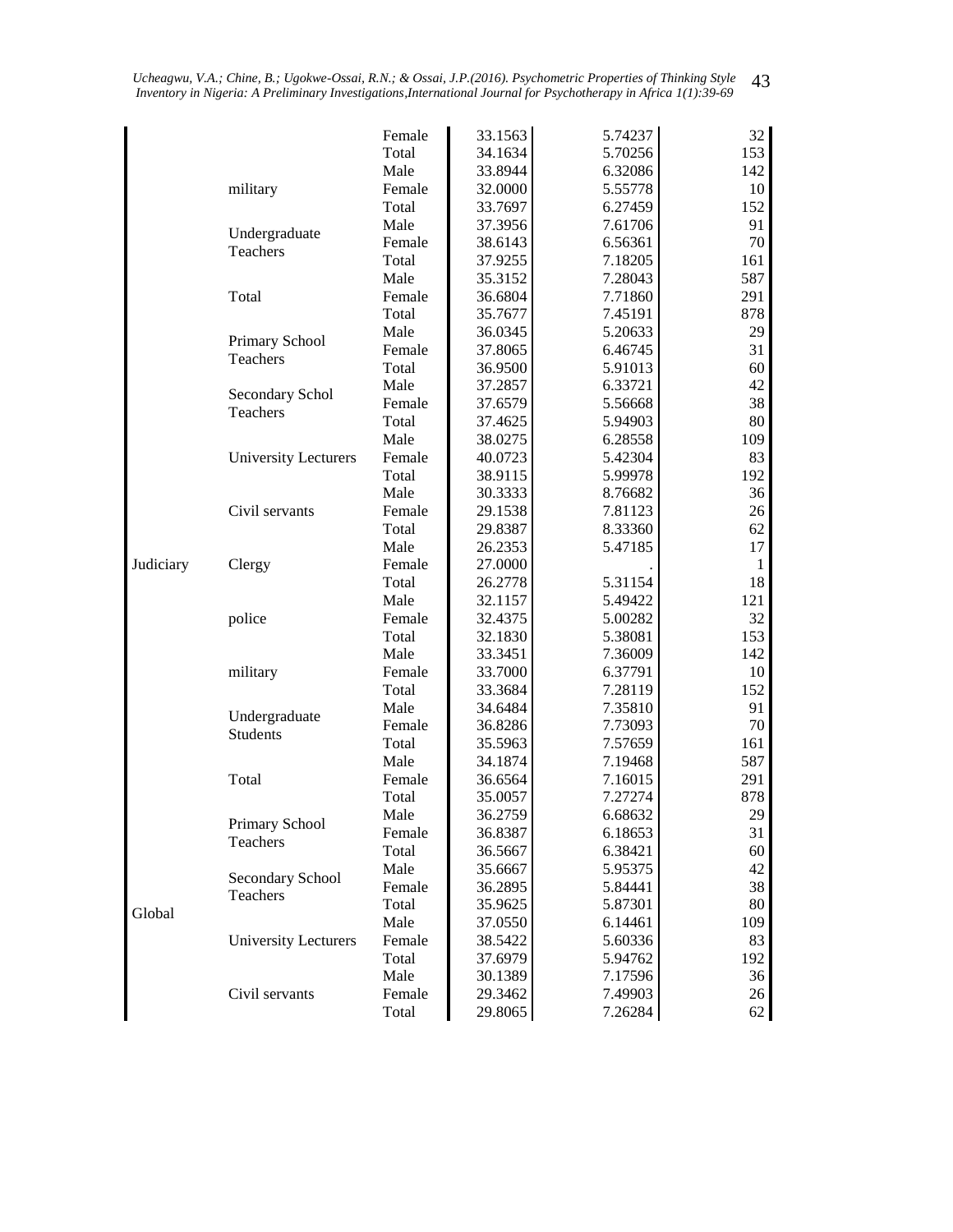|             |                             | Male   | 31.2353 | 8.15881 | 17                                                                                                                                                                                        |
|-------------|-----------------------------|--------|---------|---------|-------------------------------------------------------------------------------------------------------------------------------------------------------------------------------------------|
|             |                             | Female | 20.0000 |         | $\mathbf{1}$                                                                                                                                                                              |
|             | Clergy                      | Total  | 30.6111 | 8.34646 | 18                                                                                                                                                                                        |
|             |                             |        |         |         |                                                                                                                                                                                           |
|             |                             | Male   | 32.1570 | 6.13190 | 121                                                                                                                                                                                       |
|             | police                      | Female | 33.4688 | 5.91872 | 32                                                                                                                                                                                        |
|             |                             | Total  | 32.4314 | 6.09223 | 153                                                                                                                                                                                       |
|             |                             | Male   | 31.8944 | 5.55272 | 142                                                                                                                                                                                       |
|             | military                    | Female | 30.0000 | 4.80740 | 10                                                                                                                                                                                        |
|             |                             | Total  | 31.7697 | 5.51274 | 152                                                                                                                                                                                       |
|             | Undergraduate               | Male   | 34.1648 | 6.67876 | 91                                                                                                                                                                                        |
|             | Students                    | Female | 35.1000 | 7.35862 | 70                                                                                                                                                                                        |
|             |                             | Total  | 34.5714 | 6.97560 | 161                                                                                                                                                                                       |
|             |                             | Male   | 33.6184 | 6.58788 | 587                                                                                                                                                                                       |
|             | Total                       | Female | 35.5017 | 6.93336 | 291                                                                                                                                                                                       |
|             |                             | Total  | 34.2426 | 6.75886 | 878                                                                                                                                                                                       |
|             | Primary School              | Male   | 38.2759 | 7.34797 | 29                                                                                                                                                                                        |
|             | Teachers                    | Female | 39.4516 | 7.50928 | 31                                                                                                                                                                                        |
|             |                             | Total  | 38.8833 | 7.39237 | 60                                                                                                                                                                                        |
|             |                             | Male   | 37.5714 | 6.62274 | 42                                                                                                                                                                                        |
|             | Secondary School            | Female | 36.6316 | 5.70643 | 38                                                                                                                                                                                        |
|             | Teachers                    | Total  | 37.1250 | 6.18363 | 80                                                                                                                                                                                        |
|             |                             | Male   | 38.9450 | 6.00283 |                                                                                                                                                                                           |
|             | <b>University Lecturers</b> | Female | 39.7470 | 4.98985 |                                                                                                                                                                                           |
|             |                             | Total  | 39.2917 | 5.58779 |                                                                                                                                                                                           |
|             | Civil servants              | Male   | 29.4444 | 7.91543 |                                                                                                                                                                                           |
|             |                             | Female | 28.6154 | 6.94018 |                                                                                                                                                                                           |
|             |                             | Total  | 29.0968 | 7.47391 |                                                                                                                                                                                           |
|             |                             | Male   | 28.7647 | 8.54788 |                                                                                                                                                                                           |
| Local       | Clergy                      | Female | 21.0000 |         |                                                                                                                                                                                           |
|             |                             | Total  | 28.3333 | 8.49221 |                                                                                                                                                                                           |
|             |                             | Male   | 32.8512 | 6.82356 |                                                                                                                                                                                           |
|             | police                      | Female | 30.5625 | 4.75827 |                                                                                                                                                                                           |
|             |                             | Total  | 32.3725 | 6.49988 |                                                                                                                                                                                           |
|             |                             | Male   | 34.2465 | 6.73004 |                                                                                                                                                                                           |
|             | military                    | Female | 31.5000 | 4.37798 |                                                                                                                                                                                           |
|             |                             | Total  | 34.0658 | 6.62593 |                                                                                                                                                                                           |
|             |                             | Male   | 38.0000 | 6.12100 |                                                                                                                                                                                           |
|             | Undergraduate               | Female | 39.1714 | 5.57419 |                                                                                                                                                                                           |
|             | <b>Students</b>             | Total  | 38.5093 | 5.90034 |                                                                                                                                                                                           |
|             |                             | Male   | 35.3969 | 7.31221 |                                                                                                                                                                                           |
|             | Total                       | Female | 36.8179 | 6.95090 |                                                                                                                                                                                           |
|             |                             | Total  |         | 7.22158 |                                                                                                                                                                                           |
|             |                             |        | 35.8679 |         |                                                                                                                                                                                           |
|             | Primary School              | Male   | 36.9655 | 7.81246 |                                                                                                                                                                                           |
|             | Teachers                    | Female | 37.8710 | 5.70813 | 109<br>83<br>192<br>36<br>26<br>62<br>17<br>$\mathbf{1}$<br>18<br>121<br>32<br>153<br>142<br>10<br>152<br>91<br>70<br>161<br>587<br>291<br>878<br>29<br>31<br>60<br>42<br>38<br>80<br>109 |
|             |                             | Total  | 37.4333 | 6.76323 |                                                                                                                                                                                           |
| Progressive | Secondary School            | Male   | 37.0238 | 5.50604 |                                                                                                                                                                                           |
|             | Teachers                    | Female | 36.9211 | 5.51353 |                                                                                                                                                                                           |
|             |                             | Total  | 36.9750 | 5.47486 |                                                                                                                                                                                           |
|             | University Lecturers        | Male   | 38.3486 | 5.81406 |                                                                                                                                                                                           |
|             |                             | Female | 39.3855 | 5.20045 | 83                                                                                                                                                                                        |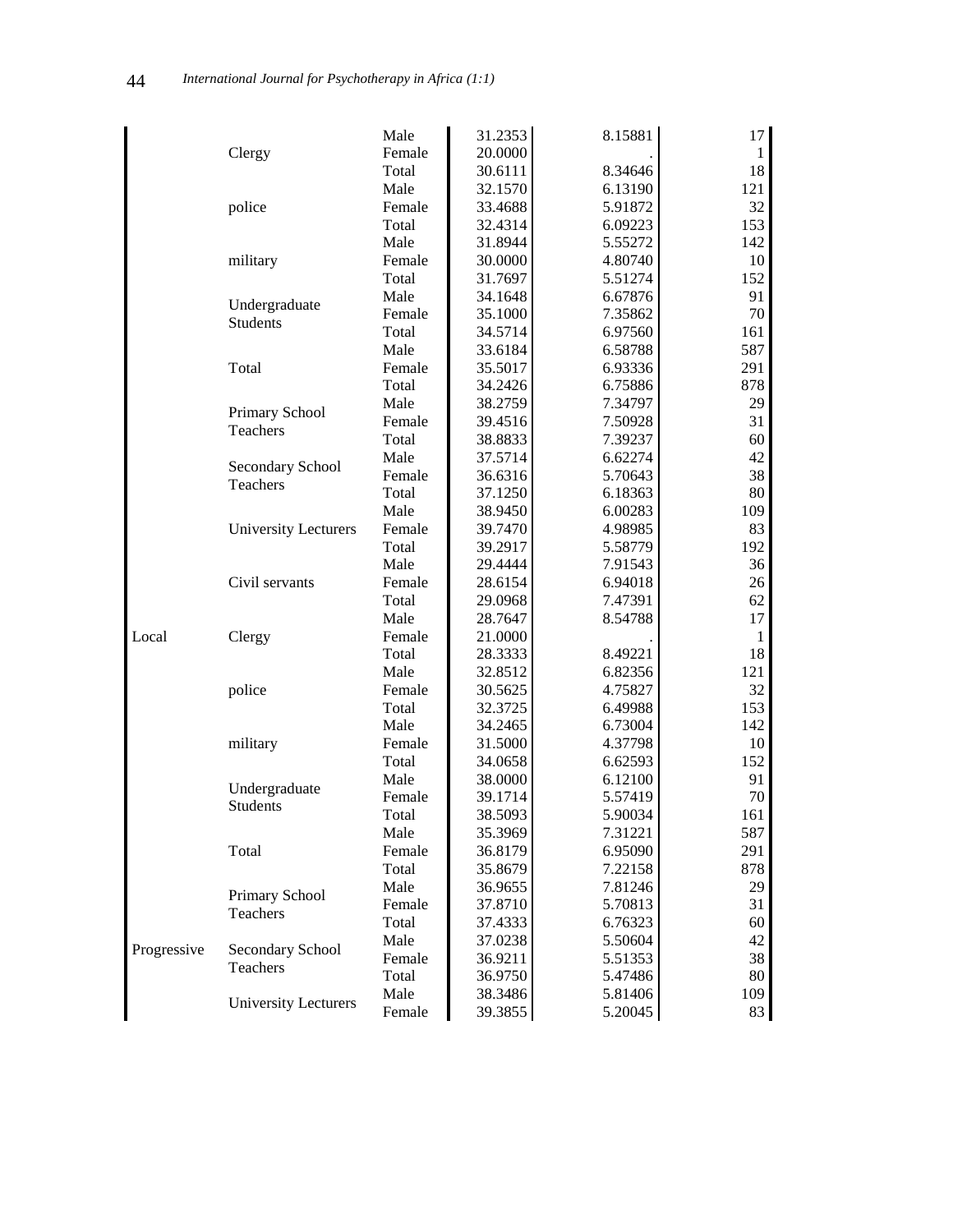|              |                             | Total          | 38.7969 | 5.56686 |                                                                                                                                                                                                                                                                                            |
|--------------|-----------------------------|----------------|---------|---------|--------------------------------------------------------------------------------------------------------------------------------------------------------------------------------------------------------------------------------------------------------------------------------------------|
|              |                             | Male           | 30.2222 | 7.30210 |                                                                                                                                                                                                                                                                                            |
|              | Civil servants              | Female         | 28.8462 | 8.49326 |                                                                                                                                                                                                                                                                                            |
|              |                             | Total          | 29.6452 | 7.78628 |                                                                                                                                                                                                                                                                                            |
|              |                             | Male           | 28.4706 | 8.10954 |                                                                                                                                                                                                                                                                                            |
|              | Clergy                      | Female         | 33.0000 |         |                                                                                                                                                                                                                                                                                            |
|              |                             | Total          | 28.7222 | 7.93952 |                                                                                                                                                                                                                                                                                            |
|              |                             | Male           | 31.8347 | 5.95588 | 192<br>36<br>26<br>62<br>17<br>1<br>18<br>121<br>32<br>153<br>142<br>10<br>152<br>91<br>70<br>161<br>587<br>291<br>878<br>29<br>31<br>60<br>42<br>38<br>80<br>109<br>83<br>192<br>36<br>26<br>62<br>17<br>1<br>18<br>121<br>32<br>153<br>142<br>10<br>152<br>91<br>70<br>161<br>587<br>291 |
|              | Police                      | Female         | 31.1563 | 5.31650 |                                                                                                                                                                                                                                                                                            |
|              |                             | Total          | 31.6928 | 5.81771 |                                                                                                                                                                                                                                                                                            |
|              |                             | Male           | 33.2676 | 6.01525 |                                                                                                                                                                                                                                                                                            |
|              | Military                    | Female         | 33.7000 | 6.36047 |                                                                                                                                                                                                                                                                                            |
|              |                             | Total          | 33.2961 | 6.01746 |                                                                                                                                                                                                                                                                                            |
|              |                             | Male           | 35.5495 | 6.69040 |                                                                                                                                                                                                                                                                                            |
|              | Undergraduate               | Female         | 36.5000 | 6.36965 |                                                                                                                                                                                                                                                                                            |
|              | <b>Students</b>             | Total          | 35.9627 | 6.54970 |                                                                                                                                                                                                                                                                                            |
|              |                             | Male           | 34.3952 | 6.83949 |                                                                                                                                                                                                                                                                                            |
|              | Total                       | Female         | 36.1443 | 6.80009 |                                                                                                                                                                                                                                                                                            |
|              |                             | Total          | 34.9749 | 6.87214 |                                                                                                                                                                                                                                                                                            |
|              |                             | Male           | 37.6552 | 6.85188 |                                                                                                                                                                                                                                                                                            |
|              | Primary School              | Female         | 37.4194 | 6.43829 |                                                                                                                                                                                                                                                                                            |
|              | Teachers                    | Total          | 37.5333 | 6.58572 |                                                                                                                                                                                                                                                                                            |
|              |                             | Male           | 37.1667 | 6.98052 |                                                                                                                                                                                                                                                                                            |
|              | Secondary School            | Female         | 36.6053 | 7.34678 |                                                                                                                                                                                                                                                                                            |
|              | Teachers                    | Total          | 36.9000 | 7.11675 |                                                                                                                                                                                                                                                                                            |
|              |                             | Male           | 38.1009 | 5.69916 |                                                                                                                                                                                                                                                                                            |
|              | <b>University Lecturers</b> | Female         | 40.1205 | 5.07360 |                                                                                                                                                                                                                                                                                            |
|              |                             | Total          | 38.9740 | 5.51574 |                                                                                                                                                                                                                                                                                            |
|              |                             | Male           | 29.4167 | 7.23237 |                                                                                                                                                                                                                                                                                            |
|              | Civil servants              | Female         | 28.6923 | 6.63186 |                                                                                                                                                                                                                                                                                            |
|              |                             | Total          | 29.1129 | 6.94027 |                                                                                                                                                                                                                                                                                            |
|              |                             | Male           | 31.6471 | 7.11461 |                                                                                                                                                                                                                                                                                            |
| Constructive | Clergy                      | Female         | 31.0000 |         |                                                                                                                                                                                                                                                                                            |
|              |                             | Total          | 31.6111 | 6.90387 |                                                                                                                                                                                                                                                                                            |
|              |                             | Male           | 31.5785 | 5.68881 |                                                                                                                                                                                                                                                                                            |
|              | police                      | Female         | 32.1250 | 6.05219 |                                                                                                                                                                                                                                                                                            |
|              |                             | Total          | 31.6928 | 5.75061 |                                                                                                                                                                                                                                                                                            |
|              |                             |                |         |         |                                                                                                                                                                                                                                                                                            |
|              | military                    | Male<br>Female | 32.5634 | 5.26256 |                                                                                                                                                                                                                                                                                            |
|              |                             |                | 30.2000 | 6.39097 |                                                                                                                                                                                                                                                                                            |
|              |                             | Total<br>Male  | 32.4079 | 5.35168 |                                                                                                                                                                                                                                                                                            |
|              | Undergraduate               |                | 36.1538 | 6.62977 |                                                                                                                                                                                                                                                                                            |
|              | Students                    | Female         | 34.8857 | 6.62350 |                                                                                                                                                                                                                                                                                            |
|              |                             | Total          | 35.6025 | 6.63634 |                                                                                                                                                                                                                                                                                            |
|              |                             | Male           | 34.3066 | 6.66953 |                                                                                                                                                                                                                                                                                            |
|              | Total                       | Female         | 35.8419 | 7.13822 |                                                                                                                                                                                                                                                                                            |
|              |                             | Total          | 34.8155 | 6.86256 | 878                                                                                                                                                                                                                                                                                        |
|              | Primary School              | Male           | 38.1379 | 6.41273 | 29                                                                                                                                                                                                                                                                                         |
| Hierachich   | Teachers                    | Female         | 36.9677 | 4.77831 | 31                                                                                                                                                                                                                                                                                         |
|              |                             | Total          | 37.5333 | 5.61012 | 60                                                                                                                                                                                                                                                                                         |
|              | Secondary School            | Male           | 37.3810 | 6.33593 | 42                                                                                                                                                                                                                                                                                         |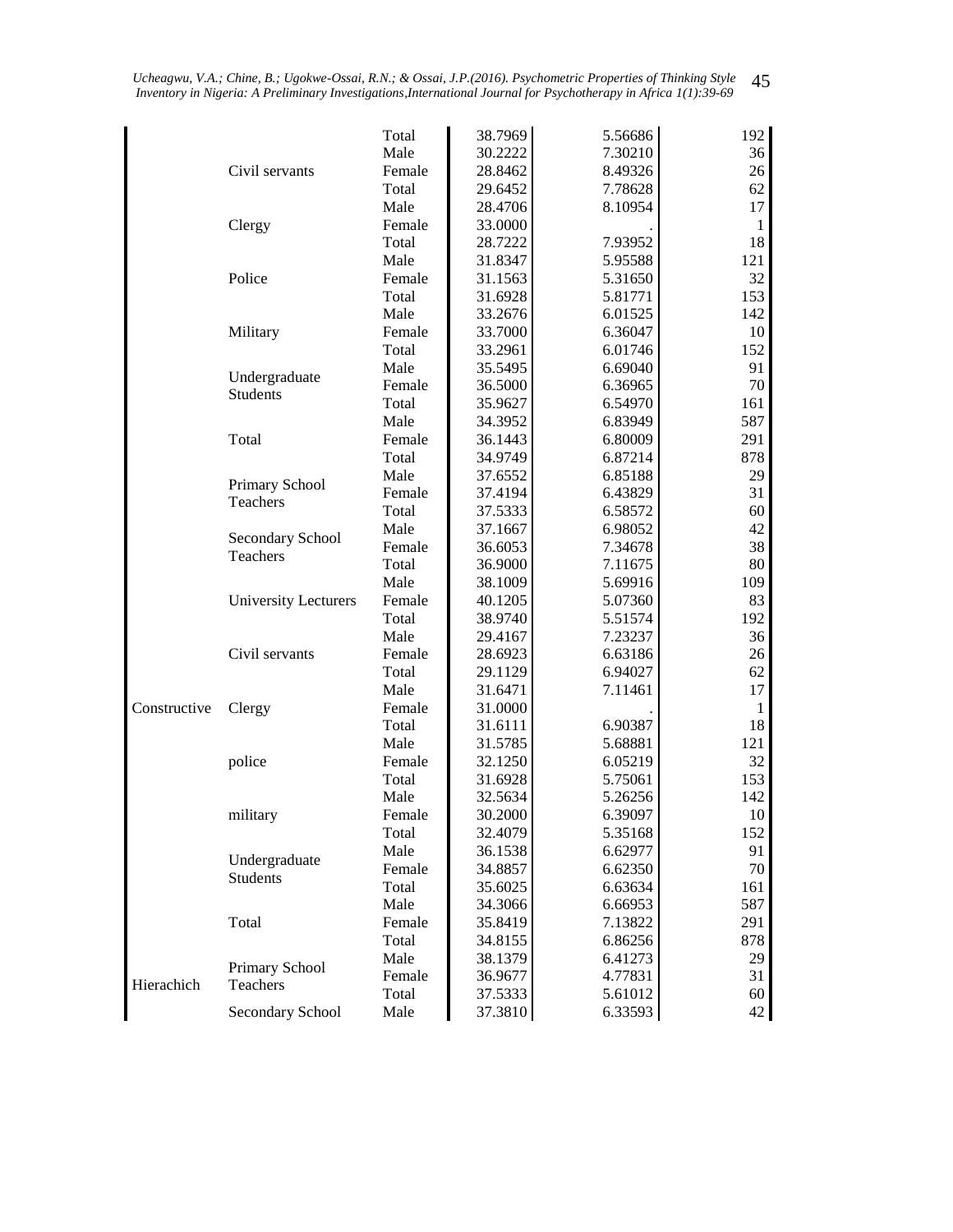|            | Teachers                                                   | Female | 36.2895 | 5.35703  | 38           |
|------------|------------------------------------------------------------|--------|---------|----------|--------------|
|            |                                                            | Total  | 36.8625 | 5.88012  | 80           |
|            |                                                            | Male   | 39.7064 | 5.62287  | 109          |
|            | <b>University Lecturers</b>                                | Female | 38.8795 | 5.25774  | 83           |
|            |                                                            | Total  | 39.3490 | 5.46939  | 192          |
|            |                                                            | Male   | 28.4444 | 7.14920  | 36           |
|            | Civil servants                                             | Female | 26.7692 | 8.09596  | 26           |
|            |                                                            | Total  | 27.7419 | 7.54209  | 62           |
|            |                                                            | Male   | 28.0000 | 7.68115  | 17           |
|            | Clergy                                                     | Female | 29.0000 |          | 1            |
|            |                                                            | Total  | 28.0556 | 7.45553  | 18           |
|            |                                                            | Male   | 32.3967 | 5.59833  | 121          |
|            | police                                                     | Female | 29.3438 | 4.41120  | 32           |
|            |                                                            | Total  | 31.7582 | 5.50123  | 153          |
|            |                                                            | Male   | 34.4577 | 32.47642 | 142          |
|            | military                                                   | Female | 30.8000 | 5.95912  | 10           |
|            |                                                            | Total  | 34.2171 | 31.42950 | 152          |
|            |                                                            | Male   | 39.4615 | 8.10666  | 91           |
|            | Undergraduate<br><b>Students</b>                           | Female | 40.0000 | 7.20105  | 70           |
|            |                                                            | Total  | 39.6957 | 7.70717  | 161          |
|            |                                                            | Male   | 35.6184 | 17.28611 | 587          |
|            | Total                                                      | Female | 36.1649 | 7.41343  | 291          |
|            |                                                            | Total  | 35.7995 | 14.76145 | 878          |
|            |                                                            | Male   | 37.0345 | 5.96108  | 29           |
|            |                                                            | Female | 37.6129 | 5.33340  | 31           |
|            |                                                            | Total  | 37.3333 | 5.60468  | 60           |
|            | Primary School<br>Teachers<br>Secondary School<br>Teachers | Male   | 37.4286 | 6.24751  | 42           |
|            |                                                            | Female | 37.7368 | 5.33567  | 38           |
|            |                                                            | Total  | 37.5750 | 5.79781  | 80           |
|            |                                                            | Male   | 38.8624 | 5.54688  | 109          |
|            | <b>University Lecturers</b>                                | Female | 38.8916 | 5.66334  | 83           |
|            |                                                            | Total  | 38.8750 | 5.58279  | 192          |
|            |                                                            | Male   | 26.2778 | 6.85612  | 36           |
|            | Civil servants                                             | Female | 32.8846 | 7.30111  | 26           |
|            |                                                            | Total  | 29.0484 | 7.72144  | 62           |
|            |                                                            | Male   | 27.3529 | 7.87354  | 17           |
| Monarchich | Clergy                                                     | Female | 27.0000 |          | $\mathbf{1}$ |
|            |                                                            | Total  | 27.3333 | 7.63891  | 18           |
|            |                                                            | Male   | 31.8595 | 5.70571  | 121          |
|            | police                                                     | Female | 30.8438 | 5.41866  | 32           |
|            |                                                            | Total  | 31.6471 | 5.64460  | 153          |
|            |                                                            | Male   | 32.5070 | 6.34889  | 142          |
|            | military                                                   | Female | 32.2000 | 5.45283  | 10           |
|            |                                                            | Total  | 32.4868 | 6.27830  | 152          |
|            | Undergraduate                                              | Male   | 36.8462 | 5.76758  | 91           |
|            | Students                                                   | Female | 36.3000 | 6.68624  | 70           |
|            |                                                            | Total  | 36.6087 | 6.16966  | 161          |
|            |                                                            | Male   | 34.2709 | 7.02749  | 587          |
|            | Total                                                      | Female | 36.2887 | 6.52099  | 291          |
|            |                                                            | Total  | 34.9396 | 6.92555  | 878          |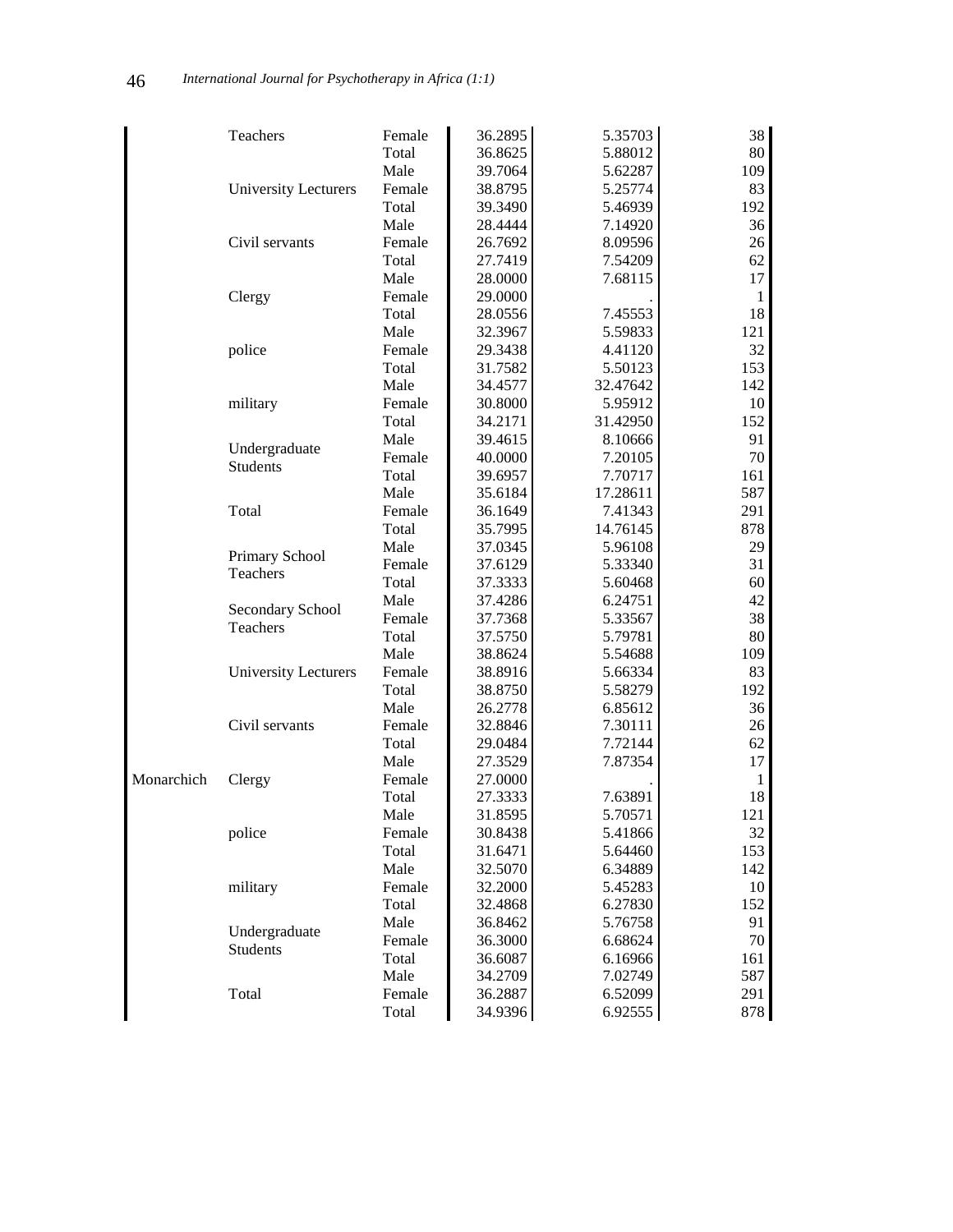|             |                      | Male   | 36.9310 | 6.16981 | 29           |
|-------------|----------------------|--------|---------|---------|--------------|
|             | Primary School       | Female | 36.8710 | 6.22223 | 31           |
|             | Teachers             | Total  | 36.9000 | 6.14431 | 60           |
|             |                      | Male   | 38.0238 | 5.21951 | 42           |
|             | Secondary School     | Female | 37.3947 | 5.34000 | 38           |
|             | Teachers             | Total  | 37.7250 | 5.25303 | 80           |
|             |                      | Male   | 37.6055 | 5.70253 | 109          |
|             | University Lecturers | Female | 38.5181 | 5.02763 | 83           |
|             |                      | Total  | 38.0000 | 5.42633 | 192          |
|             |                      | Male   | 26.0833 | 7.78781 | 36           |
|             | Civil servants       | Female | 27.4615 | 8.10546 | 26           |
|             |                      | Total  | 26.6613 | 7.88637 | 62           |
|             |                      | Male   | 27.7059 | 8.15295 | 17           |
| Oligarchich | Clergy               | Female | 26.0000 |         | $\mathbf{1}$ |
|             |                      | Total  | 27.6111 | 7.91974 | 18           |
|             |                      | Male   | 28.1488 | 6.03830 | 121          |
|             | police               | Female | 25.0625 | 3.94263 | 32           |
|             |                      | Total  | 27.5033 | 5.79147 | 153          |
|             |                      | Male   | 29.7676 | 5.63130 | 142          |
|             | military             | Female | 32.9000 | 6.53962 | 10           |
|             |                      | Total  | 29.9737 | 5.72429 | 152          |
|             |                      | Male   | 35.9451 | 6.37070 | 91           |
|             | Undergraduate        | Female | 36.1143 | 5.67104 | 70           |
|             | <b>Students</b>      | Total  | 36.0186 | 6.05854 | 161          |
|             |                      | Male   | 32.5060 | 7.43306 | 587          |
|             | Total                | Female | 34.9141 | 7.24423 | 291          |
|             |                      | Total  | 33.3041 | 7.45368 | 878          |
|             |                      | Male   | 37.3448 | 5.80810 | 29           |
|             | Primary School       | Female | 37.5484 | 5.37177 | 31           |
|             | Teachers             | Total  | 37.4500 | 5.54007 | 60           |
|             |                      | Male   | 38.2857 | 6.54920 | 42           |
|             | Secondary School     | Female | 38.7368 | 6.96588 | 38           |
|             | Teachers             | Total  | 38.5000 | 6.71103 | 80           |
|             |                      | Male   | 39.2569 | 5.61645 | 109          |
|             | University Lecturers | Female | 39.8916 | 5.38746 | 83           |
|             |                      | Total  | 39.5313 | 5.51334 | 192          |
|             |                      | Male   | 27.3611 | 7.01082 | 36           |
|             | Civil servants       | Female | 29.5385 | 5.85307 | 26           |
| Anarchich   |                      | Total  | 28.2742 | 6.58904 | 62           |
|             |                      | Male   | 27.3529 | 7.71315 | 17           |
|             | Clergy               | Female | 30.0000 |         | $\mathbf{1}$ |
|             |                      | Total  | 27.5000 | 7.50882 | 18           |
|             |                      | Male   | 28.6694 | 5.18393 | 121          |
|             | police               | Female | 25.2500 | 4.17365 | 32           |
|             |                      | Total  | 27.9542 | 5.16866 | 153          |
|             |                      | Male   | 29.9859 | 6.25236 | 142          |
|             | military             | Female | 31.9000 | 3.78447 | 10           |
|             |                      | Total  | 30.1118 | 6.13053 | 152          |
|             | Undergraduate        | Male   | 36.3077 | 5.53713 | 91           |
|             | Lecturers            | Female | 35.9143 | 6.12844 | 70           |
|             |                      |        |         |         |              |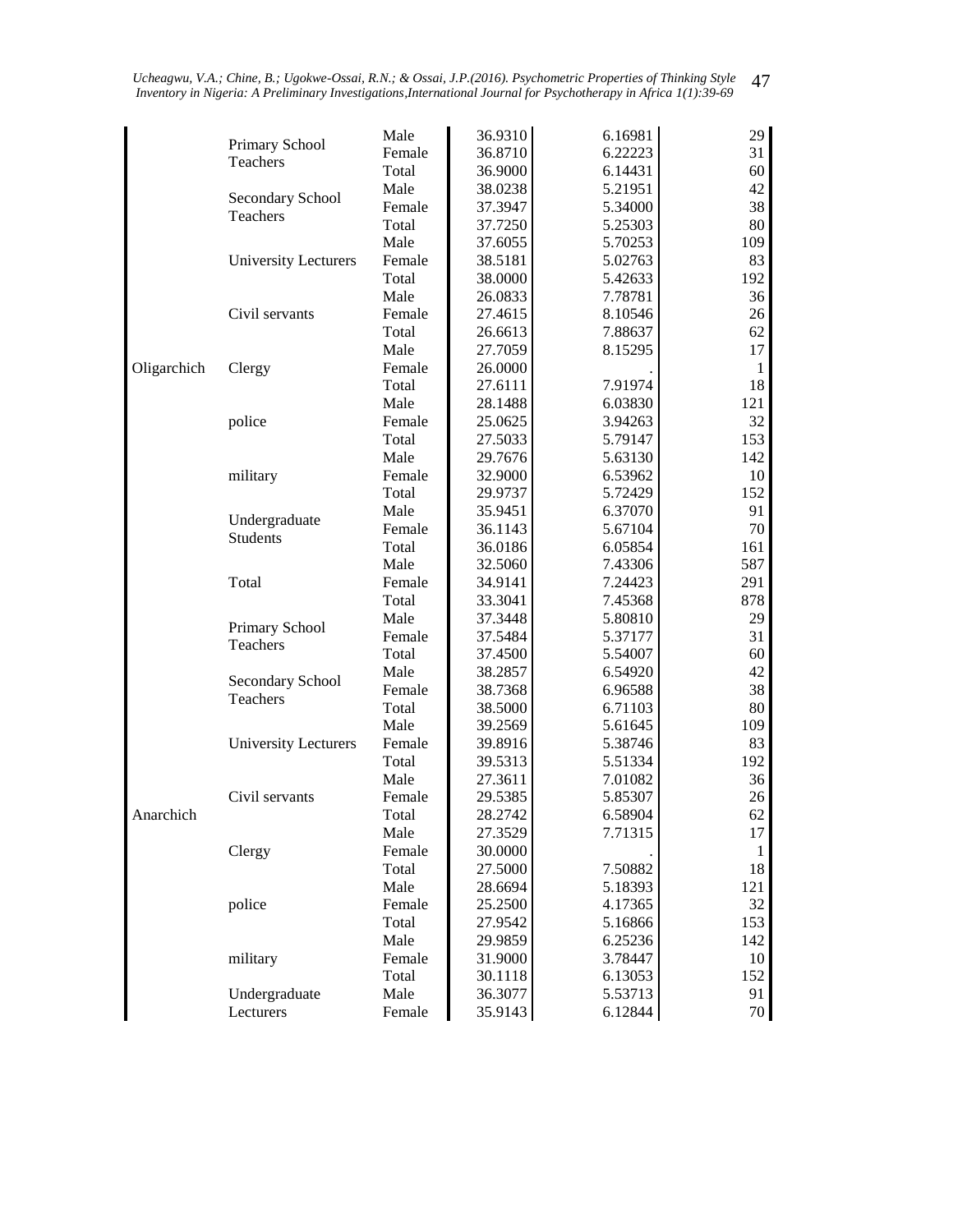|          |                              | Total  | 36.1366 | 5.78630  | 161          |
|----------|------------------------------|--------|---------|----------|--------------|
|          |                              | Male   | 33.1363 | 7.44686  | 587          |
|          | Total                        | Female | 35.6907 | 7.36585  | 291          |
|          |                              | Total  | 33.9829 | 7.51287  | 878          |
|          |                              | Male   | 38.5862 | 7.17892  | 29           |
|          | Primary School               | Female | 38.0000 | 4.93288  | 31           |
|          | Teachers                     | Total  | 38.2833 | 6.07605  | 60           |
|          | Secondary School             | Male   | 36.8333 | 6.72062  | 42           |
|          | Teachers                     | Female | 38.3158 | 5.65258  | 38           |
|          |                              | Total  | 37.5375 | 6.24184  | 80           |
|          |                              | Male   | 38.8165 | 6.20956  | 109          |
|          | <b>University Lecturers</b>  | Female | 39.8795 | 5.90452  | 83           |
|          |                              | Total  | 39.2760 | 6.08679  | 192          |
|          |                              | Male   | 30.5556 | 6.77577  | 36           |
|          | Civil servants               | Female | 25.8077 | 8.02506  | 26           |
|          |                              | Total  | 28.5645 | 7.63645  | 62           |
|          |                              | Male   | 26.2353 | 8.61343  | 17           |
| Internal | Clergy                       | Female | 33.0000 |          | 1            |
|          |                              | Total  | 26.6111 | 8.50701  | 18           |
|          |                              | Male   | 25.5455 | 4.29729  | 121          |
|          | police                       | Female | 33.3125 | 40.43269 | 32           |
|          |                              | Total  | 27.1699 | 18.92186 | 153          |
|          |                              | Male   | 29.9296 | 6.52616  | 142          |
|          | military                     | Female | 33.5000 | 5.46199  | 10           |
|          |                              | Total  | 30.1645 | 6.50669  | 152          |
|          | Undergraduate                | Male   | 33.2637 | 6.82941  | 91           |
|          | <b>Students</b>              | Female | 35.7286 | 6.66142  | 70           |
|          |                              | Total  | 34.3354 | 6.84648  | 161          |
|          |                              | Male   | 32.0460 | 7.88243  | 587          |
|          | Total                        | Female | 36.2543 | 14.96630 | 291          |
|          |                              | Total  | 33.4408 | 10.93218 | 878          |
|          | Primary School               | Male   | 40.2414 | 5.66729  | 29           |
|          | Teachers                     | Female | 39.4839 | 6.14747  | 31           |
|          |                              | Total  | 39.8500 | 5.88254  | 60           |
|          |                              | Male   | 38.0476 | 5.99981  | 42           |
|          | Secondary School<br>Teachers | Female | 37.9211 | 6.97634  | 38           |
|          |                              | Total  | 37.9875 | 6.44056  | 80           |
|          |                              | Male   | 38.2569 | 6.54387  | 109          |
|          | University Lecturers         | Female | 39.2410 | 6.23638  | 83           |
| External |                              | Total  | 38.6823 | 6.41481  | 192          |
|          |                              | Male   | 27.8611 | 5.87563  | 36           |
|          | Civil servants               | Female | 29.7308 | 6.37218  | 26           |
|          |                              | Total  | 28.6452 | 6.10857  | 62           |
|          |                              | Male   | 29.1176 | 7.27910  | 17           |
|          | Clergy                       | Female | 23.0000 |          | $\mathbf{1}$ |
|          |                              | Total  | 28.7778 | 7.20748  | 18           |
|          | police                       | Male   | 29.7273 | 5.86373  | 121          |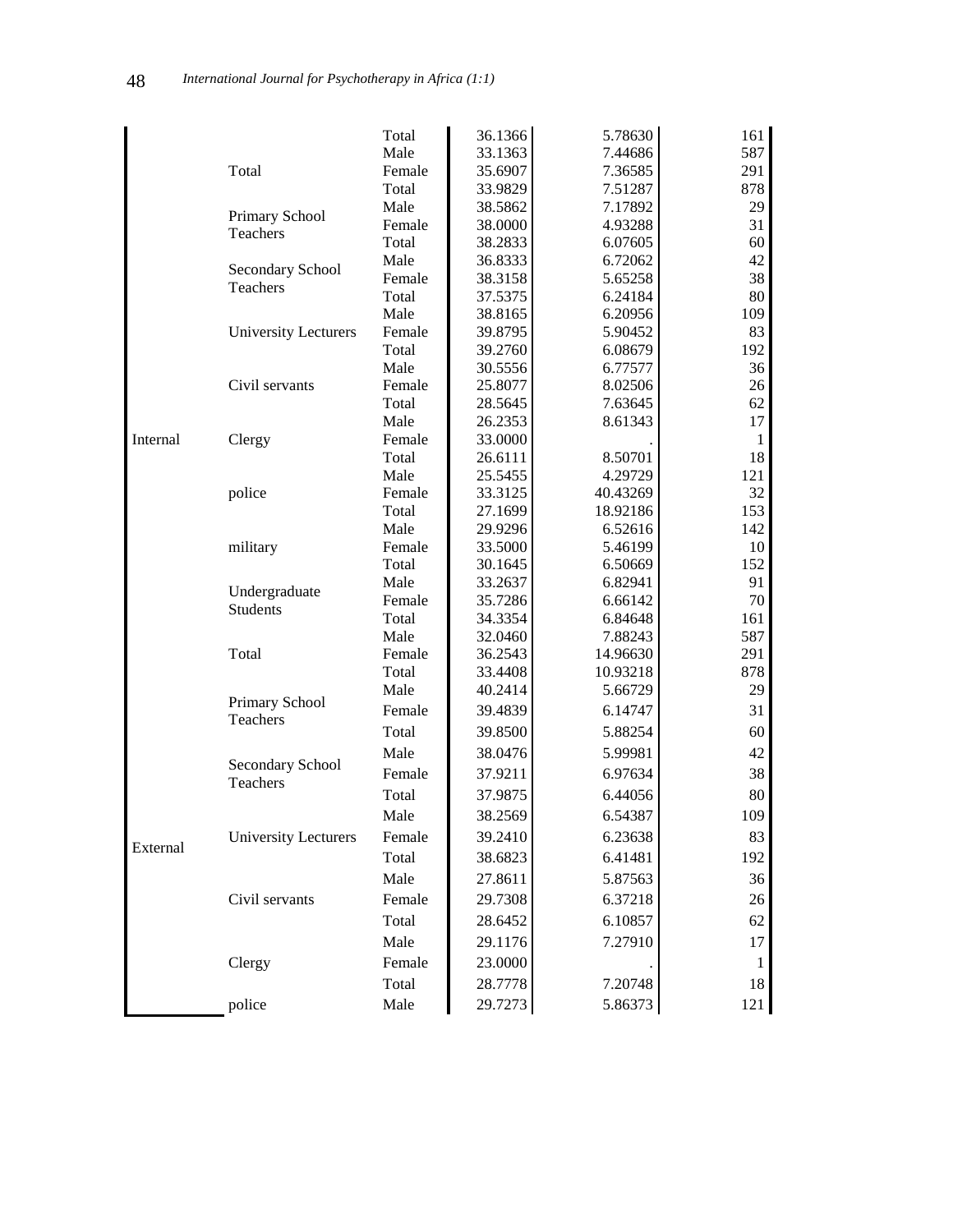|                            | Female | 29.6250 | 5.86818 | 32  |
|----------------------------|--------|---------|---------|-----|
|                            | Total  | 29.7059 | 5.84547 | 153 |
|                            | Male   | 31.4789 | 6.36671 | 142 |
| military                   | Female | 32.7000 | 6.75031 | 10  |
|                            | Total  | 31.5592 | 6.37642 | 152 |
|                            | Male   | 37.2088 | 7.36284 | 91  |
| Undergraduate<br>Lecturers | Female | 36.5857 | 6.81536 | 70  |
|                            | Total  | 36.9379 | 7.11485 | 161 |
|                            | Male   | 33.8773 | 7.54635 | 587 |
| Total                      | Female | 36.2680 | 7.38430 | 291 |
|                            | Total  | 34.6697 | 7.57300 | 878 |

#### **Introduction**

TSI measures 13 different styles of thinking. It was developed by Sternberg and Wagner (1991) based on Robert J. Sternberg's (1988) theory of Mental Self Government (MSG). The theory of Mental Self Government holds that government has many aspects such as function, form, level, scope, and leaning. Sternberg's theory posits that thinking styles are analogous to the aspects of government. According to MSG the 13 aspects of thinking styles are classified based on the various aspects of government. They are classified thus: Function (legislative, executive and judicial), Forms (monarchic, hierarchic, oligarchic and anarchic), Level (global and local), Scope (internal/introversion, external/extraversion) and leaning (conservative and progressive). For a comprehensive account of mental self government theory see Sternberg (1988).

The followings are the behavior descriptions of the TSI subscales:

- i. Legislative: Predilection for tasks, projects, and situations that require creation, formulation, and planning of ideas, strategies, products and the like.
- ii. Executive: Predilection for tasks, projects, and situations that provide structure, procedure, or rules to work

with, and, that although modifiable, can serve as guidelines to measure progress.

- iii. Judicial: Predilection for tasks, projects, and situation that require evaluation, analysis, comparisoncontrast, and judgement of existing ideas, strategies, projects, and the like.
- iv. Global: Predilection for tasks, projects, and situations that require engagement with large, global, abstract details.
- v. Local: Predilection for tasks, projects, and situations that require engagement with specific, concrete details.
- vi. Progressive: Predilection for tasks, projects, and situations that involve unfamiliarity and ambiguity, and that also require going beyond existing rules and procedures and allow maximization of change.
- vii. Conservative: Predilection for tasks, projects, and situations that require adherence to existing rules and procedures.
- viii. Hierarchic: Predilection for tasks, projects, and situations that allow creation of a hierarchy of goals to fulfill.
- ix. Monarchic: Predilection for tasks, projects, and situations that allow focusing fully on one thing or aspect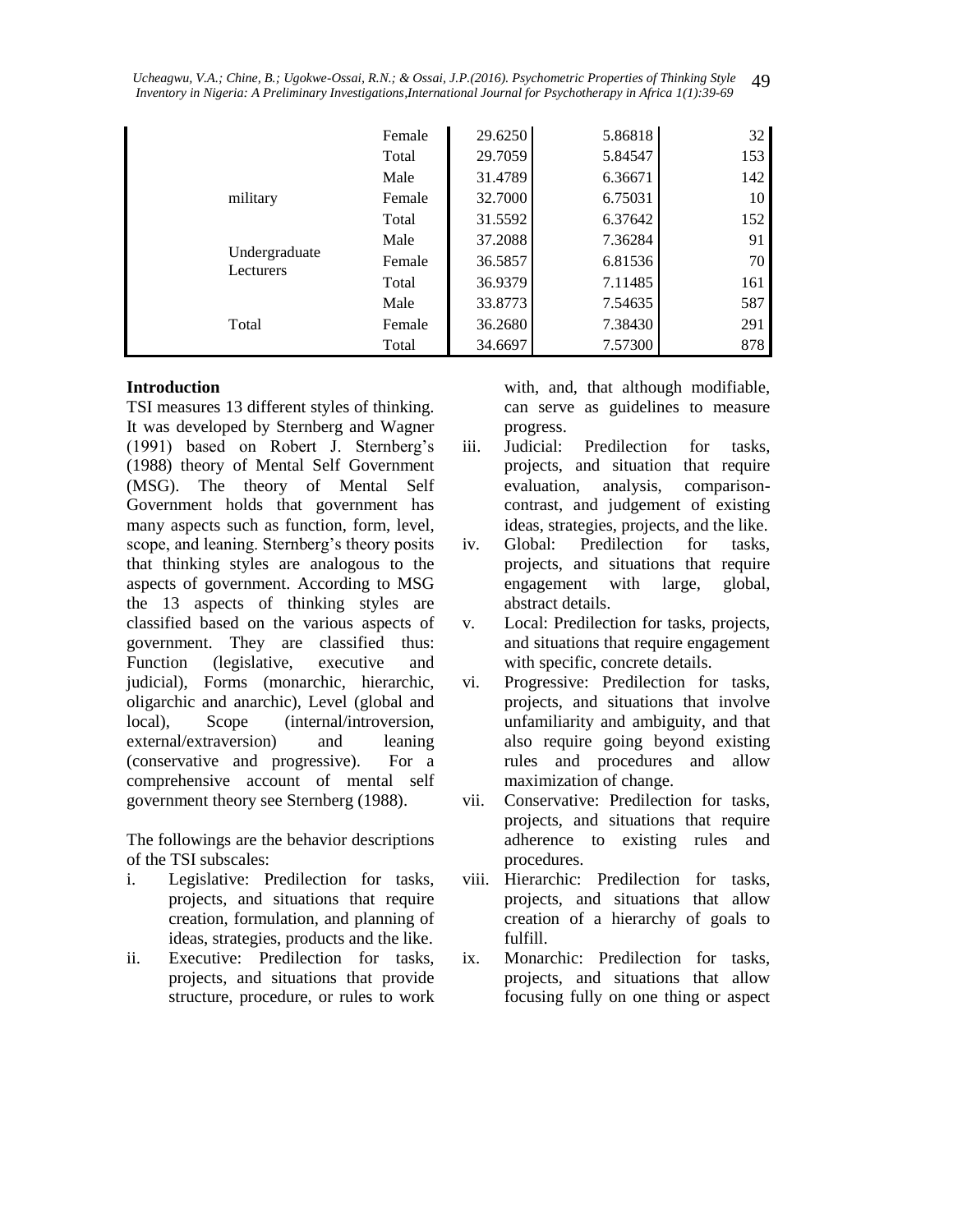at a time and staying with that aspect until it is complete.

- x. Oligarchic: Predilection for tasks, projects, and situations that allow working with competing approaches, with multiple aspects or goals that are equally important.
- xi. Anarchic: Predilection for tasks, projects, and situations that lend themselves to great flexibility of approaches, to trying anything one wishes as one pleases.
- xii. Internal: Predilection for tasks, projects, and situations that require activities that allows one to work as a unit, independently from others.
- xiii. External: Predilection for tasks, projects, and situations that require activities that allows working with others in a group or interacting with others at different stages of progress.

Sternberg and Wagner (1991) provided individual subscales reliabilities (Coefficient alpha) for TSI ranging from  $0.35 - 0.86$  in wide ranging samples including high schools, college (undergraduates) and lay people. They further provided correlation co-efficient of TSI with other styles of measurement that ranges between 0.03 – 0.35 as well as TSI subscales with ability measures that ranges between 0.03 – 0.31.

#### *Procedure*

The Survey was done in 3 regions of the country. The regions included the Northern region represented by plateau state, the South West region represented by Lagos state and South East region represented by Anambra State. The cluster sampling was done to get the relative representative of the Nigeria population. Over 1500 copies of the TSI questionnaires were distributed in equal numbers through the regions. However only

878 were fully recovered and properly completed.

#### *Design and Statistics*

Cluster sampling method of survey research was used for the study. Exploratory factor analysis, reliability statistics and 2 WAY MANOVA were used for data analysis.

#### *Results*

Exploratory factor analysis of Thinking Style Inventory subscales based upon principal component analysis (PCA) varimax rotation method with Kaiser Normalization at Eigen value greater than 1 showed only one component extraction. However using extraction method based on the percentage of variance extracted, six (6) components were extracted based on 5% criteria of PCA and principal axis factoring respectively (Pett, Lackey & Sullivan, 2003) accounting for 72.5 percent of cumulative variance. For this, the rotated component matrix was distributed in the following (see table 2).

**Table 2: Six Principal Component Factors Extracted for TSI Classification Based on 5% Criteria Assumptions**

| <b>Factors</b> | <b>Components</b>                               | <b>New Subscales</b>                                       |
|----------------|-------------------------------------------------|------------------------------------------------------------|
| 1.             | Monarchic<br>External<br>Oligarchic<br>Anarchic | Group/goal oriented<br>behaviours                          |
| 2              | Executive<br>Local<br>Legislative               | Innovation/rule<br>directed behaviours                     |
| 3              | Judiciary<br>Global                             | Integration (putting)<br>parts into<br>whole)<br>behaviour |
| 4              | Progressive<br>Conservative                     | Adventurous/conser<br>vative behaviours                    |
| 5.             | Internal                                        | Introversion<br>behaviour                                  |
| 6              | Hierarchic                                      | Hierarchy/order<br>behaviour                               |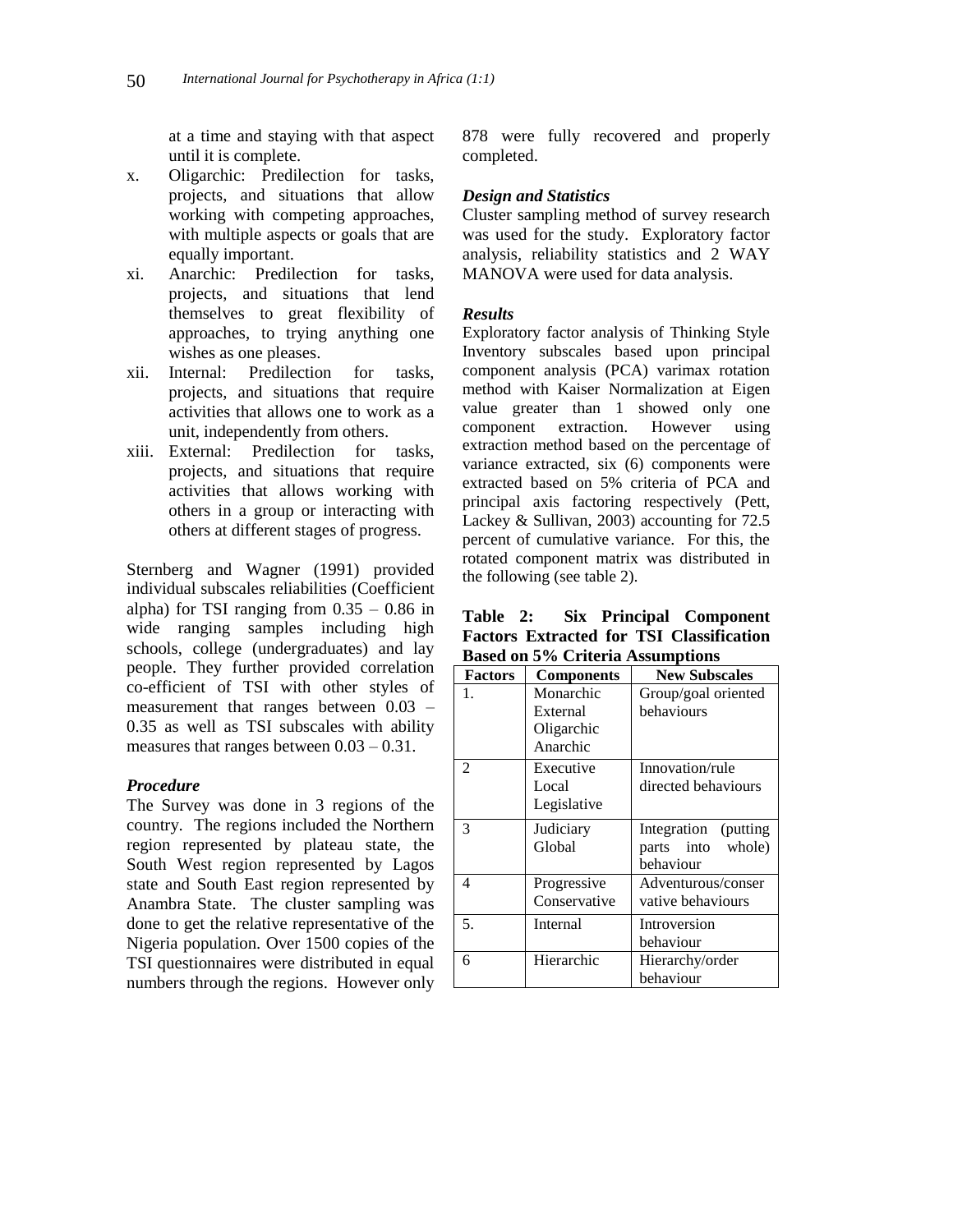The interscale correlation showed moderate positive correlations among the subscales except the hierarchic and introversion subscales that showed positive but weak relationships to other subscales.

|              | Leg  | Executive | Judiciary | Global | Local | Progressive | Constructive | Hierarchic | Monarchic | Olig | Anarch | <b>Introversion</b> | <b>Extroversion</b> |
|--------------|------|-----------|-----------|--------|-------|-------------|--------------|------------|-----------|------|--------|---------------------|---------------------|
| Legislative  | 000. | .474      | .399      | .398   | .383  | .352        | .383         | .185       | .421      | .361 | .422   | .291                | .366                |
| Executive    | .474 | 1.000     | .424      | .395   | .464  | .333        | .391         | .266       | .397      | .361 | .413   | .272                | .425                |
| Judiciary    | .399 | .424      | 1.000     | .419   | .351  | .369        | .424         | .176       | .351      | .404 | .377   | .274                | .373                |
| Global       | .398 | .395      | .419      | .000   | .343  | .324        | .389         | .156       | .296      | .344 | .367   | .298                | .298                |
| Local        | .383 | .464      | .351      | .343   | .000  | .401        | .410         | .223       | .408      | .435 | .431   | .278                | .385                |
| Progressive  | .352 | .333      | .369      | .324   | .401  | 1.000       | .484         | .183       | .348      | .439 | .454   | .297                | .339                |
| Conservative | .383 | .391      | .424      | .389   | .410  | .484        | 1.000        | 225        | .431      | .427 | .466   | .297                | .391                |
| Hierarchic   | .185 | .266      | .176      | .156   | 223   | .183        | .225         | 1.000      | .284      | .203 | 259    | .124                | .219                |
| Monarchic    | .421 | .397      | .351      | .296   | .408  | .348        | .431         | .284       | 1.000     | .505 | .497   | .260                | .425                |
| Oligarchic   | .361 | .361      | .404      | .344   | .435  | .439        | .427         | 203        | .505      | .000 | .524   | .354                | .480                |
| Anarchic     | .422 | .413      | .377      | .367   | .431  | .454        | .466         | .259       | .497      | .524 | .000   | .401                | .524                |
| Internal     | .291 | .272      | .274      | .298   | .278  | .297        | .297         | .124       | .260      | .354 | .401   | 1.000               | .361                |
| External     | .366 | .425      | .373      | .298   | .385  | .339        | .391         | .219       | .425      | .480 | .524   | .361                | 1.000               |

**Table 3: Table of Inter subscale correlations of Thinking Style Inventory** 

Furthermore the item total statistics showed the Cronbach Alpha is likely to improve further although slightly if hierarchic subscale is deleted from the overall subscales. This was further seen in the corrected item-total correlation and squared multiple correlations for hierarchic and internal subscales of Thinking Style Inventory (see table 4 for details).

|              | Scale Mean if | Scale Variance if | Corrected Item-          | <b>Squared Multiple</b> | Cronbach's Alpha |  |  |  |  |
|--------------|---------------|-------------------|--------------------------|-------------------------|------------------|--|--|--|--|
|              | Item Deleted  | Item Deleted      | <b>Total Correlation</b> | Correlation             | if Item Deleted  |  |  |  |  |
| Legislative  | 416.8109      | 3741.068          | .562                     | .362                    | .841             |  |  |  |  |
| Executive    | 417.3417      | 3710.966          | .595                     | .403                    | .840             |  |  |  |  |
| Judiciary    | 418.1036      | 3764.939          | .548                     | .345                    | .842             |  |  |  |  |
| Global       | 418.8667      | 3835.393          | .509                     | .306                    | .845             |  |  |  |  |
| Local        | 417.2415      | 3745.055          | .577                     | .362                    | .841             |  |  |  |  |
| Progressive  | 418.1344      | 3795.478          | .548                     | .355                    | .843             |  |  |  |  |
| Conservative | 418.2938      | 3752.723          | .603                     | .402                    | .840             |  |  |  |  |
| Hierachic    | 417.3098      | 3541.539          | .312                     | .122                    | .878             |  |  |  |  |
| Monarchic    | 418.1697      | 3751.017          | .599                     | .406                    | .840             |  |  |  |  |
| Oligarchic   | 419.8052      | 3690.266          | .620                     | .443                    | .838             |  |  |  |  |
| Anarchic     | 419.1264      | 3643.819          | .669                     | .484                    | .835             |  |  |  |  |
| Internal     | 419.6686      | 3612.600          | .438                     | .231                    | .852             |  |  |  |  |
| External     | 418.4396      | 3703.674          | .592                     | .394                    | .840             |  |  |  |  |

**Table 4: Table of Item-Total Statistics of TSI**

Conversely, concurrent validation did not exist between the subscales of the Sternberg style of Thinking Inventory and problems solving tasks (see Table 7 for the summary of the result). On the other hand significant occupation differences existed among the subscales of the Sternberg thinking Inventory. (See table 5 for the summary.)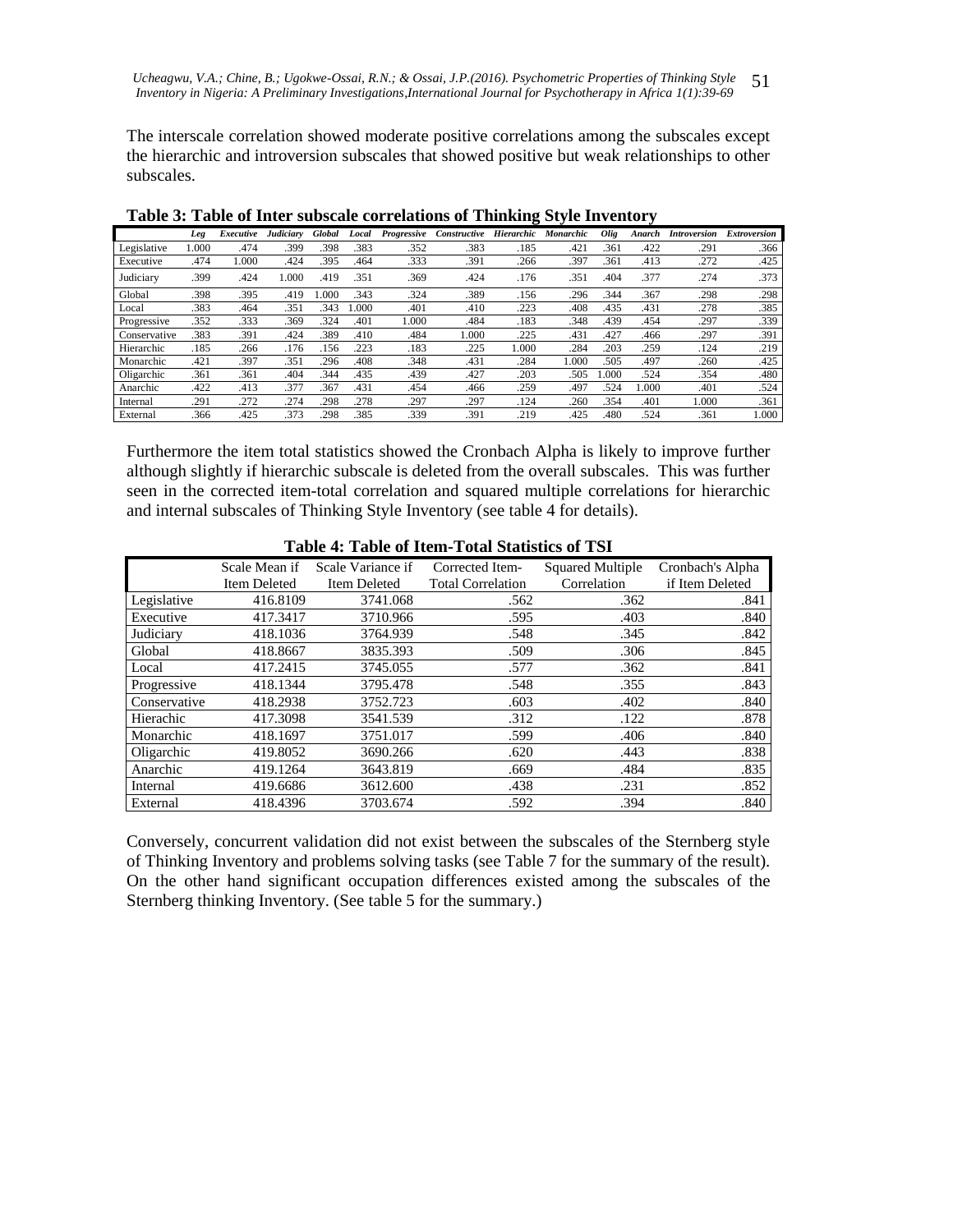| Source          | Dependent | Table 5. Summary Table of 2 <i>way</i> with the Analysis of variance of Sex and Occupation on 131<br>Type III Sum | df           | Mean               | F        | Sig. | Partial | Noncent.  | Observed           |
|-----------------|-----------|-------------------------------------------------------------------------------------------------------------------|--------------|--------------------|----------|------|---------|-----------|--------------------|
|                 | Variable  | of Squares                                                                                                        |              | Square             |          |      | Eta     | Parameter | Power <sup>n</sup> |
|                 |           |                                                                                                                   |              |                    |          |      | Squared |           |                    |
|                 |           |                                                                                                                   |              |                    |          |      |         |           |                    |
|                 | Leg       | 7542.603ª                                                                                                         | 15           | 502.840            | 10.618   | .000 | .156    | 159.273   | 1.000              |
|                 | Exec      | 8156.152 <sup>b</sup>                                                                                             | 15           | 543.743<br>587.199 | 11.560   | .000 | .167    | 173.405   | 1.000              |
|                 | Jud       | 8807.979c                                                                                                         | 15           |                    | 13.469   | .000 | .190    | 202.040   | 1.000              |
|                 | Glob      | $6116.442$ <sup>d</sup>                                                                                           | 15           | 407.763            | 10.354   | .000 | .153    | 155.312   | 1.000              |
|                 | Locl      | 10666.604 <sup>e</sup>                                                                                            | 15           | 711.107            | 17.479   | .000 | .233    | 262.178   | 1.000              |
|                 | Prog      | 8346.132 <sup>t</sup>                                                                                             | 15           | 556.409            | 14.503   | .000 | .202    | 217.541   | 1.000              |
| Corrected Model | Cons      | 9115.775 <sup>g</sup>                                                                                             | 15           | 607.718            | 16.276   | .000 | .221    | 244.135   | 1.000              |
|                 | Hier      | 13610.039h                                                                                                        | 15           | 907.336            | 4.407    | .000 | .071    | 66.099    | 1.000              |
|                 | Monarch   | 10792.638 <sup>i</sup>                                                                                            | 15           | 719.509            | 19.834   | .000 | .257    | 297.503   | 1.000              |
|                 | Olig      | 18325.664                                                                                                         | 15           | 1221.711           | 34.644   | .000 | .376    | 519.661   | 1.000              |
|                 | Anarch    | 20064.575 <sup>k</sup>                                                                                            | 15           | 1337.638           | 39.171   | .000 | .405    | 587.565   | 1.000              |
|                 | Intro     | 21750.046                                                                                                         | 15           | 1450.003           | 15.048   | .000 | .208    | 225.716   | 1.000              |
|                 | Extro     | 14698.265m                                                                                                        | 15           | 979.884            | 23.728   | .000 | .292    | 355.917   | 1.000              |
|                 | Leg       | 212156.840                                                                                                        | 1            | 212156.840         | 4480.004 | .000 | .839    | 4480.004  | 1.000              |
|                 | Exec      | 209818.591                                                                                                        | 1            | 209818.591         | 4460.873 | .000 | .838    | 4460.873  | 1.000              |
|                 | Jud       | 205231.557                                                                                                        | $\mathbf{1}$ | 205231.557         | 4707.673 | .000 | .845    | 4707.673  | 1.000              |
|                 | Glob      | 194404.383                                                                                                        | 1            | 194404.383         | 4936.435 | .000 | .851    | 4936.435  | 1.000              |
|                 | Locl      | 206820.391                                                                                                        | 1            | 206820.391         | 5083.514 | .000 | .855    | 5083.514  | 1.000              |
|                 | Prog      | 210085.860                                                                                                        | 1            | 210085.860         | 5475.863 | .000 | .864    | 5475.863  | 1.000              |
| Intercept       | Cons      | 207239.527                                                                                                        | 1            | 207239.527         | 5550.196 | .000 | .866    | 5550.196  | 1.000              |
|                 | Hier      | 207775.786                                                                                                        | 1            | 207775.786         | 1009.094 | .000 | .539    | 1009.094  | 1.000              |
|                 | Monarch   | 204443.062                                                                                                        | 1            | 204443.062         | 5635.541 | .000 | .867    | 5635.541  | 1.000              |
|                 | Olig      | 188820.848                                                                                                        | 1            | 188820.848         | 5354.392 | .000 | .861    | 5354.392  | 1.000              |
|                 | Anarch    | 198229.447                                                                                                        | 1            | 198229.447         | 5804.892 | .000 | .871    | 5804.892  | 1.000              |
|                 | Intro     | 201188.289                                                                                                        | 1            | 201188.289         | 2087.880 | .000 | .708    | 2087.880  | 1.000              |
|                 | Extro     | 203378.832                                                                                                        | $\mathbf{1}$ | 203378.832         | 4924.794 | .000 | .851    | 4924.794  | 1.000              |
|                 |           | 5951.829                                                                                                          | 7            | 850.261            | 17.955   | .000 | .127    | 125.682   | 1.000              |
|                 | Leg       |                                                                                                                   | 7            | 972.741            |          | .000 |         |           |                    |
|                 | Exec      | 6809.186                                                                                                          |              |                    | 20.681   |      | .144    | 144.767   | 1.000              |
|                 | Jud       | 6271.430                                                                                                          | 7            | 895.919            | 20.551   | .000 | .143    | 143.856   | 1.000              |
|                 | Glob      | 4808.501                                                                                                          | 7            | 686.929            | 17.443   | .000 | .124    | 122.100   | 1.000              |
|                 | Locl      | 9270.431                                                                                                          | 7            | 1324.347           | 32.552   | .000 | .209    | 227.861   | 1.000              |
|                 | Prog      | 6572.120                                                                                                          | 7            | 938.874            | 24.472   | .000 | .166    | 171.302   | 1.000              |
| Occupation      | Cons      | 7414.892                                                                                                          | 7            | 1059.270           | 28.369   | .000 | .187    | 198.582   | 1.000              |
|                 | Hier      | 11949.125                                                                                                         | 7            | 1707.018           | 8.290    | .000 | .063    | 58.033    | 1.000              |
|                 | Monarch   | 7331.296                                                                                                          | 7            | 1047.328           | 28.870   | .000 | .190    | 202.090   | 1.000              |
|                 | Olig      | 14424.678                                                                                                         | 7            | 2060.668           | 58.434   | .000 | .322    | 409.041   | 1.000              |
|                 | Anarch    | 15373.468                                                                                                         | 7            | 2196.210           | 64.313   | .000 | .343    | 450.192   | 1.000              |
|                 | Intro     | 11243.412                                                                                                         | 7            | 1606.202           | 16.669   | .000 | .119    | 116.681   | 1.000              |
|                 | Extro     | 10823.828                                                                                                         | 7            | 1546.261           | 37.443   | .000 | .233    | 262.098   | 1.000              |
|                 | Leg       | 2.530                                                                                                             | 1            | 2.530              | .053     | .817 | .000    | .053      | .056               |
|                 | Exec      | .949                                                                                                              | 1            | .949               | .020     | .887 | .000    | .020      | .052               |
|                 | Jud       | 30.642                                                                                                            | 1            | 30.642             | .703     | .402 | .001    | .703      | .133               |
|                 | Glob      | 56.481                                                                                                            | 1            | 56.481             | 1.434    | .231 | .002    | 1.434     | .223               |
|                 | Locl      | 90.878                                                                                                            | 1            | 90.878             | 2.234    | .135 | .003    | 2.234     | .321               |
|                 | Prog      | 22.621                                                                                                            | 1            | 22.621             | .590     | .443 | .001    | .590      | .120               |
| Sex             | Cons      | 7.289                                                                                                             | 1            | 7.289              | .195     | .659 | .000    | .195      | .073               |
|                 | Hier      | 68.798                                                                                                            | $\mathbf{1}$ | 68.798             | .334     | .563 | .000    | .334      | .089               |
|                 | Monarch   | 19.581                                                                                                            | $\mathbf{1}$ | 19.581             | .540     | .463 | .001    | .540      | .114               |
|                 | Olig      | .009                                                                                                              | $\mathbf{1}$ | .009               | .000     | .988 | .000    | .000      | .050               |
|                 | Anarch    | 12.381                                                                                                            | 1            | 12.381             | .363     | .547 | .000    | .363      | .092               |
|                 | Intro     | 220.261                                                                                                           | $\mathbf{1}$ | 220.261            | 2.286    | .131 | .003    | 2.286     | .327               |
|                 | Extro     | 9.295                                                                                                             | $\mathbf{1}$ | 9.295              | .225     | .635 | .000    | .225      | .076               |
| Occupation *    | Leg       | 634.904                                                                                                           | 7            | 90.701             | 1.915    | .064 | .015    | 13.407    |                    |
|                 |           |                                                                                                                   | $\tau$       |                    |          |      |         |           | .763               |
| Sex             | Exec      | 365.398                                                                                                           |              | 52.200             | 1.110    | .355 | .009    | 7.769     | .484               |

### **Table 5: Summary Table of 2 Way Multiple Analysis of Variance of Sex and Occupation on TSI**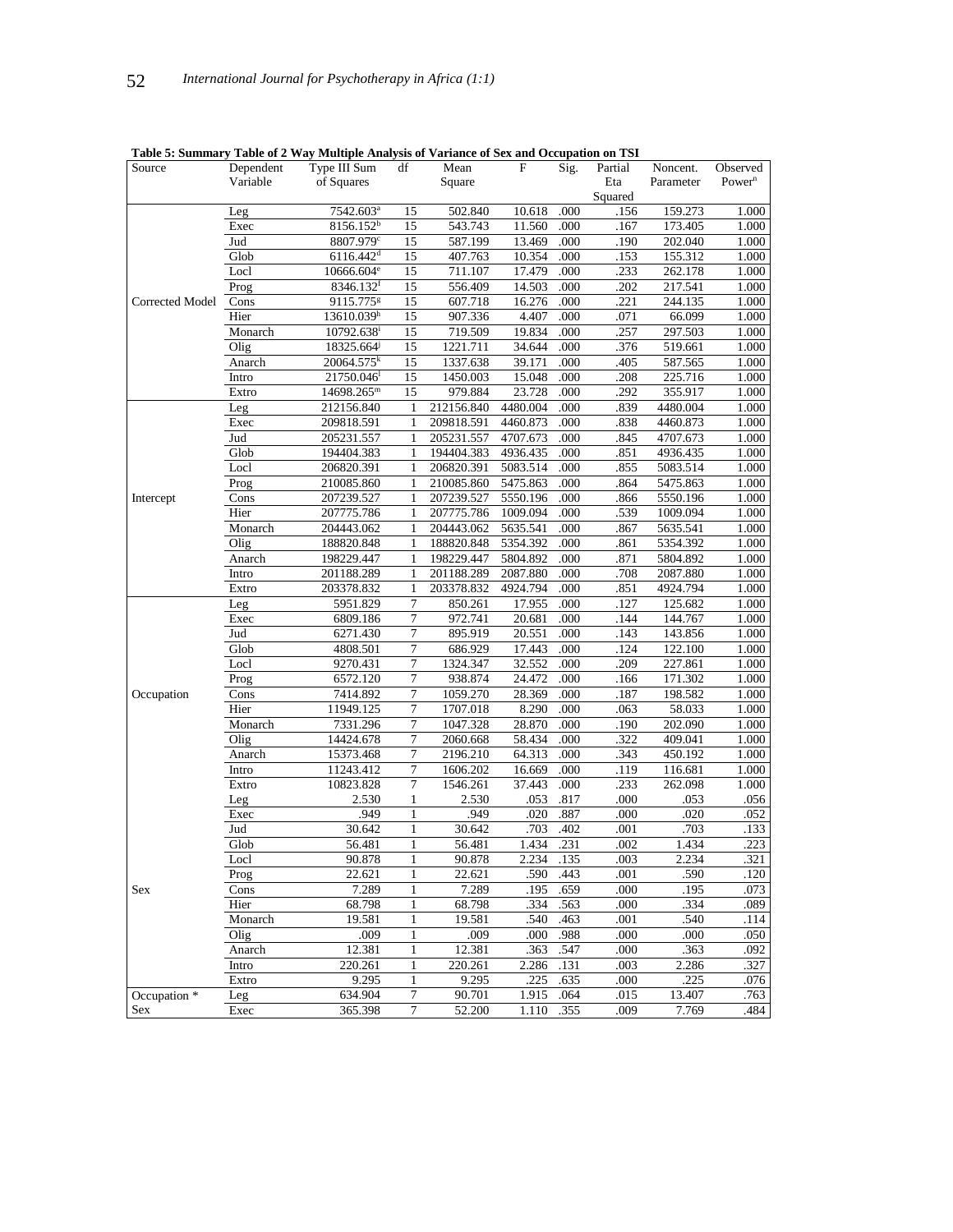|       | Jud     | 201.959    | 7              | 28.851  | .662  | .705 | .005 | 4.633  | .289 |
|-------|---------|------------|----------------|---------|-------|------|------|--------|------|
|       | Glob    | 272.308    | 7              | 38.901  | .988  | .439 | .008 | 6.915  | .432 |
|       | Locl    | 390.872    | 7              | 55.839  | 1.372 | .214 | .011 | 9.607  | .589 |
|       | Prog    | 133.146    | $\overline{7}$ | 19.021  | .496  | .838 | .004 | 3.470  | .218 |
|       | Cons    | 330.354    | $\overline{7}$ | 47.193  | 1.264 | .265 | .010 | 8.847  | .547 |
|       | Hier    | 276.543    | 7              | 39.506  | .192  | .987 | .002 | 1.343  | .105 |
|       | Monarch | 680.003    | 7              | 97.143  | 2.678 | .010 | .021 | 18.745 | .906 |
|       | Olig    | 412.208    | 7              | 58.887  | 1.670 | .113 | .013 | 11.689 | .692 |
|       | Anarch  | 437.829    | 7              | 62.547  | 1.832 | .078 | .015 | 12.821 | .740 |
|       | Intro   | 1728.278   | 7              | 246.897 | 2.562 | .013 | .020 | 17.936 | .890 |
|       | Extro   | 163.346    | 7              | 23.335  | .565  | .785 | .005 | 3.955  | .247 |
|       | Leg     | 40821.215  | 862            | 47.356  |       |      |      |        |      |
|       | Exec    | 40544.450  | 862            | 47.035  |       |      |      |        |      |
|       | Jud     | 37578.992  | 862            | 43.595  |       |      |      |        |      |
|       | Glob    | 33946.885  | 862            | 39.382  |       |      |      |        |      |
|       | Locl    | 35070.070  | 862            | 40.685  |       |      |      |        |      |
|       | Prog    | 33071.317  | 862            | 38.366  |       |      |      |        |      |
| Error | Cons    | 32186.334  | 862            | 37.339  |       |      |      |        |      |
|       | Hier    | 177488.681 | 862            | 205.903 |       |      |      |        |      |
|       | Monarch | 31271.162  | 862            | 36.277  |       |      |      |        |      |
|       | Olig    | 30398.141  | 862            | 35.265  |       |      |      |        |      |
|       | Anarch  | 29436.169  | 862            | 34.149  |       |      |      |        |      |
|       | Intro   | 83062.374  | 862            | 96.360  |       |      |      |        |      |
|       | Extro   | 35597.949  | 862            | 41.297  |       |      |      |        |      |
|       |         |            |                |         |       |      |      |        |      |

Table 5 shows that no significant differences were found on the various subscales of TSI between gender as well as on the interaction effects. However, significant differences were found on the subscales among various occupation studied. Table 7 shows the summary of the pairwise comparisons of the various occupation. Conversely, no significant relationships were found between the TSI subscales and word puzzle problem task respectively (see table 8)

|                    |                | Table 6: Pairwise Comparison of TSI Effects on Occupation |                       |       |                   |                                |          |
|--------------------|----------------|-----------------------------------------------------------|-----------------------|-------|-------------------|--------------------------------|----------|
| Dependent Variable | (I) Occupation | (J) Occupation                                            | Mean                  | Std.  | Sig. <sup>b</sup> | 95% Confidence                 |          |
|                    |                |                                                           | <b>Difference</b>     | Error |                   | <b>Interval for Difference</b> |          |
|                    |                |                                                           | $(I-J)$               |       |                   | Lower                          | Upper    |
|                    |                |                                                           |                       |       |                   | <b>Bound</b>                   | Bound    |
|                    |                |                                                           |                       |       |                   |                                |          |
|                    |                |                                                           |                       |       |                   |                                |          |
|                    |                |                                                           |                       |       |                   |                                |          |
|                    |                | Secondary                                                 | $-.458$               | 1.176 | .697              | $-2.767$                       | 1.851    |
|                    |                | University                                                | $-3.209*$             | 1.020 | .002              | $-5.212$                       | $-1.206$ |
|                    |                | Civil servants                                            | 6.890*                | 1.255 | .000              | 4.428                          | 9.353    |
|                    |                |                                                           |                       |       |                   |                                |          |
|                    | Primary        | Clergy                                                    | 12.195                | 3.650 | .001              | 5.030                          | 19.360   |
|                    |                | police                                                    | 2.148                 | 1.122 | .056              | $-.054$                        | 4.349    |
|                    |                | military                                                  | 1.750                 | 1.434 | .223              | $-1.066$                       | 4.565    |
|                    |                | undergrad                                                 | .011                  | 1.044 | .991              | $-2.037$                       | 2.060    |
| Legislative        |                | Primary                                                   | .458                  | 1.176 | .697              | $-1.851$                       | 2.767    |
|                    |                | University                                                | $-2.751$ <sup>*</sup> | .919  | .003              | $-4.555$                       | $-947$   |
|                    |                | Civil servants                                            | $7.348*$              | 1.174 | .000              | 5.045                          | 9.652    |
|                    | Secondary      | Clergy                                                    | 12.653*               | 3.623 | .001              | 5.541                          | 19.765   |
|                    |                | police                                                    | $2.606*$              | 1.030 | .012              | .584                           | 4.628    |
|                    |                | military                                                  | 2.208                 | 1.364 | .106              | $-.470$                        | 4.885    |
|                    |                | undergrad                                                 | .469                  | .945  | .619              | $-1.385$                       | 2.324    |
|                    |                | Primary                                                   | 3.209*                | 1.020 | .002              | 1.206                          | 5.212    |
|                    | University     | Secondary                                                 | $2.751*$              | .919  | .003              | .947                           | 4.555    |
|                    |                | Civil servants                                            | $10.099*$             | 1.018 | .000              | 8.102                          | 12.097   |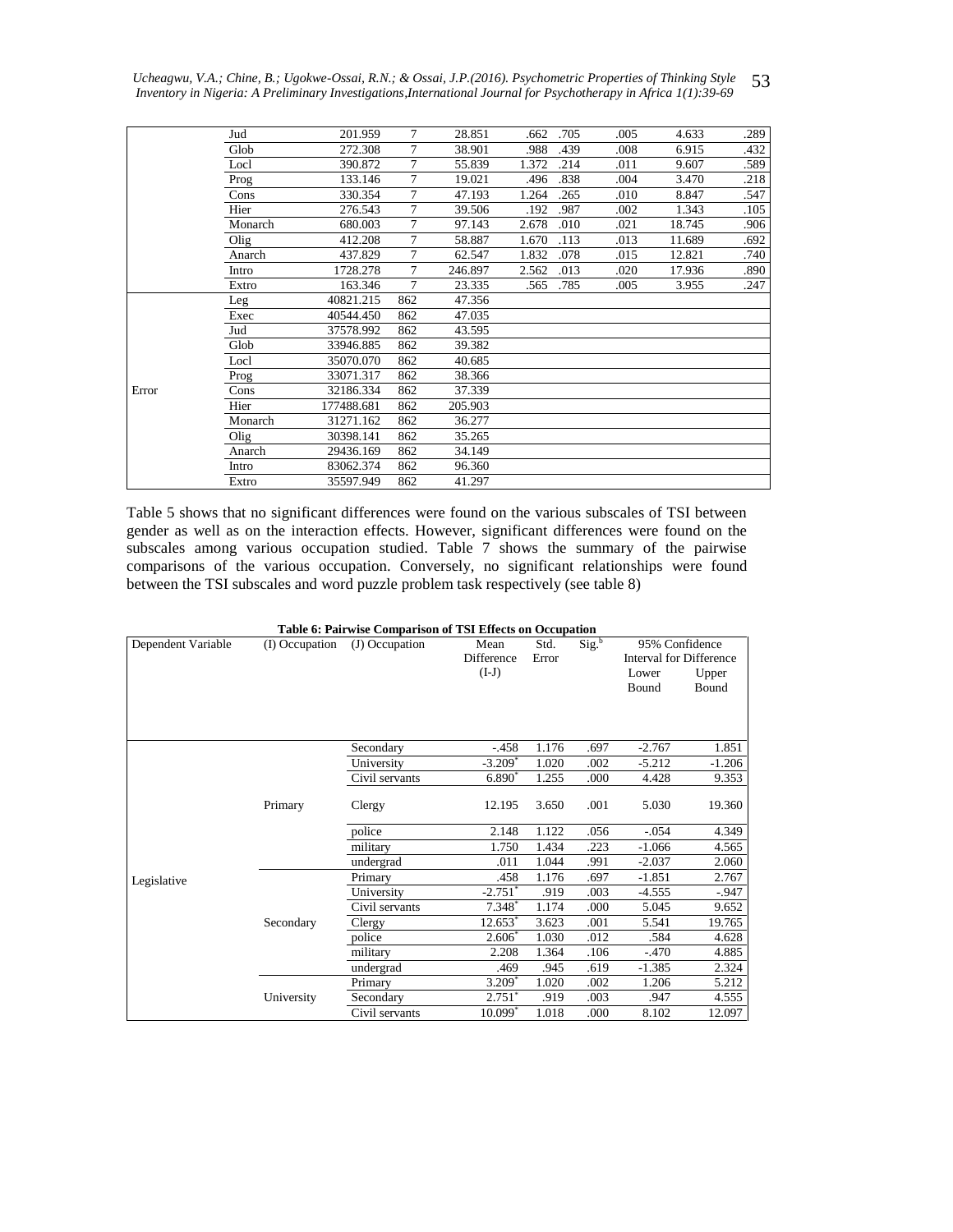|           |                | Clergy         | 15.404                 | 3.576 | .000 | 8.386     | 22.423   |
|-----------|----------------|----------------|------------------------|-------|------|-----------|----------|
|           |                | police         | 5.357                  | .848  | .000 | 3.692     | 7.021    |
|           |                | military       | 4.959*                 | 1.232 | .000 | 2.540     | 7.377    |
|           |                | undergrad      | 3.221'                 | .742  | .000 | 1.764     | 4.677    |
|           |                | Primary        | $-6.890*$              | 1.255 | .000 | $-9.353$  | -4.428   |
|           |                | Secondary      | $-7.348^*$             | 1.174 | .000 | $-9.652$  | $-5.045$ |
|           |                | University     | -10.099*               | 1.018 | .000 | $-12.097$ | $-8.102$ |
|           | Civil servants | Clergy         | 5.305                  | 3.650 | .146 | $-1.858$  | 12.468   |
|           |                | police         | $-4.743$ <sup>*</sup>  | 1.119 | .000 | $-6.939$  | $-2.547$ |
|           |                | military       | $-5.141$               | 1.432 | .000 | $-7.952$  | $-2.330$ |
|           |                | undergrad      | $-6.879*$              | 1.041 | .000 | $-8.922$  | $-4.836$ |
|           |                | Primary        | $-12.195$ <sup>*</sup> | 3.650 | .001 | -19.360   | -5.030   |
|           |                | Secondary      | $-12.653$ <sup>*</sup> | 3.623 | .001 | $-19.765$ | $-5.541$ |
|           |                | University     | $-15.404$ <sup>*</sup> | 3.576 | .000 | $-22.423$ | -8.386   |
|           | Clergy         | Civil servants | $-5.305$               | 3.650 | .146 | $-12.468$ | 1.858    |
|           |                | police         | $-10.047$              | 3.606 | .005 | $-17.125$ | $-2.970$ |
|           |                |                |                        |       |      |           | $-3.154$ |
|           |                | military       | $-10.446$ <sup>*</sup> | 3.715 | .005 | $-17.737$ |          |
|           |                | undergrad      | $-12.184*$             | 3.583 | .001 | $-19.215$ | $-5.152$ |
|           |                | Primary        | $-2.148$               | 1.122 | .056 | $-4.349$  | .054     |
|           |                | Secondary      | $-2.606$ <sup>*</sup>  | 1.030 | .012 | $-4.628$  | -.584    |
|           |                | University     | $-5.357$ <sup>*</sup>  | .848  | .000 | $-7.021$  | $-3.692$ |
|           | police         | Civil servants | 4.743*                 | 1.119 | .000 | 2.547     | 6.939    |
|           |                | Clergy         | 10.047                 | 3.606 | .005 | 2.970     | 17.125   |
|           |                | military       | $-.398$                | 1.317 | .763 | $-2.983$  | 2.187    |
|           |                | undergrad      | $-2.136^*$             | .876  | .015 | $-3.855$  | $-417$   |
|           |                | Primary        | $-1.750$               | 1.434 | .223 | $-4.565$  | 1.066    |
|           |                | Secondary      | $-2.208$               | 1.364 | .106 | $-4.885$  | .470     |
|           |                | University     | $-4.959*$              | 1.232 | .000 | $-7.377$  | $-2.540$ |
|           | military       | Civil servants | $5.141*$               | 1.432 | .000 | 2.330     | 7.952    |
|           |                | Clergy         | 10.446                 | 3.715 | .005 | 3.154     | 17.737   |
|           |                | police         | .398                   | 1.317 | .763 | $-2.187$  | 2.983    |
|           |                | undergrad      | $-1.738$               | 1.252 | .165 | $-4.195$  | .718     |
|           |                | Primary        | $-.011$                | 1.044 | .991 | $-2.060$  | 2.037    |
|           |                | Secondary      | $-469$                 | .945  | .619 | $-2.324$  | 1.385    |
|           |                | University     | $-3.221$ <sup>*</sup>  | .742  | .000 | $-4.677$  | $-1.764$ |
|           | undergrad      | Civil servants | 6.879                  | 1.041 | .000 | 4.836     | 8.922    |
|           |                | Clergy         | 12.184*                | 3.583 | .001 | 5.152     | 19.215   |
|           |                | police         | $2.136*$               | .876  | .015 | .417      | 3.855    |
|           |                | military       | 1.738                  | 1.252 | .165 | $-.718$   | 4.195    |
|           |                | Secondary      | $-.156$                | 1.172 | .894 | $-2.456$  | 2.145    |
|           |                | University     | $-3.510*$              | 1.017 | .001 | $-5.506$  | $-1.514$ |
|           |                | Civil servants | $6.938*$               | 1.250 | .000 | 4.484     | 9.393    |
|           | Primary        | Clergy         | 6.824                  | 3.638 | .061 | $-316$    | 13.964   |
|           |                | police         | 2.149                  | 1.118 | .055 | $-0.045$  | 4.342    |
|           |                | military       | 2.994*                 | 1.430 | .036 | .189      | 5.800    |
|           |                | undergrad      | $-2.063$ <sup>*</sup>  | 1.040 | .048 | $-4.105$  | $-0.022$ |
|           |                | Primary        | .156                   | 1.172 | .894 | $-2.145$  | 2.456    |
|           |                | University     | -3.355*                | .916  | .000 | $-5.153$  | $-1.557$ |
|           |                | Civil servants | $7.094*$               | 1.170 | .000 | 4.798     | 9.390    |
| Executive | Secondary      | Clergy         |                        |       |      |           |          |
|           |                |                | 6.979                  | 3.611 | .054 | -.108     | 14.067   |
|           |                | police         | $2.304^{*}$            | 1.027 | .025 | .289      | 4.319    |
|           |                | military       | $3.150*$               | 1.359 | .021 | .482      | 5.818    |
|           |                | undergrad      | $-1.908$ <sup>*</sup>  | .942  | .043 | $-3.756$  | $-060$   |
|           |                | Primary        | $3.510*$               | 1.017 | .001 | 1.514     | 5.506    |
|           |                | Secondary      | $3.355$ <sup>*</sup>   | .916  | .000 | 1.557     | 5.153    |
|           | University     | Civil servants | $10.449*$              | 1.014 | .000 | 8.458     | 12.439   |
|           |                | Clergy         | $10.334*$              | 3.564 | .004 | 3.340     | 17.329   |
|           |                | police         | $5.659*$               | .845  | .000 | 4.000     | 7.318    |
|           |                | military       | $6.505*$               | 1.228 | .000 | 4.094     | 8.915    |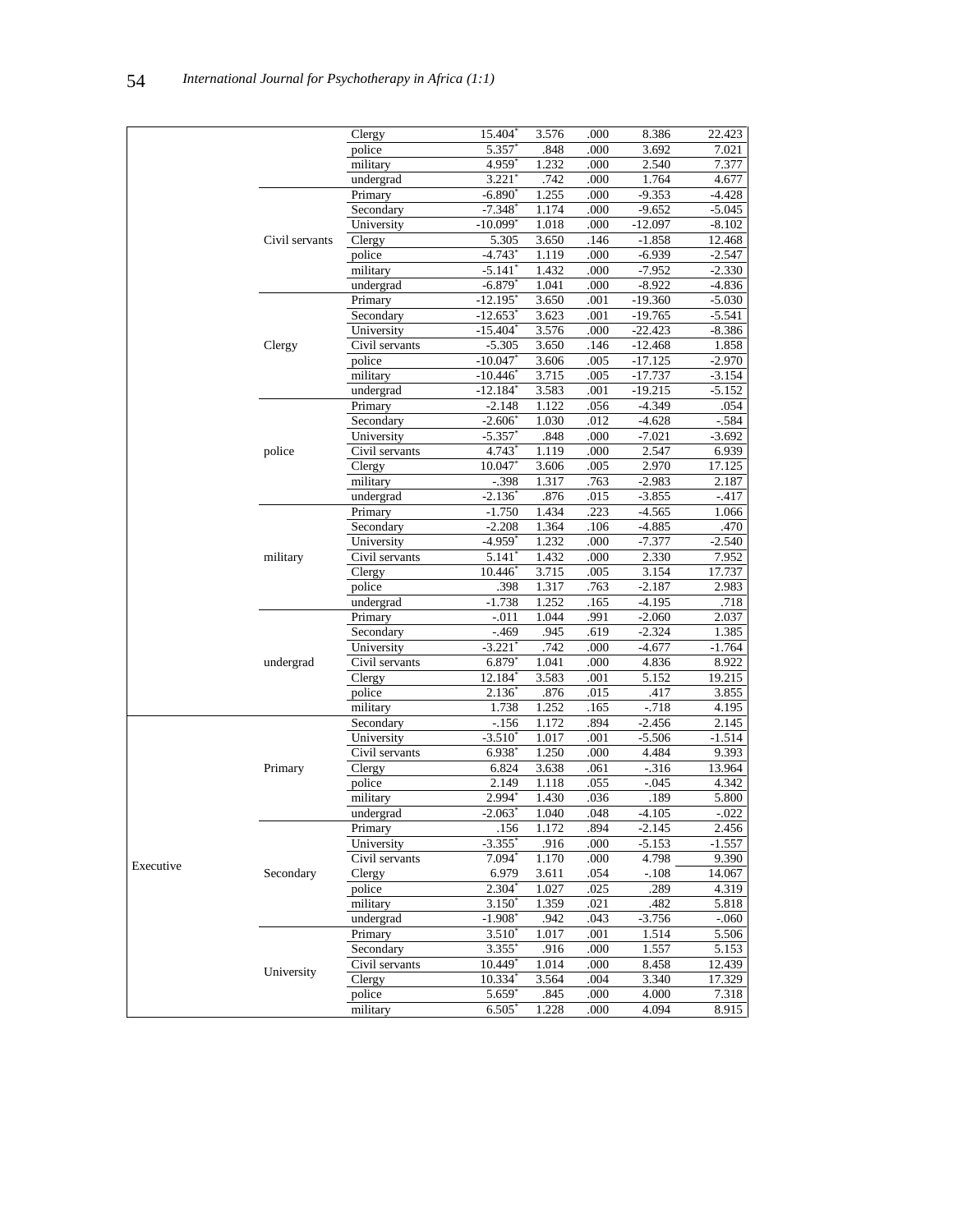|           |                | undergrad            | 1.447                  | .739           | .051         | $-.004$              | 2.898               |
|-----------|----------------|----------------------|------------------------|----------------|--------------|----------------------|---------------------|
|           |                | Primary              | $-6.938$ <sup>*</sup>  | 1.250          | .000         | $-9.393$             | $-4.484$            |
|           |                | Secondary            | $-7.094*$              | 1.170          | .000         | $-9.390$             | $-4.798$            |
|           |                | University           | $-10.449*$             | 1.014          | .000         | $-12.\overline{439}$ | $-8.458$            |
|           | Civil servants | Clergy               | $-.114$                | 3.637          | .975         | $-7.253$             | 7.024               |
|           |                | police               | $-4.790*$              | 1.115          | .000         | $-6.979$             | $-2.601$            |
|           |                | military             | $-3.944$ <sup>*</sup>  | 1.427          | .006         | $-6.746$             | $-1.142$            |
|           |                | undergrad            | $-9.002$ <sup>*</sup>  | 1.037          | .000         | $-11.038$            | $-6.966$            |
|           |                | Primary              | $-6.824$               | 3.638          | .061         | $-13.964$            | .316                |
|           |                | Secondary            | $-6.979$               | 3.611          | .054         | $-14.067$            | .108                |
|           |                | University           | $-10.334$ <sup>*</sup> | 3.564          | .004         | $-17.329$            | $-3.340$            |
|           | Clergy         | Civil servants       | .114                   | 3.637          | .975         | $-7.024$             | 7.253               |
|           |                | police               | $-4.675$               | 3.594          | .194         | $-11.729$            | 2.378               |
|           |                | military             | $-3.830$               | 3.703          | .301         | $-11.097$            | 3.438               |
|           |                | undergrad            | $-8.887$               | 3.570          | .013         | $-15.895$            | $-1.880$            |
|           |                | Primary<br>Secondary | $-2.149$<br>$-2.304*$  | 1.118<br>1.027 | .055         | $-4.342$             | .045                |
|           |                | University           | $-5.659*$              | .845           | .025<br>.000 | $-4.319$<br>$-7.318$ | $-.289$<br>$-4.000$ |
|           | police         | Civil servants       | 4.790 <sup>*</sup>     | 1.115          | .000         | 2.601                | 6.979               |
|           |                |                      |                        | 3.594          | .194         | $-2.378$             |                     |
|           |                | Clergy<br>military   | 4.675<br>.846          | 1.313          | .520         | $-1.731$             | 11.729<br>3.422     |
|           |                | undergrad            | $-4.212$ <sup>*</sup>  | .873           | .000         | $-5.925$             | $-2.499$            |
|           |                | Primary              | $-2.994$ <sup>*</sup>  | 1.430          | .036         | $-5.800$             | $-189$              |
|           |                | Secondary            | $-3.150^*$             | 1.359          | .021         | $-5.818$             | $-482$              |
|           |                | University           | $-6.505$               | 1.228          | .000         | $-8.915$             | $-4.094$            |
|           | military       | Civil servants       | $3.944$ <sup>*</sup>   | 1.427          | .006         | 1.142                | 6.746               |
|           |                | Clergy               | 3.830                  | 3.703          | .301         | $-3.438$             | 11.097              |
|           |                | police               | $-.846$                | 1.313          | .520         | $-3.422$             | 1.731               |
|           |                | undergrad            | $-5.058$ <sup>*</sup>  | 1.247          | .000         | $-7.506$             | $-2.610$            |
|           |                | Primary              | $2.063^*$              | 1.040          | .048         | .022                 | 4.105               |
|           |                | Secondary            | 1.908                  | .942           | .043         | .060                 | 3.756               |
|           |                | University           | $-1.447$               | .739           | .051         | $-2.898$             | .004                |
|           | undergrad      | Civil servants       | 9.002                  | 1.037          | .000         | 6.966                | 11.038              |
|           |                | Clergy               | 8.887                  | 3.570          | .013         | 1.880                | 15.895              |
|           |                | police               | $4.212*$               | .873           | .000         | 2.499                | 5.925               |
|           |                | military             | 5.058                  | 1.247          | .000         | 2.610                | 7.506               |
|           |                | Secondary            | $-.551$                | 1.129          | .625         | $-2.766$             | 1.664               |
|           |                | University           | $-2.129*$              | .979           | .030         | $-4.051$             | $-.208$             |
|           |                | Civil servants       | 7.177                  | 1.204          | .000         | 4.814                | 9.540               |
|           | Primary        | Clergy               | $10.303$ <sup>*</sup>  | 3.502          | .003         | 3.428                | 17.177              |
|           |                | police               | $4.644$ <sup>*</sup>   | 1.076          | .000         | 2.532                | 6.756               |
|           |                | military             | 3.398*                 | 1.376          | .014         | .697                 | 6.099               |
|           |                | undergrad            | 1.182                  | 1.001          | .238         | $-784$               | 3.148               |
|           |                | Primary              | .551                   | 1.129          | .625         | $-1.664$             | 2.766               |
|           |                | University           | $-1.578$               | .882           | .074         | $-3.309$             | .153                |
|           |                | Civil servants       | 7.728                  | 1.126          | .000         | 5.518                | 9.939               |
|           | Secondary      | Clergy               | 10.854                 | 3.477          | .002         | 4.031                | 17.678              |
| Judiciary |                | police               | 5.195                  | .988           | .000         | 3.255                | 7.135               |
|           |                | military             | 3.949*                 | 1.309          | .003         | 1.380                | 6.518               |
|           |                | undergrad            | 1.733                  | .907           | .056         | $-.046$              | 3.513               |
|           |                | Primary              | $2.129*$               | .979           | .030         | .208                 | 4.051               |
|           |                | Secondary            | 1.578                  | .882           | .074         | -.153                | 3.309               |
|           |                | Civil servants       | $9.306*$               | .976           | .000         | 7.390                | 11.223              |
|           | University     | Clergy               | 12.432                 | 3.431          | .000         | 5.698                | 19.166              |
|           |                | police               | $6.773^{\circ}$        | .814           | .000         | 5.176                | 8.370               |
|           |                | military             | 5.527                  | 1.182          | .000         | 3.207                | 7.848               |
|           |                | undergrad            | $3.311*$               | .712           | .000         | 1.914                | 4.709               |
|           | Civil servants | Primary              | $-7.177*$              | 1.204          | .000         | $-9.540$             | $-4.814$            |
|           |                | Secondary            | $-7.728$ <sup>*</sup>  | 1.126          | .000         | $-9.939$             | $-5.518$            |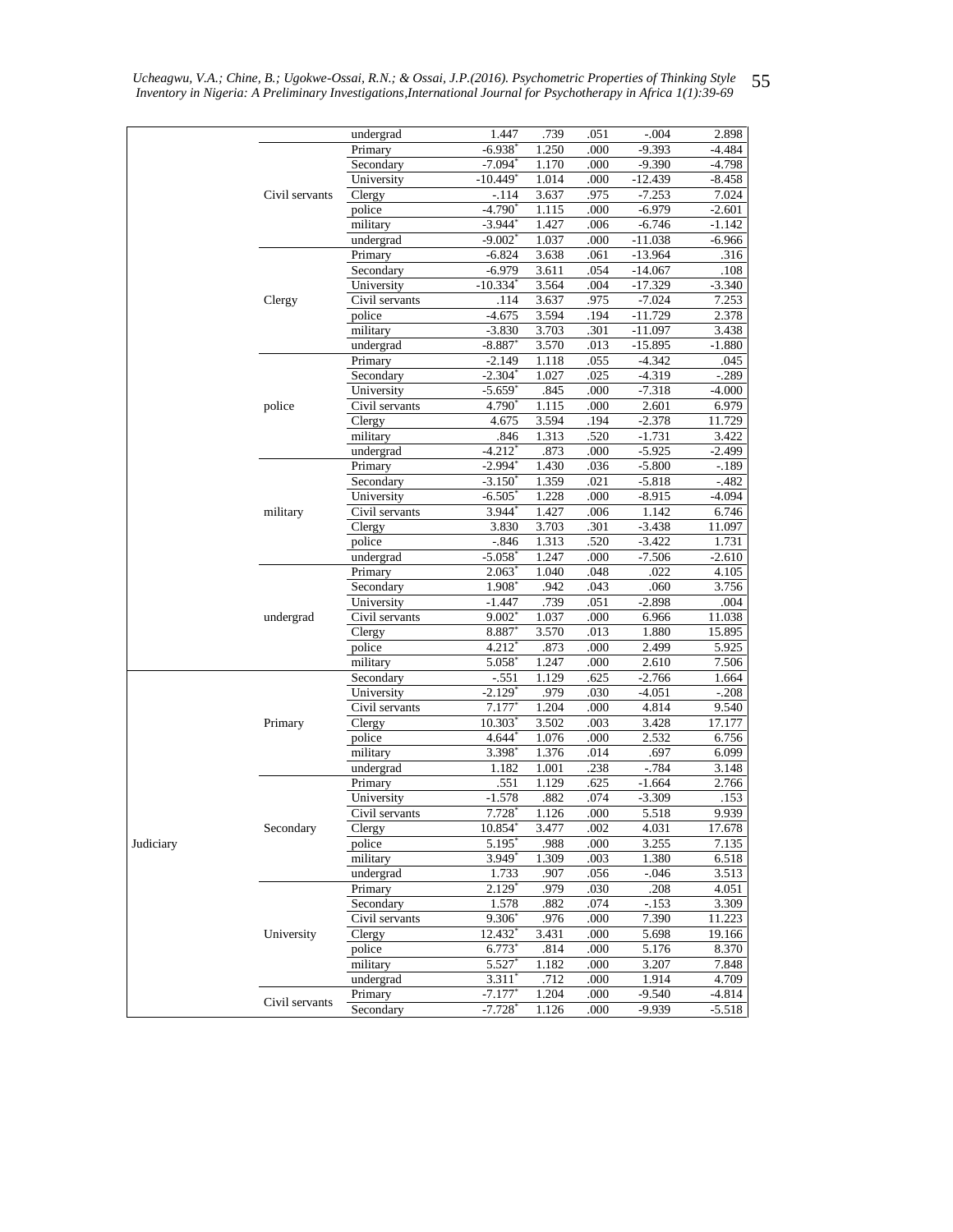|        |                | University           | $-9.306$               | .976  | .000 | $-11.223$ | $-7.390$ |
|--------|----------------|----------------------|------------------------|-------|------|-----------|----------|
|        |                | Clergy               | 3.126                  | 3.502 | .372 | $-3.747$  | 9.999    |
|        |                | police               | $-2.533*$              | 1.074 | .019 | $-4.640$  | $-426$   |
|        |                | military             | $-3.779*$              | 1.374 | .006 | $-6.476$  | $-1.082$ |
|        |                | undergrad            | $-5.995$ <sup>*</sup>  | .999  | .000 | $-7.955$  | $-4.035$ |
|        |                | Primary              | $-10.303$ <sup>*</sup> | 3.502 | .003 | $-17.177$ | $-3.428$ |
|        |                | Secondary            | $-10.854$ <sup>*</sup> | 3.477 | .002 | $-17.678$ | $-4.031$ |
|        |                | University           | $-12.432$ <sup>*</sup> | 3.431 | .000 | $-19.166$ | $-5.698$ |
|        | Clergy         | Civil servants       | $-3.126$               | 3.502 | .372 | $-9.999$  | 3.747    |
|        |                | police               | $-5.659$               | 3.460 | .102 | $-12.450$ | 1.132    |
|        |                | military             | $-6.905$               | 3.565 | .053 | $-13.901$ | .091     |
|        |                | undergrad            | -9.121'                | 3.437 | .008 | $-15.867$ | $-2.374$ |
|        |                | Primary              | $-4.644*$              | 1.076 | .000 | $-6.756$  | $-2.532$ |
|        |                | Secondary            | $-5.195$               | .988  | .000 | $-7.135$  | $-3.255$ |
|        |                | University           | $-6.773*$              | .814  | .000 | $-8.370$  | $-5.176$ |
|        | police         | Civil servants       | $2.533*$               | 1.074 | .019 | .426      | 4.640    |
|        |                | Clergy               | 5.659                  | 3.460 | .102 | $-1.132$  | 12.450   |
|        |                | military             | $-1.246$               | 1.264 | .324 | $-3.726$  | 1.235    |
|        |                | undergrad            | $-3.462$ <sup>*</sup>  | .840  | .000 | $-5.111$  | $-1.813$ |
|        |                | Primary              | $-3.398$ <sup>*</sup>  | 1.376 | .014 | $-6.099$  | $-.697$  |
|        |                | Secondary            | -3.949*                | 1.309 | .003 | $-6.518$  | $-1.380$ |
|        |                | University           | -5.527`                | 1.182 | .000 | $-7.848$  | $-3.207$ |
|        | military       | Civil servants       | $3.779*$               | 1.374 | .006 | 1.082     | 6.476    |
|        |                | Clergy               | 6.905                  | 3.565 | .053 | $-.091$   | 13.901   |
|        |                | police               | 1.246                  | 1.264 | .324 | $-1.235$  | 3.726    |
|        |                | undergrad            | $-2.216$               | 1.201 | .065 | $-4.573$  | .141     |
|        |                | Primary              | $-1.182$               | 1.001 | .238 | $-3.148$  | .784     |
|        |                | Secondary            | $-1.733$               | .907  | .056 | $-3.513$  | .046     |
|        |                | University           | $-3.311$ <sup>*</sup>  | .712  | .000 | $-4.709$  | $-1.914$ |
|        | undergrad      | Civil servants       | 5.995                  | .999  | .000 | 4.035     | 7.955    |
|        |                | <b>Clergy</b>        | $9.121$ <sup>*</sup>   | 3.437 | .008 | 2.374     | 15.867   |
|        |                | police               | 3.462                  | .840  | .000 | 1.813     | 5.111    |
|        |                | military             | 2.216                  | 1.201 | .065 | $-.141$   | 4.573    |
|        |                | Secondary            | .579                   | 1.073 | .589 | $-1.526$  | 2.685    |
|        |                | University           | $-1.241$               | .931  | .183 | $-3.068$  | .585     |
|        |                | Civil servants       | $6.815*$               | 1.144 | .000 | 4.569     | 9.061    |
|        | Primary        | $\overline{C}$ lergy | 10.940                 | 3.329 | .001 | 4.406     | 17.473   |
|        |                | police               | 3.744                  | 1.023 | .000 | 1.737     | 5.752    |
|        |                | military             | $5.610*$               | 1.308 | .000 | 3.043     | 8.177    |
|        |                | undergrad            | 1.925                  | .952  | .043 | .057      | 3.793    |
|        |                | Primary              | $-.579$                | 1.073 | .589 | $-2.685$  | 1.526    |
|        |                | University           | $-1.821$ <sup>*</sup>  | .838  | .030 | $-3.466$  | $-176$   |
|        |                | Civil servants       | 6.236                  | 1.070 | .000 | 4.135     | 8.336    |
|        | Secondary      | <b>Clergy</b>        | $10.360^*$             | 3.304 | .002 | 3.875     | 16.846   |
|        |                | police               | 3.165                  | .939  | .001 | 1.321     | 5.009    |
|        |                | military             | $5.031^*$              | 1.244 | .000 | 2.589     | 7.472    |
| Global |                | undergrad            | 1.346                  | .862  | .119 | $-345$    | 3.037    |
|        |                | Primary              | 1.241                  | .931  | .183 | $-.585$   | 3.068    |
|        |                | Secondary            | 1.821*                 | .838  | .030 | .176      | 3.466    |
|        |                | Civil servants       | 8.056                  | .928  | .000 | 6.235     | 9.877    |
|        | University     | Clergy               | 12.181                 | 3.261 | .000 | 5.781     | 18.581   |
|        |                | police               | 4.986                  | .773  | .000 | 3.468     | 6.503    |
|        |                | military             | 6.851                  | 1.124 | .000 | 4.646     | 9.057    |
|        |                | undergrad            | 3.166                  | .677  | .000 | 1.838     | 4.494    |
|        |                | Primary              | $-6.815$ <sup>*</sup>  | 1.144 | .000 | $-9.061$  | $-4.569$ |
|        |                | Secondary            | $-6.236$               | 1.070 | .000 | $-8.336$  | $-4.135$ |
|        | Civil servants | University           | $-8.056$               | .928  | .000 | $-9.877$  | $-6.235$ |
|        |                | Clergy               | 4.125                  | 3.328 | .216 | $-2.407$  | 10.657   |
|        |                | police               | $-3.070*$              | 1.020 | .003 | $-5.073$  | $-1.068$ |
|        |                |                      |                        |       |      |           |          |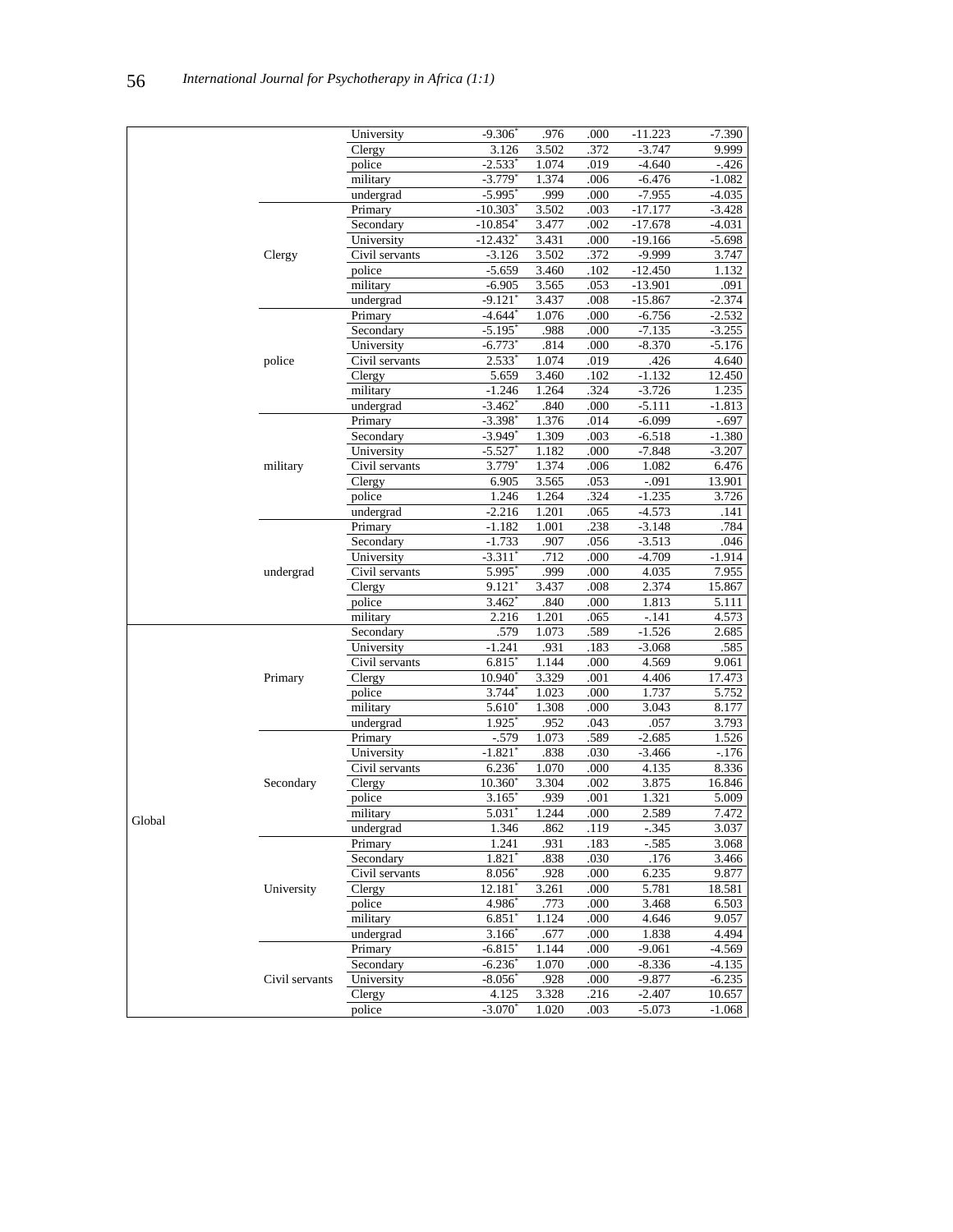| $-1.205$<br>1.306<br>.357<br>$-3.768$<br>1.359<br>.949<br>$-4.890^*$<br>.000<br>undergrad<br>$-6.753$<br>$-3.027$<br>3.329<br>Primary<br>$-10.940^*$<br>.001<br>$-17.473$<br>$-4.406$<br>3.304<br>$-3.875$<br>Secondary<br>$-10.360^{\circ}$<br>.002<br>$-16.846$<br>3.261<br>.000<br>University<br>$-12.181$<br>$-18.581$<br>$-5.781$<br>3.328<br>2.407<br>Clergy<br>Civil servants<br>$-4.125$<br>.216<br>$-10.657$<br>police<br>$-7.195$<br>3.288<br>.029<br>$-13.649$<br>$-741$<br>military<br>3.388<br>.116<br>$-11.979$<br>1.320<br>$-5.330$<br>undergrad<br>$-9.015$ <sup>*</sup><br>3.267<br>.006<br>$-15.427$<br>$-2.603$<br>$-3.744$ <sup>*</sup><br>1.023<br>.000<br>$-5.752$<br>Primary<br>$-1.737$<br>.001<br>$-5.009$<br>Secondary<br>$-3.165$<br>.939<br>$-1.321$<br>.773<br>$-4.986$ <sup>*</sup><br>.000<br>$-6.503$<br>$-3.468$<br>University<br>$3.070^*$<br>1.020<br>.003<br>5.073<br>police<br>Civil servants<br>1.068<br>$7.195*$<br>3.288<br>.029<br>.741<br>13.649<br>Clergy<br>1.201<br>$-.492$<br>military<br>1.866<br>.121<br>4.223<br>undergrad<br>$-1.820^*$<br>.799<br>.023<br>$-3.387$<br>$-.252$<br>$-5.610*$<br>1.308<br>$-3.043$<br>Primary<br>.000<br>$-8.177$<br>1.244<br>.000<br>$-7.472$<br>$-2.589$<br>Secondary<br>$-5.031$<br>University<br>1.124<br>$-9.057$<br>$-6.851$<br>.000<br>$-4.646$<br>Civil servants<br>1.205<br>1.306<br>.357<br>$-1.359$<br>3.768<br>military<br>5.330<br>3.388<br>$-1.320$<br>Clergy<br>.116<br>11.979<br>police<br>$-1.866$<br>1.201<br>.121<br>$-4.223$<br>.492<br>undergrad<br>1.141<br>$-1.445$<br>$-3.685$ <sup>*</sup><br>.001<br>$-5.925$<br>$-1.925$<br>.952<br>.043<br>$-3.793$<br>Primary<br>$-.057$<br>$-1.346$<br>.119<br>$-3.037$<br>.345<br>Secondary<br>.862<br>.677<br>.000<br>$-4.494$<br>University<br>$-3.166$ <sup>*</sup><br>$-1.838$<br>4.890*<br>.949<br>3.027<br>Civil servants<br>.000<br>6.753<br>undergrad<br>3.267<br>Clergy<br>9.015<br>.006<br>2.603<br>15.427<br>.023<br>.252<br>police<br>$1.820^*$<br>.799<br>3.387<br>military<br>3.685<br>1.141<br>.001<br>1.445<br>5.925<br>1.090<br>$-.378$<br>Secondary<br>1.762<br>.106<br>3.902<br>$-482$<br>.946<br>.610<br>$-2.339$<br>University<br>1.374<br>Civil servants<br>$9.834*$<br>1.163<br>.000<br>7.551<br>12.116<br>13.981<br>3.384<br>.000<br>7.340<br>20.622<br>Primary<br>Clergy<br>police<br>7.157<br>1.040<br>.000<br>5.116<br>9.197<br>5.990<br>1.330<br>military<br>.000<br>3.381<br>8.600<br>$-1.621$<br>.278<br>.967<br>.774<br>undergrad<br>2.177<br>$-1.762$<br>1.090<br>$-3.902$<br>.378<br>Primary<br>.106<br>$-2.244$ <sup>*</sup><br>.009<br>$-3.916$<br>University<br>.852<br>$-572$<br>Civil servants<br>8.072 <sup>*</sup><br>1.088<br>.000<br>5.936<br>10.207<br>Secondary<br>3.358<br>Clergy<br>12.219<br>.000<br>5.627<br>18.811<br>police<br>5.395<br>.955<br>.000<br>3.521<br>7.269<br>1.264<br>military<br>4.228<br>.001<br>1.747<br>6.710<br>$-1.484$<br>.876<br>.090<br>$-3.203$<br>.235<br>undergrad<br>.482<br>.946<br>2.339<br>Local<br>Primary<br>.610<br>$-1.374$<br>Secondary<br>$2.244*$<br>.852<br>.009<br>.572<br>3.916<br>.943<br>Civil servants<br>10.316<br>.000<br>8.465<br>12.167<br>University<br>Clergy<br>14.464*<br>3.314<br>.000<br>7.958<br>20.969<br>$7.639*$<br>6.096<br>police<br>.786<br>.000<br>9.182<br>military<br>$6.473*$<br>1.142<br>.000<br>4.231<br>8.715<br>undergrad<br>$-.590$<br>2.110<br>.760<br>.688<br>.269<br>Primary<br>$-9.834*$<br>.000<br>1.163<br>$-12.116$<br>$-7.551$<br>Secondary<br>$-8.072$ <sup>*</sup><br>1.088<br>.000<br>$-10.207$<br>$-5.936$<br>University<br>$-10.316$ <sup>*</sup><br>.943<br>.000<br>$-12.167$<br>$-8.465$<br>.221<br>10.787<br>Civil servants<br>Clergy<br>4.148<br>3.383<br>$-2.492$<br>police<br>$-2.677$ <sup>*</sup><br>.010<br>$-4.713$<br>$-.641$<br>1.037<br>$-3.843*$<br>1.328<br>$-6.449$<br>$-1.238$<br>military<br>.004<br>undergrad<br>$-9.556$ <sup>*</sup><br>.965<br>.000<br>-11.449<br>$-7.662$<br>Clergy<br>$-13.981$ <sup>*</sup><br>3.384<br>.000<br>$-20.622$<br>$-7.340$<br>Primary |  |          |  |  |  |
|-----------------------------------------------------------------------------------------------------------------------------------------------------------------------------------------------------------------------------------------------------------------------------------------------------------------------------------------------------------------------------------------------------------------------------------------------------------------------------------------------------------------------------------------------------------------------------------------------------------------------------------------------------------------------------------------------------------------------------------------------------------------------------------------------------------------------------------------------------------------------------------------------------------------------------------------------------------------------------------------------------------------------------------------------------------------------------------------------------------------------------------------------------------------------------------------------------------------------------------------------------------------------------------------------------------------------------------------------------------------------------------------------------------------------------------------------------------------------------------------------------------------------------------------------------------------------------------------------------------------------------------------------------------------------------------------------------------------------------------------------------------------------------------------------------------------------------------------------------------------------------------------------------------------------------------------------------------------------------------------------------------------------------------------------------------------------------------------------------------------------------------------------------------------------------------------------------------------------------------------------------------------------------------------------------------------------------------------------------------------------------------------------------------------------------------------------------------------------------------------------------------------------------------------------------------------------------------------------------------------------------------------------------------------------------------------------------------------------------------------------------------------------------------------------------------------------------------------------------------------------------------------------------------------------------------------------------------------------------------------------------------------------------------------------------------------------------------------------------------------------------------------------------------------------------------------------------------------------------------------------------------------------------------------------------------------------------------------------------------------------------------------------------------------------------------------------------------------------------------------------------------------------------------------------------------------------------------------------------------------------------------------------------------------------------------------------------------------------------------------------------------------------------------------------------------------------------------------------------------------------------------------------------------------------------------------------------------------------------------------------------------------------------------------------------------------------------|--|----------|--|--|--|
|                                                                                                                                                                                                                                                                                                                                                                                                                                                                                                                                                                                                                                                                                                                                                                                                                                                                                                                                                                                                                                                                                                                                                                                                                                                                                                                                                                                                                                                                                                                                                                                                                                                                                                                                                                                                                                                                                                                                                                                                                                                                                                                                                                                                                                                                                                                                                                                                                                                                                                                                                                                                                                                                                                                                                                                                                                                                                                                                                                                                                                                                                                                                                                                                                                                                                                                                                                                                                                                                                                                                                                                                                                                                                                                                                                                                                                                                                                                                                                                                                                                                             |  | military |  |  |  |
|                                                                                                                                                                                                                                                                                                                                                                                                                                                                                                                                                                                                                                                                                                                                                                                                                                                                                                                                                                                                                                                                                                                                                                                                                                                                                                                                                                                                                                                                                                                                                                                                                                                                                                                                                                                                                                                                                                                                                                                                                                                                                                                                                                                                                                                                                                                                                                                                                                                                                                                                                                                                                                                                                                                                                                                                                                                                                                                                                                                                                                                                                                                                                                                                                                                                                                                                                                                                                                                                                                                                                                                                                                                                                                                                                                                                                                                                                                                                                                                                                                                                             |  |          |  |  |  |
|                                                                                                                                                                                                                                                                                                                                                                                                                                                                                                                                                                                                                                                                                                                                                                                                                                                                                                                                                                                                                                                                                                                                                                                                                                                                                                                                                                                                                                                                                                                                                                                                                                                                                                                                                                                                                                                                                                                                                                                                                                                                                                                                                                                                                                                                                                                                                                                                                                                                                                                                                                                                                                                                                                                                                                                                                                                                                                                                                                                                                                                                                                                                                                                                                                                                                                                                                                                                                                                                                                                                                                                                                                                                                                                                                                                                                                                                                                                                                                                                                                                                             |  |          |  |  |  |
|                                                                                                                                                                                                                                                                                                                                                                                                                                                                                                                                                                                                                                                                                                                                                                                                                                                                                                                                                                                                                                                                                                                                                                                                                                                                                                                                                                                                                                                                                                                                                                                                                                                                                                                                                                                                                                                                                                                                                                                                                                                                                                                                                                                                                                                                                                                                                                                                                                                                                                                                                                                                                                                                                                                                                                                                                                                                                                                                                                                                                                                                                                                                                                                                                                                                                                                                                                                                                                                                                                                                                                                                                                                                                                                                                                                                                                                                                                                                                                                                                                                                             |  |          |  |  |  |
|                                                                                                                                                                                                                                                                                                                                                                                                                                                                                                                                                                                                                                                                                                                                                                                                                                                                                                                                                                                                                                                                                                                                                                                                                                                                                                                                                                                                                                                                                                                                                                                                                                                                                                                                                                                                                                                                                                                                                                                                                                                                                                                                                                                                                                                                                                                                                                                                                                                                                                                                                                                                                                                                                                                                                                                                                                                                                                                                                                                                                                                                                                                                                                                                                                                                                                                                                                                                                                                                                                                                                                                                                                                                                                                                                                                                                                                                                                                                                                                                                                                                             |  |          |  |  |  |
|                                                                                                                                                                                                                                                                                                                                                                                                                                                                                                                                                                                                                                                                                                                                                                                                                                                                                                                                                                                                                                                                                                                                                                                                                                                                                                                                                                                                                                                                                                                                                                                                                                                                                                                                                                                                                                                                                                                                                                                                                                                                                                                                                                                                                                                                                                                                                                                                                                                                                                                                                                                                                                                                                                                                                                                                                                                                                                                                                                                                                                                                                                                                                                                                                                                                                                                                                                                                                                                                                                                                                                                                                                                                                                                                                                                                                                                                                                                                                                                                                                                                             |  |          |  |  |  |
|                                                                                                                                                                                                                                                                                                                                                                                                                                                                                                                                                                                                                                                                                                                                                                                                                                                                                                                                                                                                                                                                                                                                                                                                                                                                                                                                                                                                                                                                                                                                                                                                                                                                                                                                                                                                                                                                                                                                                                                                                                                                                                                                                                                                                                                                                                                                                                                                                                                                                                                                                                                                                                                                                                                                                                                                                                                                                                                                                                                                                                                                                                                                                                                                                                                                                                                                                                                                                                                                                                                                                                                                                                                                                                                                                                                                                                                                                                                                                                                                                                                                             |  |          |  |  |  |
|                                                                                                                                                                                                                                                                                                                                                                                                                                                                                                                                                                                                                                                                                                                                                                                                                                                                                                                                                                                                                                                                                                                                                                                                                                                                                                                                                                                                                                                                                                                                                                                                                                                                                                                                                                                                                                                                                                                                                                                                                                                                                                                                                                                                                                                                                                                                                                                                                                                                                                                                                                                                                                                                                                                                                                                                                                                                                                                                                                                                                                                                                                                                                                                                                                                                                                                                                                                                                                                                                                                                                                                                                                                                                                                                                                                                                                                                                                                                                                                                                                                                             |  |          |  |  |  |
|                                                                                                                                                                                                                                                                                                                                                                                                                                                                                                                                                                                                                                                                                                                                                                                                                                                                                                                                                                                                                                                                                                                                                                                                                                                                                                                                                                                                                                                                                                                                                                                                                                                                                                                                                                                                                                                                                                                                                                                                                                                                                                                                                                                                                                                                                                                                                                                                                                                                                                                                                                                                                                                                                                                                                                                                                                                                                                                                                                                                                                                                                                                                                                                                                                                                                                                                                                                                                                                                                                                                                                                                                                                                                                                                                                                                                                                                                                                                                                                                                                                                             |  |          |  |  |  |
|                                                                                                                                                                                                                                                                                                                                                                                                                                                                                                                                                                                                                                                                                                                                                                                                                                                                                                                                                                                                                                                                                                                                                                                                                                                                                                                                                                                                                                                                                                                                                                                                                                                                                                                                                                                                                                                                                                                                                                                                                                                                                                                                                                                                                                                                                                                                                                                                                                                                                                                                                                                                                                                                                                                                                                                                                                                                                                                                                                                                                                                                                                                                                                                                                                                                                                                                                                                                                                                                                                                                                                                                                                                                                                                                                                                                                                                                                                                                                                                                                                                                             |  |          |  |  |  |
|                                                                                                                                                                                                                                                                                                                                                                                                                                                                                                                                                                                                                                                                                                                                                                                                                                                                                                                                                                                                                                                                                                                                                                                                                                                                                                                                                                                                                                                                                                                                                                                                                                                                                                                                                                                                                                                                                                                                                                                                                                                                                                                                                                                                                                                                                                                                                                                                                                                                                                                                                                                                                                                                                                                                                                                                                                                                                                                                                                                                                                                                                                                                                                                                                                                                                                                                                                                                                                                                                                                                                                                                                                                                                                                                                                                                                                                                                                                                                                                                                                                                             |  |          |  |  |  |
|                                                                                                                                                                                                                                                                                                                                                                                                                                                                                                                                                                                                                                                                                                                                                                                                                                                                                                                                                                                                                                                                                                                                                                                                                                                                                                                                                                                                                                                                                                                                                                                                                                                                                                                                                                                                                                                                                                                                                                                                                                                                                                                                                                                                                                                                                                                                                                                                                                                                                                                                                                                                                                                                                                                                                                                                                                                                                                                                                                                                                                                                                                                                                                                                                                                                                                                                                                                                                                                                                                                                                                                                                                                                                                                                                                                                                                                                                                                                                                                                                                                                             |  |          |  |  |  |
|                                                                                                                                                                                                                                                                                                                                                                                                                                                                                                                                                                                                                                                                                                                                                                                                                                                                                                                                                                                                                                                                                                                                                                                                                                                                                                                                                                                                                                                                                                                                                                                                                                                                                                                                                                                                                                                                                                                                                                                                                                                                                                                                                                                                                                                                                                                                                                                                                                                                                                                                                                                                                                                                                                                                                                                                                                                                                                                                                                                                                                                                                                                                                                                                                                                                                                                                                                                                                                                                                                                                                                                                                                                                                                                                                                                                                                                                                                                                                                                                                                                                             |  |          |  |  |  |
|                                                                                                                                                                                                                                                                                                                                                                                                                                                                                                                                                                                                                                                                                                                                                                                                                                                                                                                                                                                                                                                                                                                                                                                                                                                                                                                                                                                                                                                                                                                                                                                                                                                                                                                                                                                                                                                                                                                                                                                                                                                                                                                                                                                                                                                                                                                                                                                                                                                                                                                                                                                                                                                                                                                                                                                                                                                                                                                                                                                                                                                                                                                                                                                                                                                                                                                                                                                                                                                                                                                                                                                                                                                                                                                                                                                                                                                                                                                                                                                                                                                                             |  |          |  |  |  |
|                                                                                                                                                                                                                                                                                                                                                                                                                                                                                                                                                                                                                                                                                                                                                                                                                                                                                                                                                                                                                                                                                                                                                                                                                                                                                                                                                                                                                                                                                                                                                                                                                                                                                                                                                                                                                                                                                                                                                                                                                                                                                                                                                                                                                                                                                                                                                                                                                                                                                                                                                                                                                                                                                                                                                                                                                                                                                                                                                                                                                                                                                                                                                                                                                                                                                                                                                                                                                                                                                                                                                                                                                                                                                                                                                                                                                                                                                                                                                                                                                                                                             |  |          |  |  |  |
|                                                                                                                                                                                                                                                                                                                                                                                                                                                                                                                                                                                                                                                                                                                                                                                                                                                                                                                                                                                                                                                                                                                                                                                                                                                                                                                                                                                                                                                                                                                                                                                                                                                                                                                                                                                                                                                                                                                                                                                                                                                                                                                                                                                                                                                                                                                                                                                                                                                                                                                                                                                                                                                                                                                                                                                                                                                                                                                                                                                                                                                                                                                                                                                                                                                                                                                                                                                                                                                                                                                                                                                                                                                                                                                                                                                                                                                                                                                                                                                                                                                                             |  |          |  |  |  |
|                                                                                                                                                                                                                                                                                                                                                                                                                                                                                                                                                                                                                                                                                                                                                                                                                                                                                                                                                                                                                                                                                                                                                                                                                                                                                                                                                                                                                                                                                                                                                                                                                                                                                                                                                                                                                                                                                                                                                                                                                                                                                                                                                                                                                                                                                                                                                                                                                                                                                                                                                                                                                                                                                                                                                                                                                                                                                                                                                                                                                                                                                                                                                                                                                                                                                                                                                                                                                                                                                                                                                                                                                                                                                                                                                                                                                                                                                                                                                                                                                                                                             |  |          |  |  |  |
|                                                                                                                                                                                                                                                                                                                                                                                                                                                                                                                                                                                                                                                                                                                                                                                                                                                                                                                                                                                                                                                                                                                                                                                                                                                                                                                                                                                                                                                                                                                                                                                                                                                                                                                                                                                                                                                                                                                                                                                                                                                                                                                                                                                                                                                                                                                                                                                                                                                                                                                                                                                                                                                                                                                                                                                                                                                                                                                                                                                                                                                                                                                                                                                                                                                                                                                                                                                                                                                                                                                                                                                                                                                                                                                                                                                                                                                                                                                                                                                                                                                                             |  |          |  |  |  |
|                                                                                                                                                                                                                                                                                                                                                                                                                                                                                                                                                                                                                                                                                                                                                                                                                                                                                                                                                                                                                                                                                                                                                                                                                                                                                                                                                                                                                                                                                                                                                                                                                                                                                                                                                                                                                                                                                                                                                                                                                                                                                                                                                                                                                                                                                                                                                                                                                                                                                                                                                                                                                                                                                                                                                                                                                                                                                                                                                                                                                                                                                                                                                                                                                                                                                                                                                                                                                                                                                                                                                                                                                                                                                                                                                                                                                                                                                                                                                                                                                                                                             |  |          |  |  |  |
|                                                                                                                                                                                                                                                                                                                                                                                                                                                                                                                                                                                                                                                                                                                                                                                                                                                                                                                                                                                                                                                                                                                                                                                                                                                                                                                                                                                                                                                                                                                                                                                                                                                                                                                                                                                                                                                                                                                                                                                                                                                                                                                                                                                                                                                                                                                                                                                                                                                                                                                                                                                                                                                                                                                                                                                                                                                                                                                                                                                                                                                                                                                                                                                                                                                                                                                                                                                                                                                                                                                                                                                                                                                                                                                                                                                                                                                                                                                                                                                                                                                                             |  |          |  |  |  |
|                                                                                                                                                                                                                                                                                                                                                                                                                                                                                                                                                                                                                                                                                                                                                                                                                                                                                                                                                                                                                                                                                                                                                                                                                                                                                                                                                                                                                                                                                                                                                                                                                                                                                                                                                                                                                                                                                                                                                                                                                                                                                                                                                                                                                                                                                                                                                                                                                                                                                                                                                                                                                                                                                                                                                                                                                                                                                                                                                                                                                                                                                                                                                                                                                                                                                                                                                                                                                                                                                                                                                                                                                                                                                                                                                                                                                                                                                                                                                                                                                                                                             |  |          |  |  |  |
|                                                                                                                                                                                                                                                                                                                                                                                                                                                                                                                                                                                                                                                                                                                                                                                                                                                                                                                                                                                                                                                                                                                                                                                                                                                                                                                                                                                                                                                                                                                                                                                                                                                                                                                                                                                                                                                                                                                                                                                                                                                                                                                                                                                                                                                                                                                                                                                                                                                                                                                                                                                                                                                                                                                                                                                                                                                                                                                                                                                                                                                                                                                                                                                                                                                                                                                                                                                                                                                                                                                                                                                                                                                                                                                                                                                                                                                                                                                                                                                                                                                                             |  |          |  |  |  |
|                                                                                                                                                                                                                                                                                                                                                                                                                                                                                                                                                                                                                                                                                                                                                                                                                                                                                                                                                                                                                                                                                                                                                                                                                                                                                                                                                                                                                                                                                                                                                                                                                                                                                                                                                                                                                                                                                                                                                                                                                                                                                                                                                                                                                                                                                                                                                                                                                                                                                                                                                                                                                                                                                                                                                                                                                                                                                                                                                                                                                                                                                                                                                                                                                                                                                                                                                                                                                                                                                                                                                                                                                                                                                                                                                                                                                                                                                                                                                                                                                                                                             |  |          |  |  |  |
|                                                                                                                                                                                                                                                                                                                                                                                                                                                                                                                                                                                                                                                                                                                                                                                                                                                                                                                                                                                                                                                                                                                                                                                                                                                                                                                                                                                                                                                                                                                                                                                                                                                                                                                                                                                                                                                                                                                                                                                                                                                                                                                                                                                                                                                                                                                                                                                                                                                                                                                                                                                                                                                                                                                                                                                                                                                                                                                                                                                                                                                                                                                                                                                                                                                                                                                                                                                                                                                                                                                                                                                                                                                                                                                                                                                                                                                                                                                                                                                                                                                                             |  |          |  |  |  |
|                                                                                                                                                                                                                                                                                                                                                                                                                                                                                                                                                                                                                                                                                                                                                                                                                                                                                                                                                                                                                                                                                                                                                                                                                                                                                                                                                                                                                                                                                                                                                                                                                                                                                                                                                                                                                                                                                                                                                                                                                                                                                                                                                                                                                                                                                                                                                                                                                                                                                                                                                                                                                                                                                                                                                                                                                                                                                                                                                                                                                                                                                                                                                                                                                                                                                                                                                                                                                                                                                                                                                                                                                                                                                                                                                                                                                                                                                                                                                                                                                                                                             |  |          |  |  |  |
|                                                                                                                                                                                                                                                                                                                                                                                                                                                                                                                                                                                                                                                                                                                                                                                                                                                                                                                                                                                                                                                                                                                                                                                                                                                                                                                                                                                                                                                                                                                                                                                                                                                                                                                                                                                                                                                                                                                                                                                                                                                                                                                                                                                                                                                                                                                                                                                                                                                                                                                                                                                                                                                                                                                                                                                                                                                                                                                                                                                                                                                                                                                                                                                                                                                                                                                                                                                                                                                                                                                                                                                                                                                                                                                                                                                                                                                                                                                                                                                                                                                                             |  |          |  |  |  |
|                                                                                                                                                                                                                                                                                                                                                                                                                                                                                                                                                                                                                                                                                                                                                                                                                                                                                                                                                                                                                                                                                                                                                                                                                                                                                                                                                                                                                                                                                                                                                                                                                                                                                                                                                                                                                                                                                                                                                                                                                                                                                                                                                                                                                                                                                                                                                                                                                                                                                                                                                                                                                                                                                                                                                                                                                                                                                                                                                                                                                                                                                                                                                                                                                                                                                                                                                                                                                                                                                                                                                                                                                                                                                                                                                                                                                                                                                                                                                                                                                                                                             |  |          |  |  |  |
|                                                                                                                                                                                                                                                                                                                                                                                                                                                                                                                                                                                                                                                                                                                                                                                                                                                                                                                                                                                                                                                                                                                                                                                                                                                                                                                                                                                                                                                                                                                                                                                                                                                                                                                                                                                                                                                                                                                                                                                                                                                                                                                                                                                                                                                                                                                                                                                                                                                                                                                                                                                                                                                                                                                                                                                                                                                                                                                                                                                                                                                                                                                                                                                                                                                                                                                                                                                                                                                                                                                                                                                                                                                                                                                                                                                                                                                                                                                                                                                                                                                                             |  |          |  |  |  |
|                                                                                                                                                                                                                                                                                                                                                                                                                                                                                                                                                                                                                                                                                                                                                                                                                                                                                                                                                                                                                                                                                                                                                                                                                                                                                                                                                                                                                                                                                                                                                                                                                                                                                                                                                                                                                                                                                                                                                                                                                                                                                                                                                                                                                                                                                                                                                                                                                                                                                                                                                                                                                                                                                                                                                                                                                                                                                                                                                                                                                                                                                                                                                                                                                                                                                                                                                                                                                                                                                                                                                                                                                                                                                                                                                                                                                                                                                                                                                                                                                                                                             |  |          |  |  |  |
|                                                                                                                                                                                                                                                                                                                                                                                                                                                                                                                                                                                                                                                                                                                                                                                                                                                                                                                                                                                                                                                                                                                                                                                                                                                                                                                                                                                                                                                                                                                                                                                                                                                                                                                                                                                                                                                                                                                                                                                                                                                                                                                                                                                                                                                                                                                                                                                                                                                                                                                                                                                                                                                                                                                                                                                                                                                                                                                                                                                                                                                                                                                                                                                                                                                                                                                                                                                                                                                                                                                                                                                                                                                                                                                                                                                                                                                                                                                                                                                                                                                                             |  |          |  |  |  |
|                                                                                                                                                                                                                                                                                                                                                                                                                                                                                                                                                                                                                                                                                                                                                                                                                                                                                                                                                                                                                                                                                                                                                                                                                                                                                                                                                                                                                                                                                                                                                                                                                                                                                                                                                                                                                                                                                                                                                                                                                                                                                                                                                                                                                                                                                                                                                                                                                                                                                                                                                                                                                                                                                                                                                                                                                                                                                                                                                                                                                                                                                                                                                                                                                                                                                                                                                                                                                                                                                                                                                                                                                                                                                                                                                                                                                                                                                                                                                                                                                                                                             |  |          |  |  |  |
|                                                                                                                                                                                                                                                                                                                                                                                                                                                                                                                                                                                                                                                                                                                                                                                                                                                                                                                                                                                                                                                                                                                                                                                                                                                                                                                                                                                                                                                                                                                                                                                                                                                                                                                                                                                                                                                                                                                                                                                                                                                                                                                                                                                                                                                                                                                                                                                                                                                                                                                                                                                                                                                                                                                                                                                                                                                                                                                                                                                                                                                                                                                                                                                                                                                                                                                                                                                                                                                                                                                                                                                                                                                                                                                                                                                                                                                                                                                                                                                                                                                                             |  |          |  |  |  |
|                                                                                                                                                                                                                                                                                                                                                                                                                                                                                                                                                                                                                                                                                                                                                                                                                                                                                                                                                                                                                                                                                                                                                                                                                                                                                                                                                                                                                                                                                                                                                                                                                                                                                                                                                                                                                                                                                                                                                                                                                                                                                                                                                                                                                                                                                                                                                                                                                                                                                                                                                                                                                                                                                                                                                                                                                                                                                                                                                                                                                                                                                                                                                                                                                                                                                                                                                                                                                                                                                                                                                                                                                                                                                                                                                                                                                                                                                                                                                                                                                                                                             |  |          |  |  |  |
|                                                                                                                                                                                                                                                                                                                                                                                                                                                                                                                                                                                                                                                                                                                                                                                                                                                                                                                                                                                                                                                                                                                                                                                                                                                                                                                                                                                                                                                                                                                                                                                                                                                                                                                                                                                                                                                                                                                                                                                                                                                                                                                                                                                                                                                                                                                                                                                                                                                                                                                                                                                                                                                                                                                                                                                                                                                                                                                                                                                                                                                                                                                                                                                                                                                                                                                                                                                                                                                                                                                                                                                                                                                                                                                                                                                                                                                                                                                                                                                                                                                                             |  |          |  |  |  |
|                                                                                                                                                                                                                                                                                                                                                                                                                                                                                                                                                                                                                                                                                                                                                                                                                                                                                                                                                                                                                                                                                                                                                                                                                                                                                                                                                                                                                                                                                                                                                                                                                                                                                                                                                                                                                                                                                                                                                                                                                                                                                                                                                                                                                                                                                                                                                                                                                                                                                                                                                                                                                                                                                                                                                                                                                                                                                                                                                                                                                                                                                                                                                                                                                                                                                                                                                                                                                                                                                                                                                                                                                                                                                                                                                                                                                                                                                                                                                                                                                                                                             |  |          |  |  |  |
|                                                                                                                                                                                                                                                                                                                                                                                                                                                                                                                                                                                                                                                                                                                                                                                                                                                                                                                                                                                                                                                                                                                                                                                                                                                                                                                                                                                                                                                                                                                                                                                                                                                                                                                                                                                                                                                                                                                                                                                                                                                                                                                                                                                                                                                                                                                                                                                                                                                                                                                                                                                                                                                                                                                                                                                                                                                                                                                                                                                                                                                                                                                                                                                                                                                                                                                                                                                                                                                                                                                                                                                                                                                                                                                                                                                                                                                                                                                                                                                                                                                                             |  |          |  |  |  |
|                                                                                                                                                                                                                                                                                                                                                                                                                                                                                                                                                                                                                                                                                                                                                                                                                                                                                                                                                                                                                                                                                                                                                                                                                                                                                                                                                                                                                                                                                                                                                                                                                                                                                                                                                                                                                                                                                                                                                                                                                                                                                                                                                                                                                                                                                                                                                                                                                                                                                                                                                                                                                                                                                                                                                                                                                                                                                                                                                                                                                                                                                                                                                                                                                                                                                                                                                                                                                                                                                                                                                                                                                                                                                                                                                                                                                                                                                                                                                                                                                                                                             |  |          |  |  |  |
|                                                                                                                                                                                                                                                                                                                                                                                                                                                                                                                                                                                                                                                                                                                                                                                                                                                                                                                                                                                                                                                                                                                                                                                                                                                                                                                                                                                                                                                                                                                                                                                                                                                                                                                                                                                                                                                                                                                                                                                                                                                                                                                                                                                                                                                                                                                                                                                                                                                                                                                                                                                                                                                                                                                                                                                                                                                                                                                                                                                                                                                                                                                                                                                                                                                                                                                                                                                                                                                                                                                                                                                                                                                                                                                                                                                                                                                                                                                                                                                                                                                                             |  |          |  |  |  |
|                                                                                                                                                                                                                                                                                                                                                                                                                                                                                                                                                                                                                                                                                                                                                                                                                                                                                                                                                                                                                                                                                                                                                                                                                                                                                                                                                                                                                                                                                                                                                                                                                                                                                                                                                                                                                                                                                                                                                                                                                                                                                                                                                                                                                                                                                                                                                                                                                                                                                                                                                                                                                                                                                                                                                                                                                                                                                                                                                                                                                                                                                                                                                                                                                                                                                                                                                                                                                                                                                                                                                                                                                                                                                                                                                                                                                                                                                                                                                                                                                                                                             |  |          |  |  |  |
|                                                                                                                                                                                                                                                                                                                                                                                                                                                                                                                                                                                                                                                                                                                                                                                                                                                                                                                                                                                                                                                                                                                                                                                                                                                                                                                                                                                                                                                                                                                                                                                                                                                                                                                                                                                                                                                                                                                                                                                                                                                                                                                                                                                                                                                                                                                                                                                                                                                                                                                                                                                                                                                                                                                                                                                                                                                                                                                                                                                                                                                                                                                                                                                                                                                                                                                                                                                                                                                                                                                                                                                                                                                                                                                                                                                                                                                                                                                                                                                                                                                                             |  |          |  |  |  |
|                                                                                                                                                                                                                                                                                                                                                                                                                                                                                                                                                                                                                                                                                                                                                                                                                                                                                                                                                                                                                                                                                                                                                                                                                                                                                                                                                                                                                                                                                                                                                                                                                                                                                                                                                                                                                                                                                                                                                                                                                                                                                                                                                                                                                                                                                                                                                                                                                                                                                                                                                                                                                                                                                                                                                                                                                                                                                                                                                                                                                                                                                                                                                                                                                                                                                                                                                                                                                                                                                                                                                                                                                                                                                                                                                                                                                                                                                                                                                                                                                                                                             |  |          |  |  |  |
|                                                                                                                                                                                                                                                                                                                                                                                                                                                                                                                                                                                                                                                                                                                                                                                                                                                                                                                                                                                                                                                                                                                                                                                                                                                                                                                                                                                                                                                                                                                                                                                                                                                                                                                                                                                                                                                                                                                                                                                                                                                                                                                                                                                                                                                                                                                                                                                                                                                                                                                                                                                                                                                                                                                                                                                                                                                                                                                                                                                                                                                                                                                                                                                                                                                                                                                                                                                                                                                                                                                                                                                                                                                                                                                                                                                                                                                                                                                                                                                                                                                                             |  |          |  |  |  |
|                                                                                                                                                                                                                                                                                                                                                                                                                                                                                                                                                                                                                                                                                                                                                                                                                                                                                                                                                                                                                                                                                                                                                                                                                                                                                                                                                                                                                                                                                                                                                                                                                                                                                                                                                                                                                                                                                                                                                                                                                                                                                                                                                                                                                                                                                                                                                                                                                                                                                                                                                                                                                                                                                                                                                                                                                                                                                                                                                                                                                                                                                                                                                                                                                                                                                                                                                                                                                                                                                                                                                                                                                                                                                                                                                                                                                                                                                                                                                                                                                                                                             |  |          |  |  |  |
|                                                                                                                                                                                                                                                                                                                                                                                                                                                                                                                                                                                                                                                                                                                                                                                                                                                                                                                                                                                                                                                                                                                                                                                                                                                                                                                                                                                                                                                                                                                                                                                                                                                                                                                                                                                                                                                                                                                                                                                                                                                                                                                                                                                                                                                                                                                                                                                                                                                                                                                                                                                                                                                                                                                                                                                                                                                                                                                                                                                                                                                                                                                                                                                                                                                                                                                                                                                                                                                                                                                                                                                                                                                                                                                                                                                                                                                                                                                                                                                                                                                                             |  |          |  |  |  |
|                                                                                                                                                                                                                                                                                                                                                                                                                                                                                                                                                                                                                                                                                                                                                                                                                                                                                                                                                                                                                                                                                                                                                                                                                                                                                                                                                                                                                                                                                                                                                                                                                                                                                                                                                                                                                                                                                                                                                                                                                                                                                                                                                                                                                                                                                                                                                                                                                                                                                                                                                                                                                                                                                                                                                                                                                                                                                                                                                                                                                                                                                                                                                                                                                                                                                                                                                                                                                                                                                                                                                                                                                                                                                                                                                                                                                                                                                                                                                                                                                                                                             |  |          |  |  |  |
|                                                                                                                                                                                                                                                                                                                                                                                                                                                                                                                                                                                                                                                                                                                                                                                                                                                                                                                                                                                                                                                                                                                                                                                                                                                                                                                                                                                                                                                                                                                                                                                                                                                                                                                                                                                                                                                                                                                                                                                                                                                                                                                                                                                                                                                                                                                                                                                                                                                                                                                                                                                                                                                                                                                                                                                                                                                                                                                                                                                                                                                                                                                                                                                                                                                                                                                                                                                                                                                                                                                                                                                                                                                                                                                                                                                                                                                                                                                                                                                                                                                                             |  |          |  |  |  |
|                                                                                                                                                                                                                                                                                                                                                                                                                                                                                                                                                                                                                                                                                                                                                                                                                                                                                                                                                                                                                                                                                                                                                                                                                                                                                                                                                                                                                                                                                                                                                                                                                                                                                                                                                                                                                                                                                                                                                                                                                                                                                                                                                                                                                                                                                                                                                                                                                                                                                                                                                                                                                                                                                                                                                                                                                                                                                                                                                                                                                                                                                                                                                                                                                                                                                                                                                                                                                                                                                                                                                                                                                                                                                                                                                                                                                                                                                                                                                                                                                                                                             |  |          |  |  |  |
|                                                                                                                                                                                                                                                                                                                                                                                                                                                                                                                                                                                                                                                                                                                                                                                                                                                                                                                                                                                                                                                                                                                                                                                                                                                                                                                                                                                                                                                                                                                                                                                                                                                                                                                                                                                                                                                                                                                                                                                                                                                                                                                                                                                                                                                                                                                                                                                                                                                                                                                                                                                                                                                                                                                                                                                                                                                                                                                                                                                                                                                                                                                                                                                                                                                                                                                                                                                                                                                                                                                                                                                                                                                                                                                                                                                                                                                                                                                                                                                                                                                                             |  |          |  |  |  |
|                                                                                                                                                                                                                                                                                                                                                                                                                                                                                                                                                                                                                                                                                                                                                                                                                                                                                                                                                                                                                                                                                                                                                                                                                                                                                                                                                                                                                                                                                                                                                                                                                                                                                                                                                                                                                                                                                                                                                                                                                                                                                                                                                                                                                                                                                                                                                                                                                                                                                                                                                                                                                                                                                                                                                                                                                                                                                                                                                                                                                                                                                                                                                                                                                                                                                                                                                                                                                                                                                                                                                                                                                                                                                                                                                                                                                                                                                                                                                                                                                                                                             |  |          |  |  |  |
|                                                                                                                                                                                                                                                                                                                                                                                                                                                                                                                                                                                                                                                                                                                                                                                                                                                                                                                                                                                                                                                                                                                                                                                                                                                                                                                                                                                                                                                                                                                                                                                                                                                                                                                                                                                                                                                                                                                                                                                                                                                                                                                                                                                                                                                                                                                                                                                                                                                                                                                                                                                                                                                                                                                                                                                                                                                                                                                                                                                                                                                                                                                                                                                                                                                                                                                                                                                                                                                                                                                                                                                                                                                                                                                                                                                                                                                                                                                                                                                                                                                                             |  |          |  |  |  |
|                                                                                                                                                                                                                                                                                                                                                                                                                                                                                                                                                                                                                                                                                                                                                                                                                                                                                                                                                                                                                                                                                                                                                                                                                                                                                                                                                                                                                                                                                                                                                                                                                                                                                                                                                                                                                                                                                                                                                                                                                                                                                                                                                                                                                                                                                                                                                                                                                                                                                                                                                                                                                                                                                                                                                                                                                                                                                                                                                                                                                                                                                                                                                                                                                                                                                                                                                                                                                                                                                                                                                                                                                                                                                                                                                                                                                                                                                                                                                                                                                                                                             |  |          |  |  |  |
|                                                                                                                                                                                                                                                                                                                                                                                                                                                                                                                                                                                                                                                                                                                                                                                                                                                                                                                                                                                                                                                                                                                                                                                                                                                                                                                                                                                                                                                                                                                                                                                                                                                                                                                                                                                                                                                                                                                                                                                                                                                                                                                                                                                                                                                                                                                                                                                                                                                                                                                                                                                                                                                                                                                                                                                                                                                                                                                                                                                                                                                                                                                                                                                                                                                                                                                                                                                                                                                                                                                                                                                                                                                                                                                                                                                                                                                                                                                                                                                                                                                                             |  |          |  |  |  |
|                                                                                                                                                                                                                                                                                                                                                                                                                                                                                                                                                                                                                                                                                                                                                                                                                                                                                                                                                                                                                                                                                                                                                                                                                                                                                                                                                                                                                                                                                                                                                                                                                                                                                                                                                                                                                                                                                                                                                                                                                                                                                                                                                                                                                                                                                                                                                                                                                                                                                                                                                                                                                                                                                                                                                                                                                                                                                                                                                                                                                                                                                                                                                                                                                                                                                                                                                                                                                                                                                                                                                                                                                                                                                                                                                                                                                                                                                                                                                                                                                                                                             |  |          |  |  |  |
|                                                                                                                                                                                                                                                                                                                                                                                                                                                                                                                                                                                                                                                                                                                                                                                                                                                                                                                                                                                                                                                                                                                                                                                                                                                                                                                                                                                                                                                                                                                                                                                                                                                                                                                                                                                                                                                                                                                                                                                                                                                                                                                                                                                                                                                                                                                                                                                                                                                                                                                                                                                                                                                                                                                                                                                                                                                                                                                                                                                                                                                                                                                                                                                                                                                                                                                                                                                                                                                                                                                                                                                                                                                                                                                                                                                                                                                                                                                                                                                                                                                                             |  |          |  |  |  |
|                                                                                                                                                                                                                                                                                                                                                                                                                                                                                                                                                                                                                                                                                                                                                                                                                                                                                                                                                                                                                                                                                                                                                                                                                                                                                                                                                                                                                                                                                                                                                                                                                                                                                                                                                                                                                                                                                                                                                                                                                                                                                                                                                                                                                                                                                                                                                                                                                                                                                                                                                                                                                                                                                                                                                                                                                                                                                                                                                                                                                                                                                                                                                                                                                                                                                                                                                                                                                                                                                                                                                                                                                                                                                                                                                                                                                                                                                                                                                                                                                                                                             |  |          |  |  |  |
|                                                                                                                                                                                                                                                                                                                                                                                                                                                                                                                                                                                                                                                                                                                                                                                                                                                                                                                                                                                                                                                                                                                                                                                                                                                                                                                                                                                                                                                                                                                                                                                                                                                                                                                                                                                                                                                                                                                                                                                                                                                                                                                                                                                                                                                                                                                                                                                                                                                                                                                                                                                                                                                                                                                                                                                                                                                                                                                                                                                                                                                                                                                                                                                                                                                                                                                                                                                                                                                                                                                                                                                                                                                                                                                                                                                                                                                                                                                                                                                                                                                                             |  |          |  |  |  |
|                                                                                                                                                                                                                                                                                                                                                                                                                                                                                                                                                                                                                                                                                                                                                                                                                                                                                                                                                                                                                                                                                                                                                                                                                                                                                                                                                                                                                                                                                                                                                                                                                                                                                                                                                                                                                                                                                                                                                                                                                                                                                                                                                                                                                                                                                                                                                                                                                                                                                                                                                                                                                                                                                                                                                                                                                                                                                                                                                                                                                                                                                                                                                                                                                                                                                                                                                                                                                                                                                                                                                                                                                                                                                                                                                                                                                                                                                                                                                                                                                                                                             |  |          |  |  |  |
|                                                                                                                                                                                                                                                                                                                                                                                                                                                                                                                                                                                                                                                                                                                                                                                                                                                                                                                                                                                                                                                                                                                                                                                                                                                                                                                                                                                                                                                                                                                                                                                                                                                                                                                                                                                                                                                                                                                                                                                                                                                                                                                                                                                                                                                                                                                                                                                                                                                                                                                                                                                                                                                                                                                                                                                                                                                                                                                                                                                                                                                                                                                                                                                                                                                                                                                                                                                                                                                                                                                                                                                                                                                                                                                                                                                                                                                                                                                                                                                                                                                                             |  |          |  |  |  |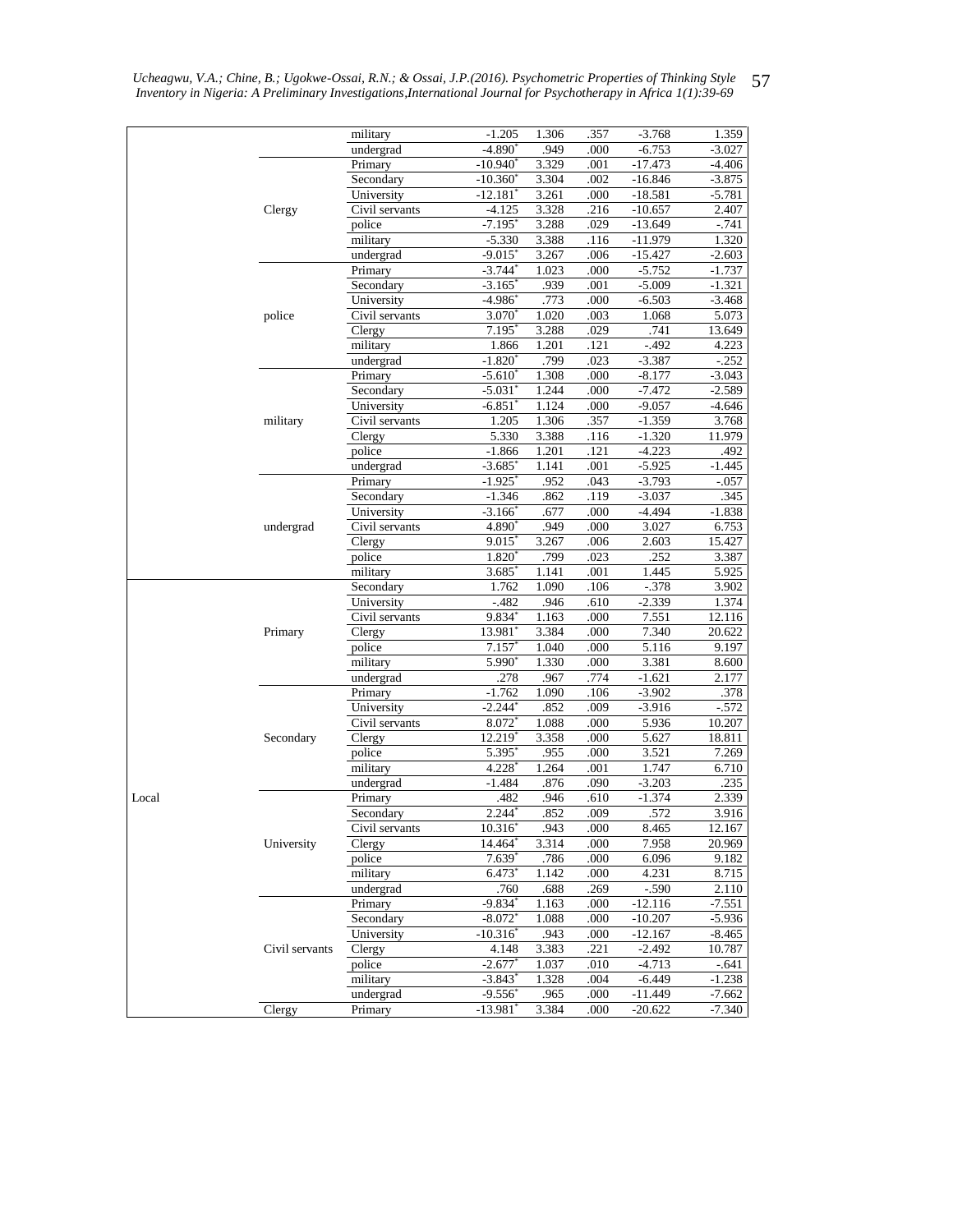|             |                | Secondary            | $-12.219*$             | 3.358 | .000 | $-18.811$ | $-5.627$ |
|-------------|----------------|----------------------|------------------------|-------|------|-----------|----------|
|             |                | University           | $-14.464$ <sup>*</sup> | 3.314 | .000 | $-20.969$ | $-7.958$ |
|             |                | Civil servants       | $-4.148$               | 3.383 | .221 | $-10.787$ | 2.492    |
|             |                | police               | $-6.825$               | 3.342 | .041 | $-13.385$ | $-.264$  |
|             |                | military             | $-7.991$ <sup>*</sup>  | 3.444 | .021 | $-14.750$ | $-1.232$ |
|             |                | undergrad            | $-13.703$ <sup>*</sup> | 3.321 | .000 | $-20.221$ | $-7.186$ |
|             |                | Primary              | $-7.157$               | 1.040 | .000 | $-9.197$  | $-5.116$ |
|             |                | Secondary            | -5.395°                | .955  | .000 | $-7.269$  | $-3.521$ |
|             |                | University           | -7.639*                | .786  | .000 | $-9.182$  | $-6.096$ |
|             | police         | Civil servants       | $2.677*$               | 1.037 | .010 | .641      | 4.713    |
|             |                | Clergy               | 6.825                  | 3.342 | .041 | .264      | 13.385   |
|             |                | military             | $-1.166$               | 1.221 | .340 | $-3.563$  | 1.230    |
|             |                | undergrad            | $-6.879*$              | .812  | .000 | $-8.472$  | $-5.286$ |
|             |                | Primary              | $-5.990$ <sup>*</sup>  | 1.330 | .000 |           |          |
|             |                |                      |                        |       |      | $-8.600$  | $-3.381$ |
|             |                | Secondary            | $-4.228$               | 1.264 | .001 | $-6.710$  | $-1.747$ |
|             |                | University           | $-6.473$               | 1.142 | .000 | $-8.715$  | $-4.231$ |
|             | military       | Civil servants       | 3.843                  | 1.328 | .004 | 1.238     | 6.449    |
|             |                | Clergy               | $7.991^{\ast}$         | 3.444 | .021 | 1.232     | 14.750   |
|             |                | police               | 1.166                  | 1.221 | .340 | $-1.230$  | 3.563    |
|             |                | undergrad            | $-5.712$ <sup>*</sup>  | 1.160 | .000 | $-7.989$  | $-3.436$ |
|             |                | Primary              | $-.278$                | .967  | .774 | $-2.177$  | 1.621    |
|             |                | Secondary            | 1.484                  | .876  | .090 | $-.235$   | 3.203    |
|             |                | University           | $-.760$                | .688  | .269 | $-2.110$  | .590     |
|             | undergrad      | Civil servants       | 9.556                  | .965  | .000 | 7.662     | 11.449   |
|             |                | Clergy               | 13.703                 | 3.321 | .000 | 7.186     | 20.221   |
|             |                | police               | $6.879*$               | .812  | .000 | 5.286     | 8.472    |
|             |                | military             | 5.712                  | 1.160 | .000 | 3.436     | 7.989    |
|             |                | Secondary            | .446                   | 1.059 | .674 | $-1.632$  | 2.524    |
|             |                | University           | $-1.449$               | .919  | .115 | $-3.252$  | .354     |
|             |                | Civil servants       | 7.884                  | 1.129 | .000 | 5.667     | 10.101   |
|             | Primary        | Clergy               | $6.683*$               | 3.286 | .042 | .234      | 13.132   |
|             |                | police               | 5.923                  | 1.010 | .000 | 3.941     | 7.904    |
|             |                | military             | 3.934                  | 1.291 | .002 | 1.400     | 6.468    |
|             |                | undergrad            | 1.394                  | .939  | .138 | $-.450$   | 3.237    |
|             |                |                      |                        | 1.059 | .674 |           |          |
|             |                | Primary              | $-446$                 | .827  | .022 | $-2.524$  | 1.632    |
|             |                | University           | $-1.895$               |       |      | $-3.518$  | $-.271$  |
|             |                | Civil servants       | $7.438*$               | 1.056 | .000 | 5.365     | 9.512    |
|             | Secondary      | Clergy               | 6.237                  | 3.261 | .056 | $-164$    | 12.638   |
|             |                | police               | 5.477                  | .927  | .000 | 3.657     | 7.297    |
|             |                | military             | $3.489*$               | 1.228 | .005 | 1.079     | 5.898    |
|             |                | undergrad            | .948                   | .850  | .265 | $-.721$   | 2.617    |
|             |                | Primary              | 1.449                  | .919  | .115 | $-.354$   | 3.252    |
| Progressive |                | Secondary            | 1.895                  | .827  | .022 | .271      | 3.518    |
|             |                | Civil servants       | 9.333*                 | .916  | .000 | 7.535     | 11.131   |
|             | University     | $\overline{C}$ lergy | 8.132                  | 3.219 | .012 | 1.815     | 14.449   |
|             |                | police               | 7.372*                 | .763  | .000 | 5.874     | 8.870    |
|             |                | military             | 5.383*                 | 1.109 | .000 | 3.206     | 7.560    |
|             |                | undergrad            | $2.842$ <sup>*</sup>   | .668  | .000 | 1.532     | 4.153    |
|             |                | Primary              | $-7.884*$              | 1.129 | .000 | $-10.101$ | $-5.667$ |
|             |                | Secondary            | $-7.438$ <sup>*</sup>  | 1.056 | .000 | $-9.512$  | $-5.365$ |
|             |                | University           | $-9.333*$              | .916  | .000 | $-11.131$ | $-7.535$ |
|             | Civil servants | Clergy               | $-1.201$               | 3.285 | .715 | $-7.649$  | 5.246    |
|             |                | police               | $-1.961$               | 1.007 | .052 | $-3.938$  | .015     |
|             |                | military             | $-3.950^*$             | 1.289 | .002 | $-6.480$  | $-1.419$ |
|             |                | undergrad            | $-6.491$ <sup>*</sup>  | .937  | .000 | $-8.329$  | $-4.652$ |
|             |                | Primary              | $-6.683*$              | 3.286 | .042 | $-13.132$ | $-.234$  |
|             |                | Secondary            | $-6.237$               | 3.261 | .056 | $-12.638$ | .164     |
|             | Clergy         | University           | -8.132*                | 3.219 | .012 | -14.449   | $-1.815$ |
|             |                | Civil servants       | 1.201                  | 3.285 |      | $-5.246$  | 7.649    |
|             |                |                      |                        |       | .715 |           |          |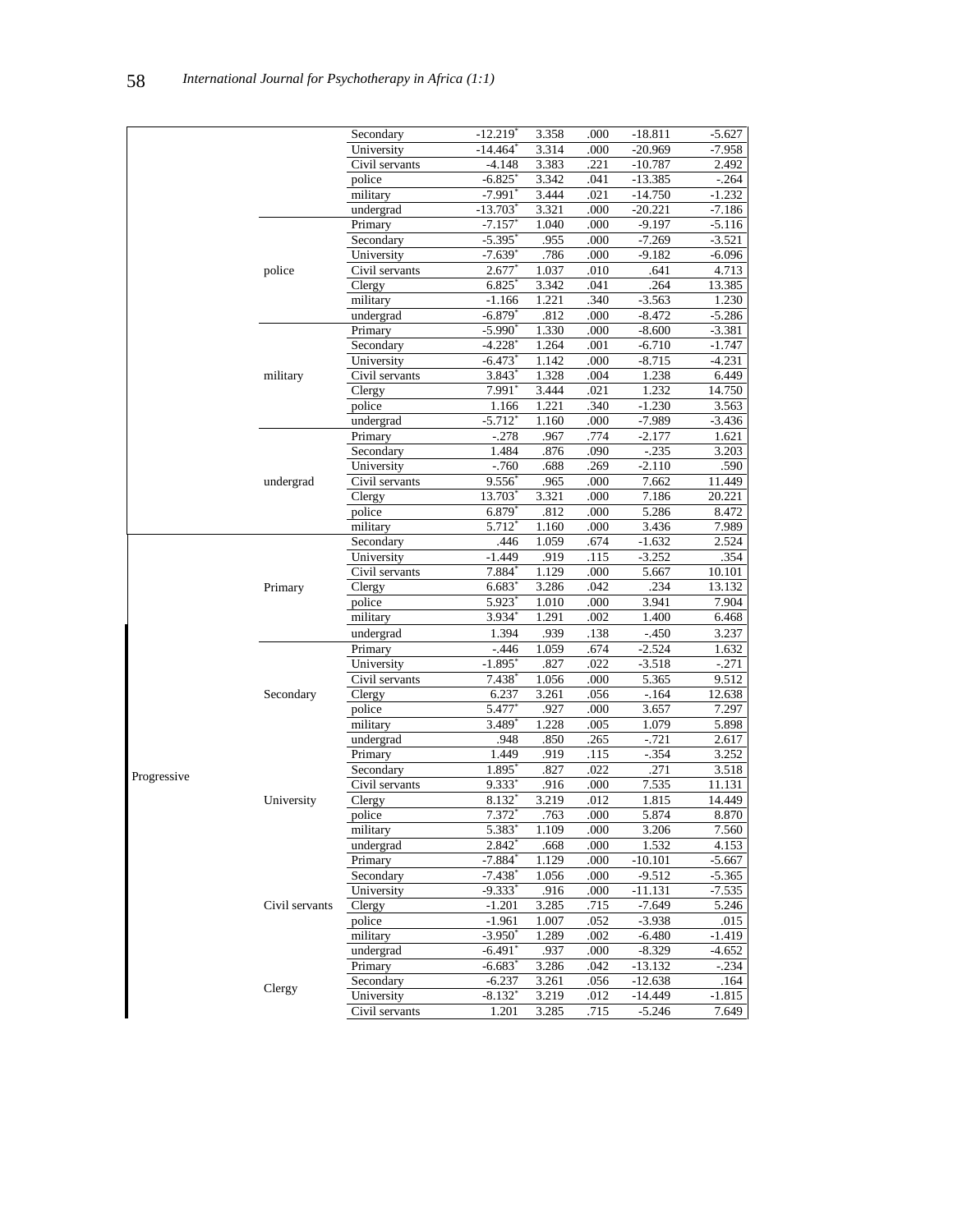|              |                | police                       | $-760$                         | 3.246         | .815         | $-7.131$             | 5.610             |
|--------------|----------------|------------------------------|--------------------------------|---------------|--------------|----------------------|-------------------|
|              |                | military                     | $-2.749$                       | 3.344         | .411         | $-9.312$             | 3.815             |
|              |                | undergraduate                | $-5.289$                       | 3.225         | .101         | $-11.618$            | 1.040             |
|              |                | Primary                      | $-5.923$ <sup>*</sup>          | 1.010         | .000         | $-7.904$             | $-3.941$          |
|              |                | Secondary                    | $-5.477$                       | .927          | .000         | $-7.297$             | $-3.657$          |
|              |                | University                   | $-7.372$ <sup>*</sup>          | .763          | .000         | $-8.870$             | $-5.874$          |
|              | police         | Civil servants               | 1.961                          | 1.007         | .052         | $-0.015$             | 3.938             |
|              |                | Clergy                       | .760                           | 3.246         | .815         | $-5.610$             | 7.131             |
|              |                | military<br>undergrad        | $-1.988$<br>$-4.529*$          | 1.186<br>.788 | .094<br>.000 | $-4.315$<br>$-6.076$ | .339<br>$-2.982$  |
|              |                | Primary                      | $-3.934$ <sup>*</sup>          | 1.291         | .002         | $-6.468$             | $-1.400$          |
|              |                | Secondary                    | $-3.489$ <sup>*</sup>          | 1.228         | .005         | $-5.898$             | $-1.079$          |
|              |                | University                   | $-5.383$                       | 1.109         | .000         | $-7.560$             | $-3.206$          |
|              | military       | Civil servants               | $3.950^*$                      | 1.289         | .002         | 1.419                | 6.480             |
|              |                | Clergy                       | 2.749                          | 3.344         | .411         | $-3.815$             | 9.312             |
|              |                | police                       | 1.988                          | 1.186         | .094         | $-.339$              | 4.315             |
|              |                | undergrad                    | $-2.541$ <sup>*</sup>          | 1.127         | .024         | $-4.752$             | $-330$            |
|              |                | Primary                      | $-1.394$                       | .939          | .138         | $-3.237$             | .450              |
|              |                | Secondary                    | $-.948$                        | .850          | .265         | $-2.617$             | .721              |
|              |                | University                   | -2.842*                        | .668          | .000         | $-4.153$             | $-1.532$          |
|              | undergraduate  | Civil servants               | $6.491^*$                      | .937          | .000         | 4.652                | 8.329             |
|              |                | Clergy                       | 5.289                          | 3.225         | .101         | $-1.040$             | 11.618            |
|              |                | police                       | $4.529*$                       | .788          | .000         | 2.982                | 6.076             |
|              |                | military                     | 2.541 $^{\circ}$               | 1.127         | .024         | .330                 | 4.752             |
|              |                | Secondary                    | .651                           | 1.044         | .533         | $-1.399$             | 2.701             |
|              |                | University<br>Civil servants | $-1.573$                       | .906<br>1.114 | .083         | $-3.352$             | .205              |
|              | Primary        |                              | 8.483<br>6.214                 |               | .000<br>.056 | 6.296                | 10.670<br>12.576  |
|              |                | Clergy<br>police             | $5.686^{\circ}$                | 3.241<br>.996 | .000         | $-.148$<br>3.731     | 7.640             |
|              |                | military                     | $6.156^*$                      | 1.274         | .000         | 3.656                | 8.655             |
|              |                | undergrad                    | $2.017*$                       | .927          | .030         | .198                 | 3.837             |
|              |                | Primary                      | $-.651$                        | 1.044         | .533         | $-2.701$             | 1.399             |
|              |                | University                   | $-2.225$                       | .816          | .007         | $-3.827$             | $-.623$           |
|              |                | Civil servants               | 7.831°                         | 1.042         | .000         | 5.786                | 9.877             |
|              | Secondary      | Clergy                       | 5.562                          | 3.217         | .084         | $-0.752$             | 11.877            |
|              |                | police                       | $5.034*$                       | .915          | .000         | 3.239                | 6.830             |
|              |                | military                     | $5.504*$                       | 1.211         | .000         | 3.127                | 7.882             |
|              |                | undergrad                    | 1.366                          | .839          | .104         | $-.280$              | 3.013             |
|              |                | Primary                      | 1.573                          | .906          | .083         | $-.205$              | 3.352             |
|              |                | Secondary                    | $2.225*$                       | .816          | .007         | .623                 | 3.827             |
|              |                | Civil servants               | $10.056^*$                     | .904          | .000         | 8.283                | 11.830            |
| Conservative | University     | Clergy                       | 7.787                          | 3.175         | .014         | 1.555                | 14.019            |
|              |                | police                       | $7.259$ <sup>*</sup>           | .753          | .000         | 5.781                | 8.737             |
|              |                | military                     | $7.729*$                       | 1.094         | .000         | 5.581                | 9.877             |
|              |                | undergrad<br>Primary         | 3.591<br>$-8.483$ <sup>*</sup> | .659<br>1.114 | .000<br>.000 | 2.298<br>$-10.670$   | 4.884<br>$-6.296$ |
|              |                | Secondary                    | $-7.831$                       | 1.042         | .000         | $-9.877$             | $-5.786$          |
|              |                | University                   | $-10.056$ <sup>*</sup>         | .904          | .000         | $-11.830$            | $-8.283$          |
|              | Civil servants | Clergy                       | $-2.269$                       | 3.241         | .484         | $-8.630$             | 4.092             |
|              |                | police                       | $-2.797*$                      | .994          | .005         | $-4.747$             | -.847             |
|              |                | military                     | $-2.327$                       | 1.272         | .068         | $-4.823$             | .169              |
|              |                | undergrad                    | $-6.465$                       | .924          | .000         | $-8.279$             | $-4.651$          |
|              |                | Primary                      | $-6.214$                       | 3.241         | .056         | $-12.576$            | .148              |
|              |                | Secondary                    | $-5.562$                       | 3.217         | .084         | $-11.877$            | .752              |
|              |                | University                   | -7.787*                        | 3.175         | .014         | $-14.019$            | $-1.555$          |
|              | Clergy         | Civil servants               | 2.269                          | 3.241         | .484         | $-4.092$             | 8.630             |
|              |                | police                       | $-.528$                        | 3.202         | .869         | $-6.813$             | 5.756             |
|              |                | military                     | $-.058$                        | 3.299         | .986         | $-6.533$             | 6.417             |
|              |                | undergrad                    | -4.196                         | 3.181         | .187         | $-10.440$            | 2.047             |

*Ucheagwu, V.A.; Chine, B.; Ugokwe-Ossai, R.N.; & Ossai, J.P.(2016). Psychometric Properties of Thinking Style Inventory in Nigeria: A Preliminary Investigations,International Journal for Psychotherapy in Africa 1(1):39-69* 59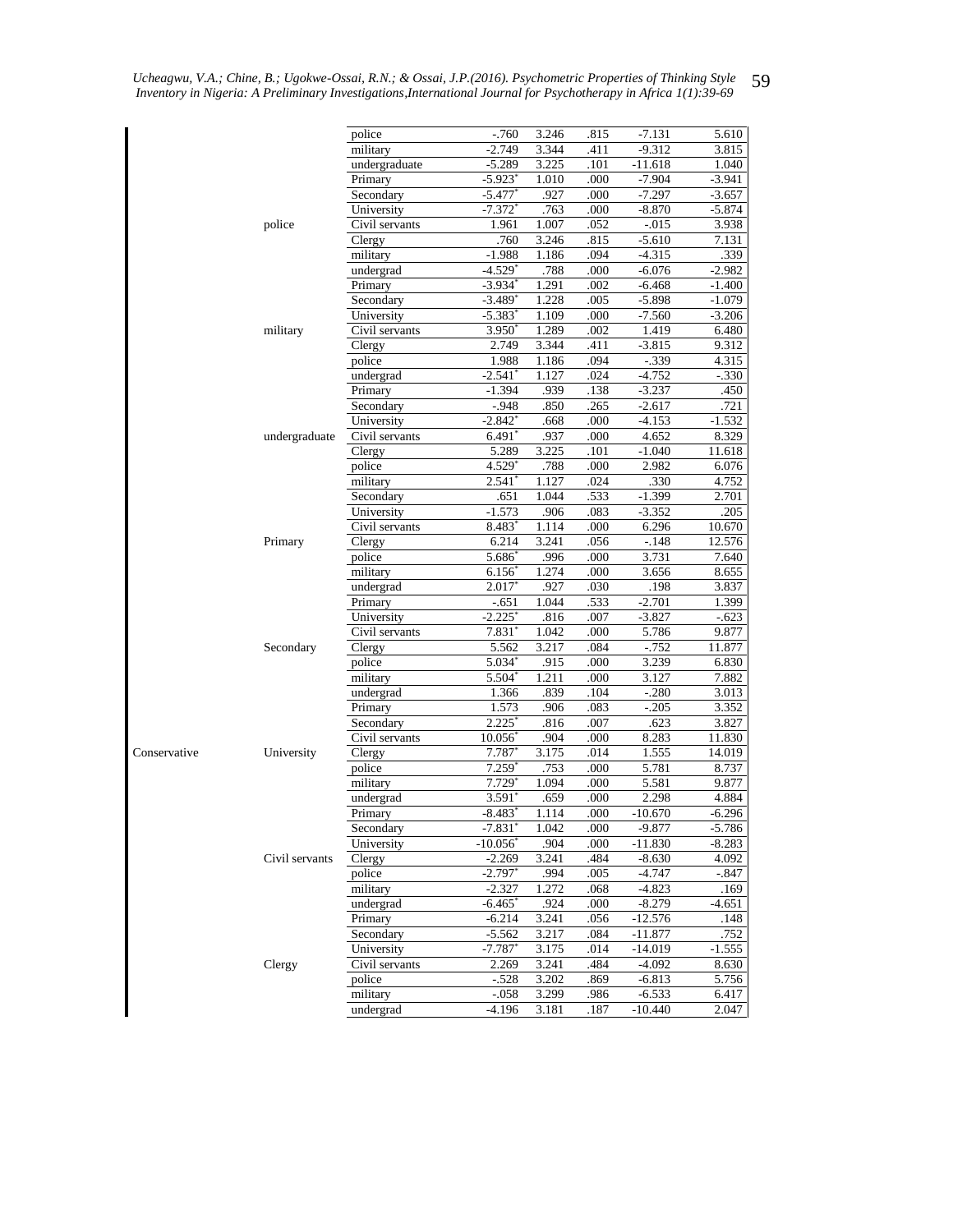|           |                | Primary        | $-5.686$ <sup>*</sup>  | .996  | .000 | $-7.640$           | $-3.731$ |
|-----------|----------------|----------------|------------------------|-------|------|--------------------|----------|
|           |                | Secondary      | $-5.034$               | .915  | .000 | $-6.830$           | $-3.239$ |
|           |                | University     | $-7.259*$              | .753  | .000 | $-8.737$           | $-5.781$ |
|           | police         | Civil servants | 2.797                  | .994  | .005 | .847               | 4.747    |
|           |                | Clergy         | .528                   | 3.202 | .869 | $-5.756$           | 6.813    |
|           |                | military       | .470                   | 1.170 | .688 | $-1.826$           | 2.766    |
|           |                | undergrad      | $-3.668$ <sup>*</sup>  | .778  | .000 | $-5.194$           | $-2.142$ |
|           |                | Primary        | $-6.156$ <sup>*</sup>  | 1.274 | .000 | $-8.655$           | $-3.656$ |
|           |                | Secondary      | $-5.504$ <sup>*</sup>  | 1.211 | .000 | $-7.882$           | $-3.127$ |
|           |                | University     | $-7.729$ <sup>*</sup>  | 1.094 | .000 | $-9.877$           | $-5.581$ |
|           | military       | Civil servants | 2.327                  | 1.272 | .068 | $-169$             | 4.823    |
|           |                | Clergy         | .058                   | 3.299 | .986 | $-6.417$           | 6.533    |
|           |                | police         | $-.470$                | 1.170 | .688 | $-2.766$           | 1.826    |
|           |                | undergrad      | $-4.138$ <sup>*</sup>  | 1.111 | .000 | $-6.319$           | $-1.957$ |
|           |                | Primary        | $-2.017$ <sup>*</sup>  | .927  | .030 | $-3.837$           | $-198$   |
|           |                | Secondary      | $-1.366$               | .839  | .104 | $-3.013$           | .280     |
|           |                |                | $-3.591$ <sup>*</sup>  | .659  | .000 | $-4.884$           | $-2.298$ |
|           |                | University     |                        |       |      |                    |          |
|           | undergrad      | Civil servants | $6.465^{\circ}$        | .924  | .000 | 4.651              | 8.279    |
|           |                | Clergy         | 4.196                  | 3.181 | .187 | $-2.047$           | 10.440   |
|           |                | police         | $3.668^*$              | .778  | .000 | 2.142              | 5.194    |
|           |                | military       | $4.138*$               | 1.111 | .000 | 1.957              | 6.319    |
|           |                | Secondary      | .718                   | 2.453 | .770 | $-4.096$           | 5.532    |
|           |                | University     | $-1.740$               | 2.128 | .414 | $-5.917$           | 2.436    |
|           |                | Civil servants | $9.946^{\circ}$        | 2.616 | .000 | 4.811              | 15.081   |
|           | Primary        | Clergy         | 9.053                  | 7.612 | .235 | $-5.887$           | 23.993   |
|           |                | police         | $6.683*$               | 2.339 | .004 | 2.092              | 11.273   |
|           |                | military       | 4.924                  | 2.991 | .100 | $-.946$            | 10.794   |
|           |                | undergrad      | $-2.178$               | 2.176 | .317 | $-6.450$           | 2.094    |
|           |                | Primary        | $-.718$                | 2.453 | .770 | $-5.532$           | 4.096    |
|           |                | University     | $-2.458$               | 1.916 | .200 | $-6.219$           | 1.304    |
|           |                | Civil servants | $9.228*$               | 2.447 | .000 | 4.425              | 14.032   |
|           | Secondary      | Clergy         | 8.335                  | 7.555 | .270 | -6.494             | 23.164   |
|           |                | police         | 5.965                  | 2.148 | .006 | $\overline{1.749}$ | 10.181   |
|           |                | military       | 4.206                  | 2.844 | .140 | $-1.376$           | 9.789    |
|           |                | undergrad      | $-2.896$               | 1.970 | .142 | $-6.762$           | .971     |
|           |                | Primary        | 1.740                  | 2.128 | .414 | $-2.436$           | 5.917    |
|           |                | Secondary      | 2.458                  | 1.916 | .200 | $-1.304$           | 6.219    |
|           |                | Civil servants | 11.686                 | 2.122 | .000 | 7.522              | 15.851   |
|           | University     | Clergy         | 10.793                 | 7.456 | .148 | $-3.842$           | 25.428   |
|           |                | police         | 8.423                  | 1.768 | .000 | 4.952              | 11.893   |
| Hierachic |                | military       | $6.664*$               | 2.570 | .010 | 1.621              | 11.707   |
|           |                | undergrad      | $-.438$                | 1.547 | .777 | $-3.474$           | 2.599    |
|           |                | Primary        | $-9.946^*$             | 2.616 | .000 | $-15.081$          | $-4.811$ |
|           |                | Secondary      | $-9.228$ <sup>*</sup>  | 2.447 | .000 | $-14.032$          | -4.425   |
|           |                | University     | $-11.686^{\circ}$      | 2.122 | .000 | $-15.851$          | $-7.522$ |
|           | Civil servants | Clergy         | $-.893$                | 7.610 | .907 | $-15.830$          | 14.043   |
|           |                | police         | $-3.263$               | 2.333 | .162 | $-7.843$           | 1.316    |
|           |                | military       | $-5.022$               | 2.987 | .093 | $-10.884$          | .840     |
|           |                | undergrad      | $-12.124$ <sup>*</sup> | 2.170 | .000 | $-16.384$          | $-7.864$ |
|           |                | Primary        | $-9.053$               | 7.612 | .235 | $-23.993$          | 5.887    |
|           |                | Secondary      |                        | 7.555 | .270 | $-23.164$          |          |
|           |                |                | $-8.335$               |       |      |                    | 6.494    |
|           |                | University     | $-10.793$              | 7.456 | .148 | $-25.428$          | 3.842    |
|           | Clergy         | Civil servants | .893                   | 7.610 | .907 | $-14.043$          | 15.830   |
|           |                | police         | $-2.370$               | 7.519 | .753 | $-17.128$          | 12.388   |
|           |                | military       | $-4.129$               | 7.747 | .594 | $-19.334$          | 11.076   |
|           |                | undergrad      | -11.231                | 7.470 | .133 | $-25.893$          | 3.431    |
|           |                | Primary        | $-6.683$ <sup>*</sup>  | 2.339 | .004 | $-11.273$          | $-2.092$ |
|           | police         | Secondary      | $-5.965$ <sup>*</sup>  | 2.148 | .006 | $-10.181$          | $-1.749$ |
|           |                | University     | $-8.423$ <sup>*</sup>  | 1.768 | .000 | $-11.893$          | $-4.952$ |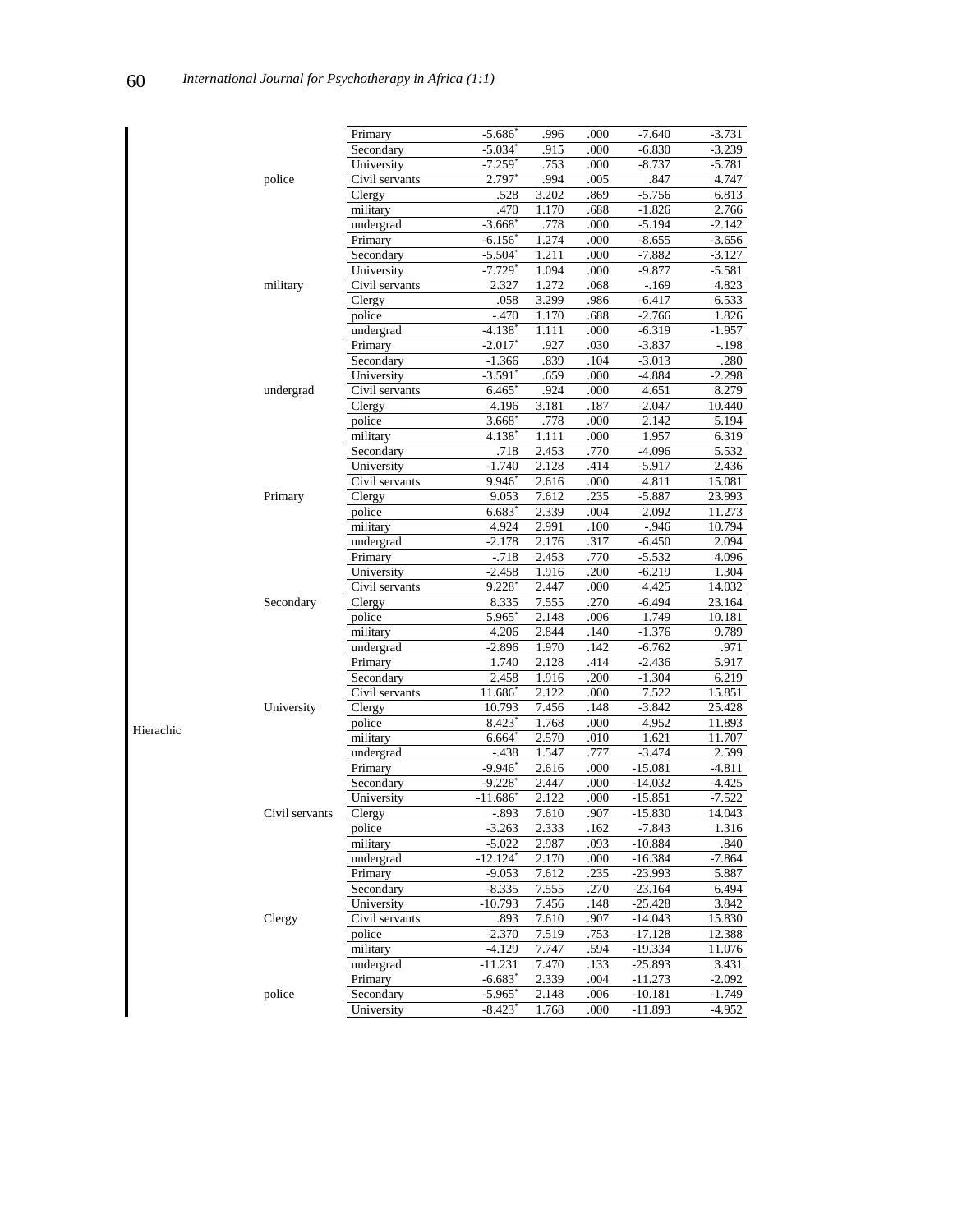|            |                | Civil servants                         | 3.263                             | 2.333          | .162         | $-1.316$              | 7.843              |
|------------|----------------|----------------------------------------|-----------------------------------|----------------|--------------|-----------------------|--------------------|
|            |                | Clergy                                 | 2.370                             | 7.519          | .753         | $-12.388$             | 17.128             |
|            |                | military                               | $-1.759$                          | 2.747          | .522         | $-7.150$              | 3.632              |
|            |                | undergrad                              | $-8.861$ $^*$                     | 1.826          | .000         | $-12.445$             | $-5.276$           |
|            |                | Primary                                | $-4.924$                          | 2.991          | .100         | $-10.794$             | .946               |
|            |                | Secondary                              | $-4.206$                          | 2.844          | .140         | $-9.789$              | 1.376              |
|            |                | University                             | $-6.664$                          | 2.570          | .010         | $-11.707$             | $-1.621$           |
|            | military       | Civil servants                         | 5.022                             | 2.987          | .093         | $-.840$               | 10.884             |
|            |                | Clergy<br>police                       | 4.129                             | 7.747<br>2.747 | .594         | $-11.076$             | 19.334             |
|            |                | undergraduate                          | 1.759<br>$-7.102$ <sup>*</sup>    | 2.610          | .522<br>.007 | $-3.632$<br>$-12.224$ | 7.150<br>$-1.980$  |
|            |                | Primary                                | 2.178                             | 2.176          | .317         | $-2.094$              | 6.450              |
|            |                | Secondary                              | 2.896                             | 1.970          | .142         | $-971$                | 6.762              |
|            |                | University                             | .438                              | 1.547          | .777         | $-2.599$              | 3.474              |
|            | undergraduate  | Civil servants                         | 12.124*                           | 2.170          | .000         | 7.864                 | 16.384             |
|            |                | Clergy                                 | 11.231                            | 7.470          | .133         | $-3.431$              | 25.893             |
|            |                | police                                 | $8.861$ <sup>*</sup>              | 1.826          | .000         | 5.276                 | 12.445             |
|            |                | military                               | $7.102^*$                         | 2.610          | .007         | 1.980                 | 12.224             |
|            |                | Secondary                              | $-.259$                           | 1.030          | .801         | $-2.280$              | 1.762              |
|            |                | University                             | $-1.553$                          | .893           | .082         | $-3.306$              | .200               |
|            |                | Civil servants                         | 7.742                             | 1.098          | .000         | 5.587                 | 9.898              |
|            | Primary        | Clergy                                 | 10.147                            | 3.195          | .002         | 3.876                 | 16.418             |
|            |                | police                                 | 5.972                             | .982           | .000         | 4.045                 | 7.899              |
|            |                | military                               | 4.970                             | 1.255          | .000         | 2.506                 | 7.434              |
|            |                | undergrad                              | .751                              | .914           | .411         | $-1.042$              | 2.544              |
|            |                | Primary                                | .259                              | 1.030          | .801         | $-1.762$              | 2.280              |
|            |                | University                             | $-1.294$                          | 804            | .108         | $-2.873$              | 285                |
|            | Secondary      | Civil servants<br>$\overline{C}$ lergy | $8.002*$<br>10.406                | 1.027<br>3.171 | .000<br>.001 | 5.985<br>4.182        | 10.018<br>16.631   |
|            |                | police                                 | $6.231*$                          | .902           | .000         | 4.461                 | 8.001              |
|            |                | military                               | $5.229*$                          | 1.194          | .000         | 2.886                 | 7.572              |
|            |                | undergrad                              | 1.010                             | .827           | .222         | $-.613$               | 2.633              |
|            |                | Primary                                | 1.553                             | .893           | .082         | $-.200$               | 3.306              |
|            |                | Secondary                              | 1.294                             | .804           | .108         | $-.285$               | 2.873              |
|            |                | Civil servants                         | $9.296*$                          | .891           | .000         | 7.548                 | 11.044             |
|            | University     | Clergy                                 | 11.701                            | 3.130          | .000         | 5.558                 | 17.843             |
|            |                | police                                 | 7.525                             | .742           | .000         | 6.069                 | 8.982              |
|            |                | military                               | $6.523*$                          | 1.079          | .000         | 4.407                 | 8.640              |
| Monarchich |                | undergrad                              | $2.304*$                          | 649            | .000         | 1.029                 | 3.578              |
|            |                | Primary                                | $-7.742$ <sup>*</sup>             | 1.098          | .000         | $-9.898$              | $-5.587$           |
|            |                | Secondary                              | $-8.002$ <sup>*</sup>             | 1.027          | .000         | $-10.018$             | $-5.985$           |
|            |                | University                             | $-9.296$                          | .891           | .000         | $-11.044$             | $-7.548$           |
|            | Civil servants | Clergy                                 | 2.405                             | 3.194          | .452         | $-3.865$              | 8.674              |
|            |                | police                                 | $-1.770$                          | .979           | .071         | $-3.693$              | .152               |
|            |                | military<br>undergrad                  | $-2.772$ <sup>*</sup><br>$-6.992$ | 1.254<br>.911  | .027<br>.000 | $-5.233$<br>$-8.780$  | $-312$<br>$-5.204$ |
|            |                | Primary                                | $-10.147$                         | 3.195          | .002         | $-16.418$             | $-3.876$           |
|            |                | Secondary                              | $-10.406^*$                       | 3.171          | .001         | $-16.631$             | $-4.182$           |
|            |                | University                             | $-11.701*$                        | 3.130          | .000         | $-17.843$             | $-5.558$           |
|            | Clergy         | Civil servants                         | $-2.405$                          | 3.194          | .452         | $-8.674$              | 3.865              |
|            |                | police                                 | $-4.175$                          | 3.156          | .186         | $-10.370$             | 2.019              |
|            |                | military                               | $-5.177$                          | 3.252          | .112         | $-11.559$             | 1.205              |
|            |                | undergrad                              | $-9.397$ <sup>*</sup>             | 3.136          | .003         | $-15.551$             | $-3.242$           |
|            |                | Primary                                | $-5.972$ <sup>*</sup>             | .982           | .000         | $-7.899$              | -4.045             |
|            |                | Secondary                              | $-6.231$ <sup>*</sup>             | .902           | .000         | $-8.001$              | -4.461             |
|            | police         | University                             | $-7.525$ <sup>*</sup>             | .742           | .000         | -8.982                | $-6.069$           |
|            |                | Civil servants                         | 1.770                             | .979           | .071         | $-.152$               | 3.693              |
|            |                | Clergy                                 | 4.175                             | 3.156          | .186         | $-2.019$              | 10.370             |
|            |                | military                               | $-1.002$                          | 1.153          | .385         | $-3.265$              | 1.261              |

*Ucheagwu, V.A.; Chine, B.; Ugokwe-Ossai, R.N.; & Ossai, J.P.(2016). Psychometric Properties of Thinking Style Inventory in Nigeria: A Preliminary Investigations,International Journal for Psychotherapy in Africa 1(1):39-69* 61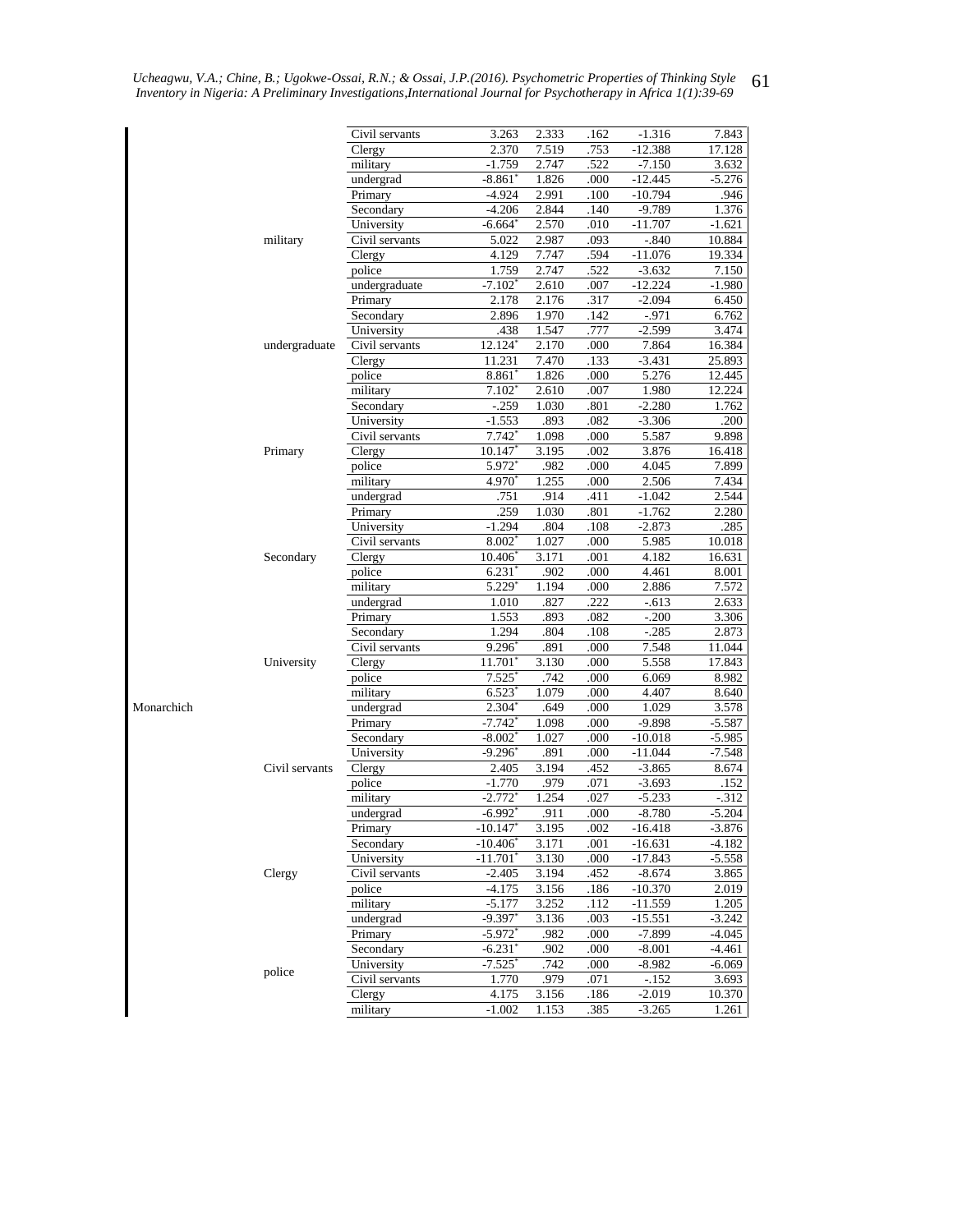|             |                | undergrad      | $-5.221$               | .767  | .000 | $-6.726$  | $-3.717$  |
|-------------|----------------|----------------|------------------------|-------|------|-----------|-----------|
|             |                | Primary        | $-4.970$ <sup>*</sup>  | 1.255 | .000 | $-7.434$  | $-2.506$  |
|             |                | Secondary      | $-5.229$ <sup>*</sup>  | 1.194 | .000 | $-7.572$  | $-2.886$  |
|             |                | University     | $-6.523*$              | 1.079 | .000 | $-8.640$  | -4.407    |
|             | military       | Civil servants | 2.772                  | 1.254 | .027 | .312      | 5.233     |
|             |                | Clergy         | 5.177                  | 3.252 | .112 | $-1.205$  | 11.559    |
|             |                | police         | 1.002                  | 1.153 | .385 | $-1.261$  | 3.265     |
|             |                | undergrad      | $-4.220*$              | 1.095 | .000 | $-6.370$  | $-2.069$  |
|             |                | Primary        | $-751$                 | .914  | .411 | $-2.544$  | 1.042     |
|             |                | Secondary      | $-1.010$               | .827  | .222 | $-2.633$  | .613      |
|             |                | University     | $-2.304^*$             | .649  | .000 | $-3.578$  | $-1.029$  |
|             | undergraduate  | Civil servants | $6.992*$               | .911  | .000 | 5.204     | 8.780     |
|             |                | Clergy         | 9.397                  | 3.136 | .003 | 3.242     | 15.551    |
|             |                | police         | 5.221                  | .767  | .000 | 3.717     | 6.726     |
|             |                | military       | $4.220*$               | 1.095 | .000 | 2.069     | 6.370     |
|             |                | Secondary      | $-.808$                | 1.015 | .426 | $-2.801$  | 1.184     |
|             |                | University     | $-1.161$               | .881  | .188 | $-2.889$  | .568      |
|             |                |                | $10.129$ <sup>*</sup>  |       |      |           |           |
|             |                | Civil servants |                        | 1.083 | .000 | 8.003     | 12.254    |
|             | Primary        | Clergy         | $10.048*$              | 3.150 | .001 | 3.865     | 16.231    |
|             |                | police         | 10.295                 | .968  | .000 | 8.396     | 12.195    |
|             |                | military       | 5.567*                 | 1.238 | .000 | 3.138     | 7.997     |
|             |                | undergrad      | .871                   | .901  | .334 | $-896$    | 2.639     |
|             | Secondary      | Primary        | .808                   | 1.015 | .426 | $-1.184$  | 2.801     |
|             |                | University     | $-.353$                | .793  | .657 | $-1.909$  | 1.204     |
|             |                | Civil servants | 10.937                 | 1.013 | .000 | 8.949     | 12.925    |
|             |                | Clergy         | $10.856^*$             | 3.127 | .001 | 4.719     | 16.993    |
|             |                | police         | 11.104 $*$             | .889  | .000 | 9.359     | 12.848    |
|             |                | military       | 6.375                  | 1.177 | .000 | 4.065     | 8.686     |
|             |                | undergrad      | $1.680*$               | .815  | .040 | .079      | 3.280     |
|             |                | Primary        | 1.161                  | .881  | .188 | $-.568$   | 2.889     |
|             |                | Secondary      | .353                   | .793  | .657 | $-1.204$  | 1.909     |
|             |                | Civil servants | 11.289*                | .878  | .000 | 9.566     | 13.013    |
|             | University     | Clergy         | 11.209 <sup>*</sup>    | 3.086 | .000 | 5.152     | 17.265    |
|             |                | police         | 11.456                 | .732  | .000 | 10.020    | 12.892    |
|             |                | military       | 6.728                  | 1.063 | .000 | 4.641     | 8.815     |
|             |                | undergrad      | 2.032                  | .640  | .002 | .775      | 3.289     |
| Oligerchich |                | Primary        | $-10.129$ <sup>*</sup> | 1.083 | .000 | $-12.254$ | $-8.003$  |
|             |                | Secondary      | $-10.937$ <sup>*</sup> | 1.013 | .000 | $-12.925$ | $-8.949$  |
|             |                | University     | $-11.289$ <sup>*</sup> | .878  | .000 | $-13.013$ | $-9.566$  |
|             | Civil servants | Clergy         | $-.081$                | 3.149 | .980 | $-6.262$  | 6.101     |
|             |                | police         | .167                   | .966  | .863 | $-1.728$  | 2.062     |
|             |                | military       | $-4.561$ <sup>*</sup>  | 1.236 | .000 | $-6.987$  | $-2.135$  |
|             |                | undergraduate  | $-9.257$ <sup>*</sup>  | .898  | .000 | $-11.020$ | $-7.494$  |
|             |                | Primary        | $-10.048$ <sup>*</sup> | 3.150 | .001 | $-16.231$ | $-3.865$  |
|             |                | Secondary      | $-10.856^{\circ}$      | 3.127 | .001 | -16.993   | $-4.719$  |
|             |                | University     | $-11.209$ <sup>*</sup> | 3.086 | .000 | $-17.265$ | $-5.152$  |
|             | Clergy         | Civil servants | .081                   | 3.149 | .980 | $-6.101$  | 6.262     |
|             |                | police         | .247                   | 3.112 | .937 | $-5.860$  | 6.355     |
|             |                | military       | $-4.481$               | 3.206 | .163 | $-10.773$ | 1.812     |
|             |                | undergrad      | $-9.177$ <sup>*</sup>  | 3.092 | .003 | $-15.245$ | $-3.109$  |
|             |                | Primary        | $-10.295$ *            | .968  | .000 | $-12.195$ | $-8.396$  |
|             | police         | Secondary      | $-11.104*$             | .889  | .000 | $-12.848$ | $-9.359$  |
|             |                | University     | $-11.456$ <sup>*</sup> | .732  | .000 | $-12.892$ | $-10.020$ |
|             |                | Civil servants | $-167$                 | .966  | .863 | $-2.062$  | 1.728     |
|             |                | Clergy         | $-.247$                | 3.112 | .937 | $-6.355$  | 5.860     |
|             |                | military       | $-4.728$ <sup>*</sup>  | 1.137 | .000 | $-6.959$  | $-2.497$  |
|             |                | undergrad      | $-9.424$ <sup>*</sup>  | .756  | .000 | $-10.907$ | $-7.941$  |
|             |                | Primary        | $-5.567$               | 1.238 | .000 | $-7.997$  | $-3.138$  |
|             | military       | Secondary      | $-6.375$ <sup>*</sup>  | 1.177 | .000 | $-8.686$  | $-4.065$  |
|             |                |                |                        |       |      |           |           |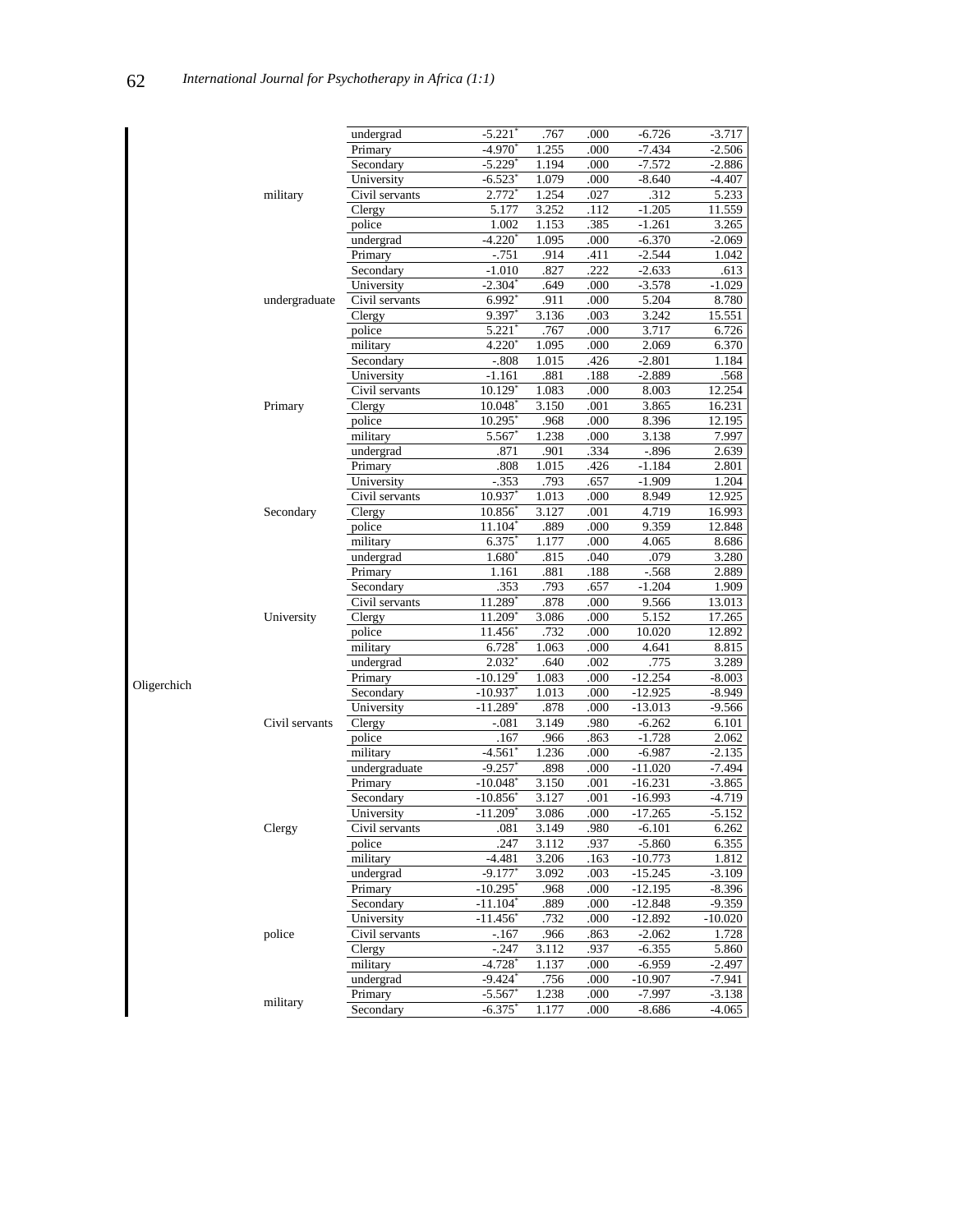|           |                | University                  | $-6.728$ <sup>*</sup>  | 1.063        | .000         | $-8.815$       | -4.641         |
|-----------|----------------|-----------------------------|------------------------|--------------|--------------|----------------|----------------|
|           |                | Civil servants              | 4.561                  | 1.236        | .000         | 2.135          | 6.987          |
|           |                | Clergy                      | 4.481                  | 3.206        | .163         | $-1.812$       | 10.773         |
|           |                | police                      | 4.728                  | 1.137        | .000         | 2.497          | 6.959          |
|           |                | undergrad                   | -4.696°                | 1.080        | .000         | $-6.816$       | $-2.576$       |
|           |                | Primary                     | $-.871$                | .901         | .334         | $-2.639$       | .896           |
|           |                | Secondary                   | $-1.680^*$             | .815         | .040         | $-3.280$       | $-.079$        |
|           |                | University                  | $-2.032$ <sup>*</sup>  | .640         | .002         | $-3.289$       | $-0.775$       |
|           | undergrad      | Civil servants              | 9.257                  | .898         | .000         | 7.494          | 11.020         |
|           |                | Clergy                      | 9.177                  | 3.092        | .003         | 3.109          | 15.245         |
|           |                | police                      | 9.424                  | .756         | .000         | 7.941          | 10.907         |
|           |                | military                    | 4.696                  | 1.080        | .000         | 2.576          | 6.816          |
|           |                | Secondary                   | $-1.065$               | .999         | .287         | $-3.025$       | .896           |
|           |                | University                  | -2.128°                | .867         | .014         | $-3.828$       | $-.427$        |
|           |                | Civil servants              | 8.997                  | 1.065        | .000         | 6.906          | 11.088         |
|           | Primary        | Clergy                      | 8.770                  | 3.100        | .005         | 2.686          | 14.854         |
|           |                | police                      | 10.487                 | .952         | .000         | 8.618          | 12.356         |
|           |                | military                    | $6.504*$               | 1.218        | .000         | 4.113          | 8.894          |
|           |                | undergrad                   | 1.336                  | .886         | .132         | $-.404$        | 3.075          |
|           |                | Primary                     | 1.065                  | .999         | .287         | $-.896$        | 3.025          |
|           |                | University                  | $-1.063$               | .780         | .174         | $-2.595$       | .469           |
|           |                | Civil servants              | $10.061^*$             | .997         | .000         | 8.105          | 12.018         |
|           | Secondary      | <b>Clergy</b>               | 9.835                  | 3.077        | .001         | 3.796          | 15.874         |
|           |                | police                      | 11.552                 | .875         | .000         | 9.835          | 13.269         |
|           |                | military                    | $7.568^{\circ}$        | 1.158        | .000         | 5.295          | 9.842          |
|           |                |                             | $2.400^*$              | .802         | .003         | .826           | 3.975          |
|           |                | undergrad                   |                        |              |              |                |                |
|           |                | Primary                     | 2.128                  | .867<br>.780 | .014<br>.174 | .427<br>$-469$ | 3.828<br>2.595 |
|           |                | Secondary<br>Civil servants | 1.063<br>11.124        | .864         | .000         | 9.428          | 12.820         |
|           |                |                             |                        |              |              |                |                |
|           | University     | Clergy                      | 10.898                 | 3.037        | .000         | 4.938          | 16.858         |
|           |                | police                      | 12.615                 | .720         | .000         | 11.201         | 14.028         |
|           |                | military                    | 8.631                  | 1.046        | .000         | 6.577          | 10.685         |
|           |                | undergrad                   | $3.463^{\circ}$        | .630         | .000         | 2.227          | 4.700          |
|           |                | Primary                     | $-8.997$               | 1.065        | .000         | $-11.088$      | $-6.906$       |
|           |                | Secondary                   | $-10.061$              | .997         | .000         | $-12.018$      | -8.105         |
| Anarchich |                | University                  | $-11.124$              | .864         | .000         | $-12.820$      | $-9.428$       |
|           | Civil servants | Clergy                      | $-.227$                | 3.099        | .942         | $-6.309$       | 5.856          |
|           |                | police                      | 1.490                  | .950         | .117         | $-375$         | 3.355          |
|           |                | military                    | $-2.493$ <sup>*</sup>  | 1.216        | .041         | $-4.880$       | $-.106$        |
|           |                | undergrad                   | $-7.661$               | .884         | .000         | $-9.396$       | $-5.926$       |
|           |                | Primary                     | $-8.770^{*}$           | 3.100        | .005         | $-14.854$      | $-2.686$       |
|           |                | Secondary                   | $-9.835$ <sup>*</sup>  | 3.077        | .001         | $-15.874$      | $-3.796$       |
|           |                | University                  | $-10.898$ <sup>*</sup> | 3.037        | .000         | $-16.858$      | -4.938         |
|           | Clergy         | Civil servants              | .227                   | 3.099        | .942         | $-5.856$       | 6.309          |
|           |                | police                      | 1.717                  | 3.062        | .575         | $-4.293$       | 7.727          |
|           |                | military                    | $-2.266$               | 3.155        | .473         | $-8.459$       | 3.926          |
|           |                | undergrad                   | $-7.435$               | 3.042        | .015         | $-13.406$      | $-1.463$       |
|           |                | Primary                     | $-10.487$ <sup>*</sup> | .952         | .000         | $-12.356$      | $-8.618$       |
|           |                | Secondary                   | $-11.552$ <sup>*</sup> | .875         | .000         | $-13.269$      | -9.835         |
|           |                | University                  | $-12.615$ <sup>*</sup> | .720         | .000         | -14.028        | $-11.201$      |
|           | police         | Civil servants              | $-1.490$               | .950         | .117         | $-3.355$       | .375           |
|           |                | Clergy                      | $-1.717$               | 3.062        | .575         | $-7.727$       | 4.293          |
|           |                | military                    | -3.983*                | 1.119        | .000         | $-6.179$       | $-1.788$       |
|           |                | undergraduate               | -9.151"                | .744         | .000         | -10.611        | $-7.692$       |
|           |                | Primary                     | -6.504*                | 1.218        | .000         | $-8.894$       | $-4.113$       |
|           |                | Secondary                   | $-7.568$ <sup>*</sup>  | 1.158        | .000         | $-9.842$       | $-5.295$       |
|           | military       | University                  | $-8.631'$              | 1.046        | .000         | -10.685        | -6.577         |
|           |                | Civil servants              | $2.493*$               | 1.216        | .041         | .106           | 4.880          |
|           |                |                             | 2.266                  | 3.155        | .473         | $-3.926$       | 8.459          |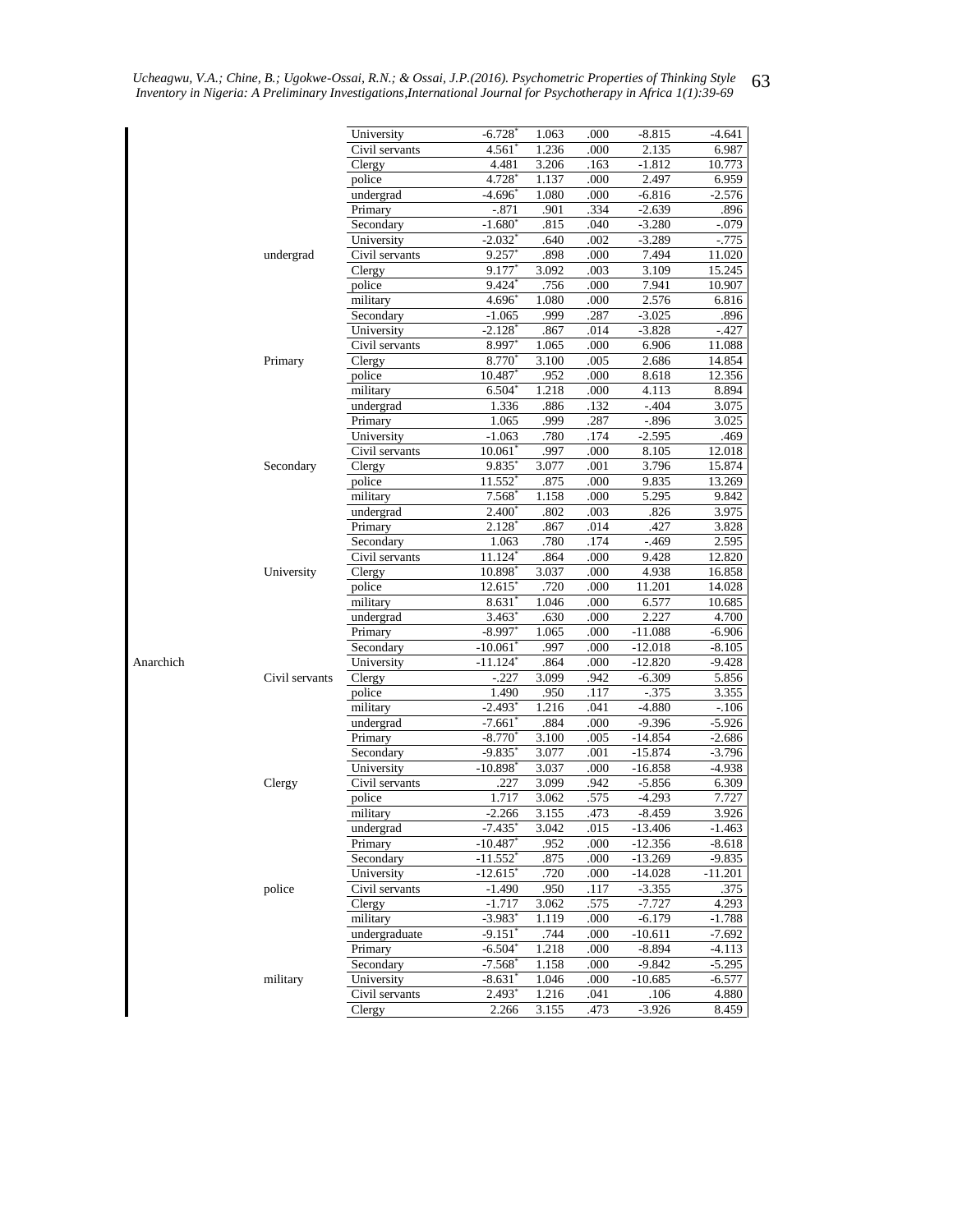|          |                | police         | $3.983$ <sup>*</sup>   | 1.119 | .000 | 1.788     | 6.179    |
|----------|----------------|----------------|------------------------|-------|------|-----------|----------|
|          |                | undergraduate  | $-5.168$ <sup>*</sup>  | 1.063 | .000 | $-7.254$  | $-3.082$ |
|          |                | Primary        | $-1.336$               | .886  | .132 | $-3.075$  | .404     |
|          |                | Secondary      | $-2.400*$              | .802  | .003 | $-3.975$  | $-.826$  |
|          |                | University     | $-3.463$               | .630  | .000 | $-4.700$  | $-2.227$ |
|          | undergraduate  | Civil servants | $7.661*$               | .884  | .000 | 5.926     | 9.396    |
|          |                | Clergy         | 7.435                  | 3.042 | .015 | 1.463     | 13.406   |
|          |                | police         | $9.151*$               | .744  | .000 | 7.692     | 10.611   |
|          |                | military       | $5.168$ <sup>*</sup>   | 1.063 | .000 | 3.082     | 7.254    |
|          |                | Secondary      | .719                   | 1.678 | .669 | $-2.575$  | 4.012    |
|          | Primary        | University     | $-1.055$               | 1.456 | .469 | $-3.912$  | 1.802    |
|          |                | Civil servants | $10.111$ <sup>*</sup>  | 1.790 | .000 | 6.599     | 13.624   |
|          |                | Clergy         | 8.675                  | 5.207 | .096 | $-1.545$  | 18.896   |
|          |                | police         | 8.864*                 | 1.600 | .000 | 5.724     | 12.004   |
|          |                | military       | 6.578                  | 2.046 | .001 | 2.562     | 10.594   |
|          |                | undergraduate  | 3.797*                 | 1.489 | .011 | .875      | 6.719    |
|          |                | Primary        | $-0.719$               | 1.678 | .669 | $-4.012$  | 2.575    |
|          |                | University     | $-1.773$               | 1.311 | .176 | $-4.347$  | .800     |
|          |                | Civil servants | $9.393*$               | 1.674 | .000 | 6.107     | 12.679   |
|          | Secondary      | Clergy         | 7.957                  | 5.169 | .124 | $-2.188$  | 18.101   |
|          |                | police         | $8.146*$               | 1.469 | .000 | 5.261     | 11.030   |
|          |                | military       | 5.860                  | 1.946 | .003 | 2.041     | 9.679    |
|          |                | undergraduate  | $3.078^{\circ}$        | 1.348 | .023 | .433      | 5.724    |
|          |                | Primary        | 1.055                  | 1.456 | .469 | $-1.802$  | 3.912    |
|          |                | Secondary      | 1.773                  | 1.311 | .176 | $-.800$   | 4.347    |
|          |                | Civil servants | 11.166                 | 1.452 | .000 | 8.317     | 14.015   |
|          | University     | Clergy         | 9.730                  | 5.101 | .057 | $-.281$   | 19.742   |
|          |                | police         | $9.919*$               | 1.210 | .000 | 7.545     | 12.293   |
|          |                | military       | $7.633*$               | 1.758 | .000 | 4.183     | 11.083   |
|          |                | undergraduate  | 4.852                  | 1.058 | .000 | 2.775     | 6.929    |
|          |                | Primary        | $-10.111$              | 1.790 | .000 | $-13.624$ | $-6.599$ |
|          |                | Secondary      | $-9.393$ <sup>*</sup>  | 1.674 | .000 | $-12.679$ | $-6.107$ |
|          |                | University     | $-11.166$ <sup>*</sup> | 1.452 | .000 | $-14.015$ | $-8.317$ |
|          | Civil servants | Clergy         | $-1.436$               | 5.206 | .783 | $-11.654$ | 8.782    |
| Internal |                | police         | $-1.247$               | 1.596 | .435 | $-4.380$  | 1.885    |
|          |                | military       | $-3.533$               | 2.043 | .084 | $-7.543$  | .477     |
|          |                | undergraduate  | $-6.315*$              | 1.485 | .000 | $-9.229$  | $-3.400$ |
|          |                | Primary        | $-8.675$               | 5.207 | .096 | $-18.896$ | 1.545    |
|          | Clergy         | Secondary      | $-7.957$               | 5.169 | .124 | $-18.101$ | 2.188    |
|          |                | University     | $-9.730$               | 5.101 | .057 | $-19.742$ | .281     |
|          |                | Civil servants | 1.436                  | 5.206 | .783 | $-8.782$  | 11.654   |
|          |                | police         | .189                   | 5.144 | .971 | $-9.907$  | 10.285   |
|          |                | military       | $-2.097$               | 5.300 | .692 | $-12.499$ | 8.304    |
|          |                | undergraduate  | $-4.879$               | 5.110 | .340 | $-14.909$ | 5.152    |
|          | police         | Primary        | $-8.864*$              | 1.600 | .000 | $-12.004$ | $-5.724$ |
|          |                | Secondary      | -8.146*                | 1.469 | .000 | $-11.030$ | $-5.261$ |
|          |                | University     | $-9.919$ <sup>*</sup>  | 1.210 | .000 | $-12.293$ | $-7.545$ |
|          |                | Civil servants | 1.247                  | 1.596 | .435 | $-1.885$  | 4.380    |
|          |                | Clergy         | $-.189$                | 5.144 | .971 | $-10.285$ | 9.907    |
|          |                | military       | $-2.286$               | 1.879 | .224 | $-5.974$  | 1.402    |
|          |                | undergraduate  | $-5.067$               | 1.249 | .000 | $-7.519$  | $-2.615$ |
|          |                | Primary        | $-6.578$ <sup>*</sup>  | 2.046 | .001 | $-10.594$ | $-2.562$ |
|          |                | Secondary      | $-5.860*$              | 1.946 | .003 | $-9.679$  | $-2.041$ |
|          |                | University     | $-7.633$ <sup>*</sup>  | 1.758 | .000 | $-11.083$ | $-4.183$ |
|          | military       | Civil servants | 3.533                  | 2.043 | .084 | $-.477$   | 7.543    |
|          |                | Clergy         | 2.097                  | 5.300 | .692 | $-8.304$  | 12.499   |
|          |                | police         | 2.286                  | 1.879 | .224 | $-1.402$  | 5.974    |
|          |                | undergraduate  | $-2.781$               | 1.785 | .120 | $-6.286$  | .723     |
|          |                | Primary        | $-3.797*$              | 1.489 | .011 | $-6.719$  | $-875$   |
|          | undergraduate  |                |                        |       |      |           |          |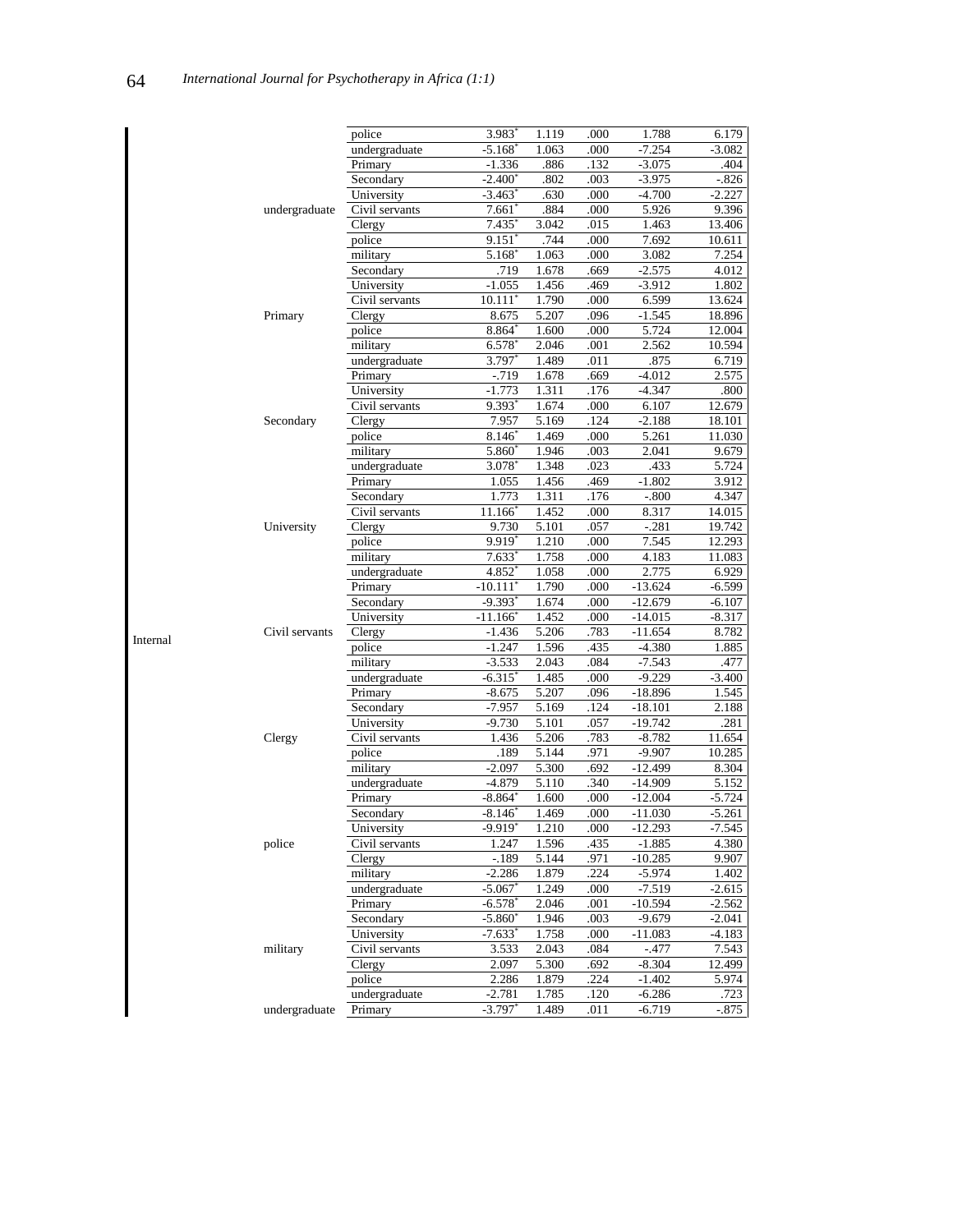|          |                | Secondary        | $-3.078$              | 1.348          | .023         | $-5.724$          | $-433$          |
|----------|----------------|------------------|-----------------------|----------------|--------------|-------------------|-----------------|
|          |                | University       | $-4.852$              | 1.058          | .000         | $-6.929$          | $-2.775$        |
|          |                | Civil servants   | 6.315                 | 1.485          | .000         | 3.400             | 9.229           |
|          |                | Clergy<br>police | 4.879<br>5.067        | 5.110<br>1.249 | .340<br>.000 | $-5.152$<br>2.615 | 14.909<br>7.519 |
|          |                | military         | 2.781                 | 1.785          | .120         | $-723$            | 6.286           |
|          |                | Secondary        | 1.878                 | 1.098          | .088         | $-.278$           | 4.034           |
|          |                | University       | 1.114                 | .953           | .243         | $-0.757$          | 2.984           |
|          |                | Civil servants   | 11.067*               | 1.172          | .000         | 8.767             | 13.366          |
|          | Primary        | Clergy           | 13.804*               | 3.409          | .000         | 7.113             | 20.495          |
|          |                | police           | $10.186*$             | 1.047          | .000         | 8.131             | 12.242          |
|          |                | military         | $7.773*$              | 1.339          | .000         | 5.144             | 10.402          |
|          |                | undergraduate    | $2.965^*$             | .975           | .002         | 1.052             | 4.878           |
|          |                | Primary          | $-1.878$              | 1.098          | .088         | $-4.034$          | .278            |
|          |                | University       | $-765$                | .858           | .373         | $-2.449$          | .920            |
|          |                | Civil servants   | 9.188*                | 1.096          | .000         | 7.037             | 11.340          |
|          |                |                  |                       |                |              |                   |                 |
|          | Secondary      | Clergy           | 11.926*               | 3.384          | .000         | 5.284             | 18.567          |
|          |                | police           | 8.308                 | .962           | .000         | 6.420             | 10.196          |
|          |                | military         | 5.895*                | 1.274          | .000         | 3.395             | 8.395           |
|          |                | undergraduate    | 1.087                 | .882           | .218         | $-.645$           | 2.819           |
|          |                | Primary          | $-1.114$              | .953           | .243         | $-2.984$          | .757            |
|          |                | Secondary        | .765                  | .858           | .373         | $-.920$           | 2.449           |
|          |                | Civil servants   | 9.953*                | .950           | .000         | 8.088             | 11.818          |
|          | University     | Clergy           | 12.690*               | 3.339          | .000         | 6.136             | 19.244          |
|          |                | police           | $9.073*$              | .792           | .000         | 7.519             | 10.627          |
|          |                | military         | $6.659*$              | 1.151          | .000         | 4.401             | 8.918           |
|          |                | undergraduate    | 1.852 <sup>*</sup>    | .693           | .008         | .492              | 3.212           |
|          |                | Primary          | $-11.067$             | 1.172          | .000         | $-13.366$         | $-8.767$        |
| External |                | Secondary        | $-9.188*$             | 1.096          | .000         | $-11.340$         | $-7.037$        |
|          |                | University       | $-9.953$ <sup>*</sup> | .950           | .000         | $-11.818$         | $-8.088$        |
|          | Civil servants | Clergy           | 2.737                 | 3.408          | .422         | $-3.952$          | 9.426           |
|          |                | police           | $-.880$               | 1.045          | .400         | $-2.931$          | 1.171           |
|          |                | military         | $-3.293*$             | 1.338          | .014         | $-5.919$          | $-668$          |
|          |                | undergraduate    | $-8.101*$             | .972           | .000         | $-10.009$         | $-6.194$        |
|          |                | Primary          | $-13.804*$            | 3.409          | .000         | $-20.495$         | $-7.113$        |
|          |                | Secondary        | $-11.926^*$           | 3.384          | .000         | $-18.567$         | $-5.284$        |
|          |                | University       | $-12.690*$            | 3.339          | .000         | $-19.244$         | $-6.136$        |
|          | Clergy         | Civil servants   | $-2.737$              | 3.408          | .422         | $-9.426$          | 3.952           |
|          |                | police           | $-3.617$              | 3.367          | .283         | $-10.227$         | 2.992           |
|          |                | military         | $-6.031$              | 3.469          | .083         | $-12.840$         | .779            |
|          |                | undergraduate    | $-10.838*$            | 3.346          | .001         | $-17.405$         | $-4.272$        |
|          |                | Primary          | $-10.186*$            | 1.047          | .000         | $-12.242$         | $-8.131$        |
|          |                | Secondary        | $-8.308*$             | .962           | .000         | $-10.196$         | $-6.420$        |
|          |                | University       | $-9.073*$             | .792           | .000         | $-10.627$         | $-7.519$        |
|          | police         | Civil servants   | .880                  | 1.045          | .400         | $-1.171$          | 2.931           |
|          |                | Clergy           | 3.617                 | 3.367          | .283         | $-2.992$          | 10.227          |
|          |                | military         | $-2.413$              | 1.230          | .050         | $-4.828$          | .001            |
|          |                | undergraduate    | $-7.221$ <sup>*</sup> | .818           | .000         | $-8.826$          | $-5.616$        |
|          |                | Primary          | $-7.773*$             | 1.339          | .000         | $-10.402$         | $-5.144$        |
|          |                | Secondary        | $-5.895*$             | 1.274          | .000         | $-8.395$          | $-3.395$        |
|          | military       |                  |                       |                |              | $-8.918$          |                 |
|          |                | University       | $-6.659*$             | 1.151          | .000         |                   | $-4.401$        |
|          |                | Civil servants   | $3.293*$              | 1.338          | .014         | .668              | 5.919           |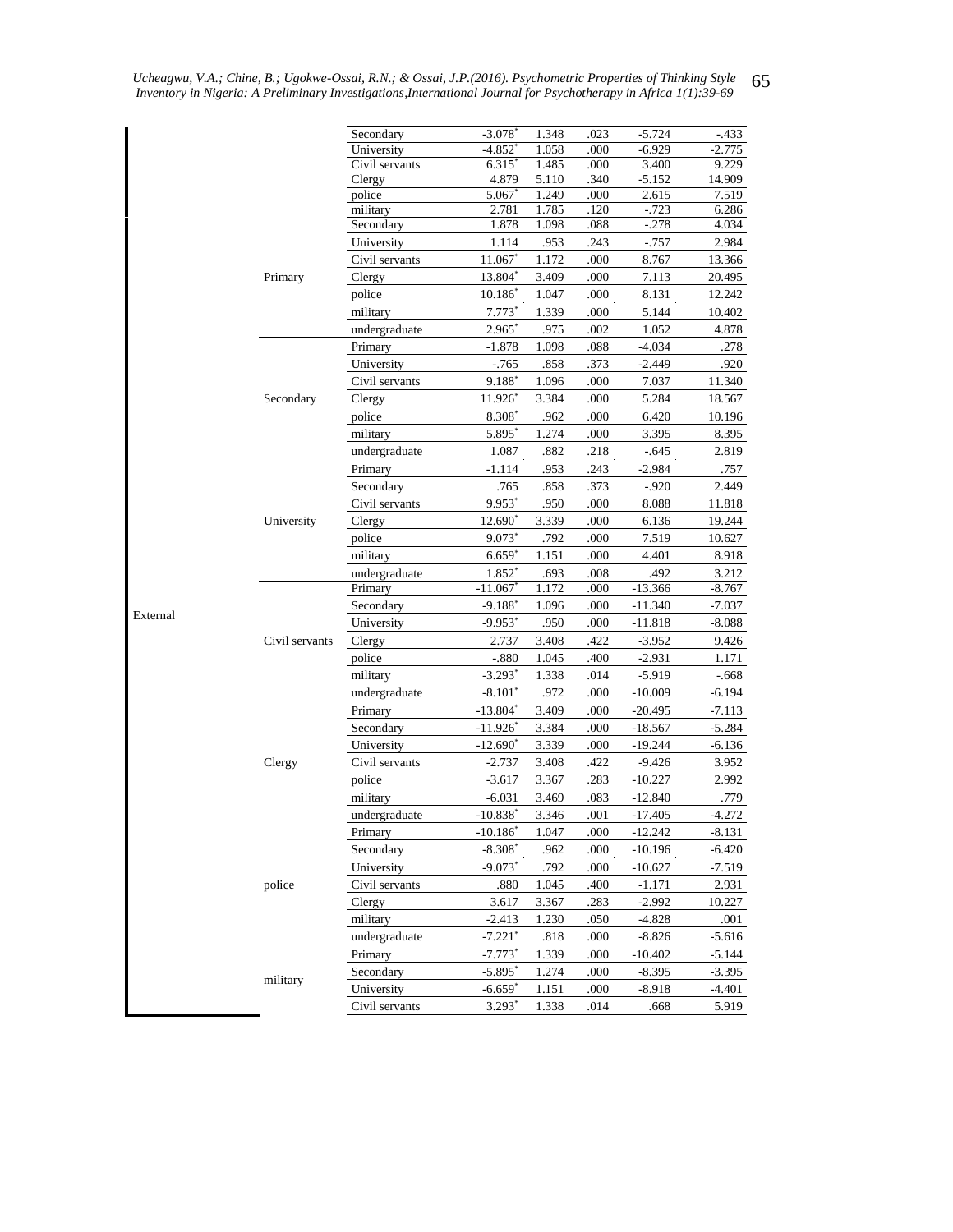|           | Clergy         | 6.031                 | 3.469 | .083 | $-0.779$ | 12.840   |
|-----------|----------------|-----------------------|-------|------|----------|----------|
|           | police         | 2.413                 | 1.230 | .050 | $-.001$  | 4.828    |
|           | undergraduate  | $-4.808*$             | 1.169 | .000 | $-7.102$ | $-2.514$ |
|           | Primary        | $-2.965$ <sup>*</sup> | .975  | .002 | $-4.878$ | $-1.052$ |
|           | Secondary      | $-1.087$              | .882  | .218 | $-2.819$ | .645     |
|           | University     | $-1.852*$             | .693  | .008 | $-3.212$ | $-.492$  |
| undergrad | Civil servants | $8.101*$              | .972  | .000 | 6.194    | 10.009   |
|           | Clergy         | $10.838*$             | 3.346 | .001 | 4.272    | 17.405   |
|           | police         | $7.221*$              | .818  | .000 | 5.616    | 8.826    |
|           | military       | 4.808                 | 1.169 | .000 | 2.514    | 7.102    |
|           |                |                       |       |      |          |          |

Based on estimated marginal means

\*. The mean difference is significant at the .05 level.

#### *Discussion*

The present study was on the psychometric properties of the Sternberg Thinking Style Inventory (TSI) subscales. An exploratory factor analysis showed that TSI yielded only one component in the Nigeria sample. When the analysis was constricted using percentage of variance, it yielded 6 subscales. The findings were in contrast with five factor model specified by mental self government (MSG) (Sternberg, 1988, 1997) having forms, function, level, scope and learning identified as latent variances.

Conversely, the present findings were also in contrast with the 3 factor type model of Zhang and Sternberg (2005). The present study yielded 6 subscales with introversion and oligarchic subscales standing alone as subscales. Thus, our study failed to provide statistical support for the STI subscales as proposed by Sternberg (1988, 1997) and Zhang and Sternberg (2005). However, the overall Cronbanch alpha for TSI showed great promise for the internal consistency of the instrument and possibility of reduced error of measurement. However, introversion and hierarchic subscales showed weak inter subscale relationships. In other words the present study failed to promote support for statistical inter subscale

reliability of the hierarchical and introversion subscale of the TSI.

Black (2008) in a similar validity study of TSI found that both subscale and item level confirmatory factor analysis failed to confirm the theory proposed 5 factor structure as well as 3 other structural models identified in previous studies. Other studies of exploratory factor analysis of TSI have also suggested some similarities on items from different subscales of the inventory (Bernado *et al* 2002; Cano – Garcia & Hewith-Hughes, 2000; Fjell & Walhord, 2004; Sternberg & Grigorenko, 1993; Zhang & Sach, 1997).

On the other hand divergent validation of TSI and problem solving task was not fully established. Some studies have linked TSI as strong predictor of psychosocial development (Zhang & He, 2011; Zhang, 2010), cognitive performance, personality traits and other measures of styles (Zhang, 2002) as well as academic achievement (Bernado, Zhang & Callueng, 2002). Bernado *et al* (2002) showed correlation from 0.00 to 0.17 and only six scales were significantly correlated with grade point average (GPA). They included executive, judicial, conservative, hierarchic, anarchic and introversion in their other of correlation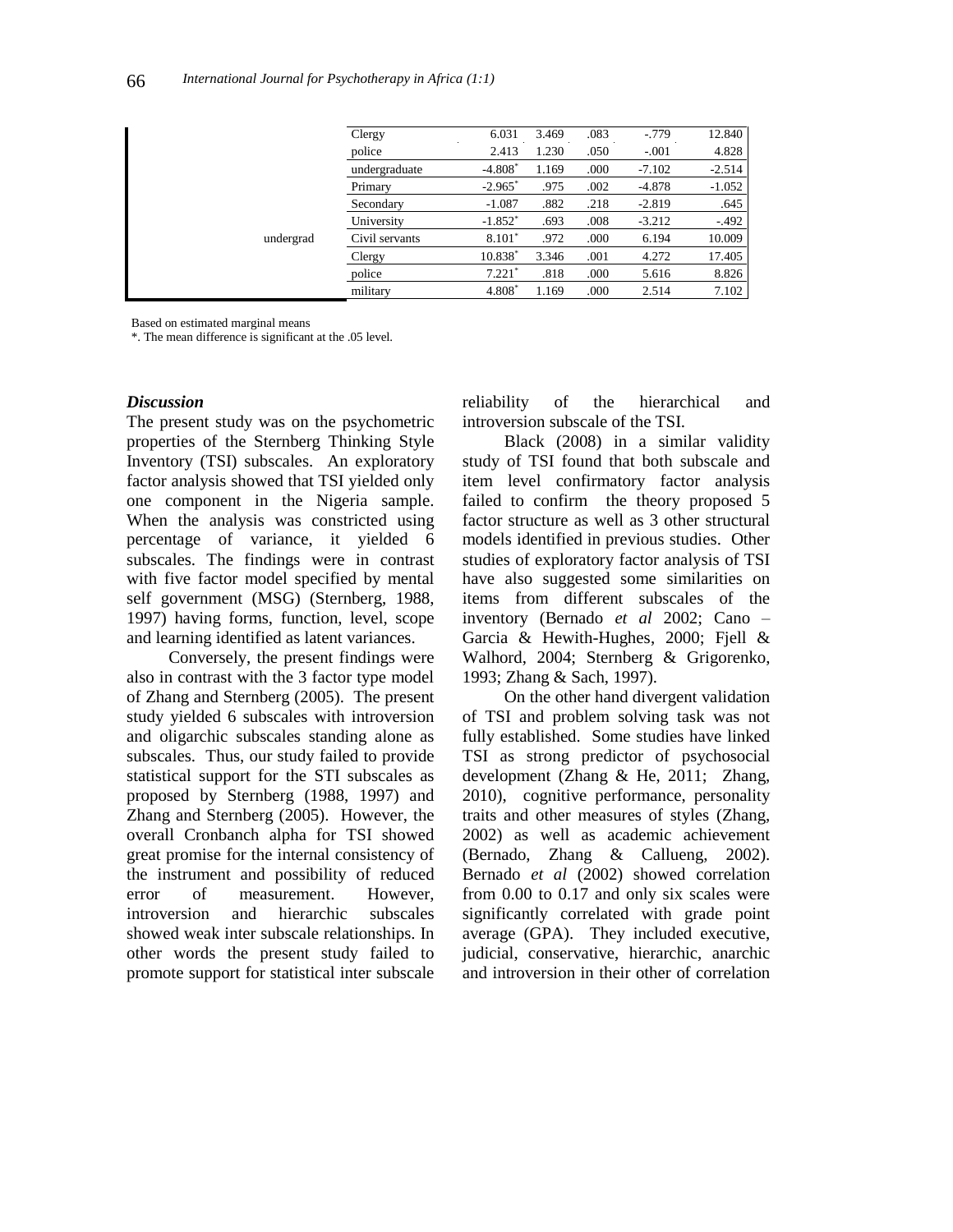with executive showing highest correlation  $(0.17, P<0.01).$ 

The present study however did not show any significant correlations between TSI and puzzle problem tasks. The findings may be explained on the nature of the problem task used. Previous studies utilized GPA, standardised cognitive tasks and personality inventories. The choice of puzzle which is a non language based performance requiring rules may have affected the outcome. The executive subscale has been shown to be related to rule conforming behaviours and was supposed to influenced the finding. Conversely significant differences were found on occupation on the various subscales of the STI. The university lecturers showed higher and significant manifestations of the styles of thinking than other forms of occupation. In other words STI has a significant discriminatory ability for occupations. The flow of the results appears that people on the academic line including lecturers and teachers show higher forms of styles of thinking than other occupation types.

Overall STI has shown to be a promising measure of thinking style, however further researches and possible standardizations may be needed to improve its utility in Nigeria sample.

#### **References**

- Bernado, A. B. I., Zhang, L. F. & Callueng, C. M. (2000). Thinking styles and academic achievement among Filipino students. *The Journal of Genetic Psychology, 163,* 149 – 163.
- Biggs, J. B. (1992). Why and how do Hong Kong students learn? Using the learning and study process questionnaires (Education Paper No. 14). *The University of Hong Kong, Faculty of Education.*
- Biggs,J.B. (1987). *Student approaches to learning and studying*. Hawthorn, Victoria: Australia council for education Research.
- Black, A. C. (2008). Validity study of the thinking style inventory. *Journal for the Education of the Gifted, 32, 2,* 180  $-210.$
- Cano Garcia, F. & Hewitt Hughes, E. L (2000). Learning and thinking styles: An analysis of their interrelationship and influence on academic achievement. *Educational Psychology, 20,* 413 – 430.
- Coopersmith, S. (1981). *Self esteem Inventories.* Palo Alto, CA: Consulting Psychologists Press.
- Fan, J. (2016). The role of thinking styles in career decision making and self efficacy among university students. *Thinking Skills and Creativity. [http://dx.doi.org/10.1016/J/tse.201603](http://dx.doi.org/10.1016/J/tse.201603.00/) [.00/](http://dx.doi.org/10.1016/J/tse.201603.00/)*
- Fjell, A. M., & Walheud, K. B. (2004). Thinking styles in relation to personality traits: An Investigation of the Thinking Styles Inventory and NEO-PI-R. *Scandinavian Journal of Psychology, 45,* 293 – 300.
- Grigorenko, E. L. & Sternberg, R. J. (1993). *Thinking styles in teaching inventory.* Unpublished Test, Yale Unviersity, New Haven, CT.
- Grigorenko, E. L. & Sternberg, R. J. (1995). *Thinking styles.* In D. Saklofske & M. Zeidner (Eds.), International Handbook of Personality and Intelligence. New York : Plenum.
- Grigorenko, E. L. & Sternberg, R.J. (1997). Styles of thinking, abilities and academic performance. *Exceptional Children, 63, 3,* 295 – 312.
- Holland, J. L (1994). *Self directed search.* Odessa, FL: Psychological Assessment Resources.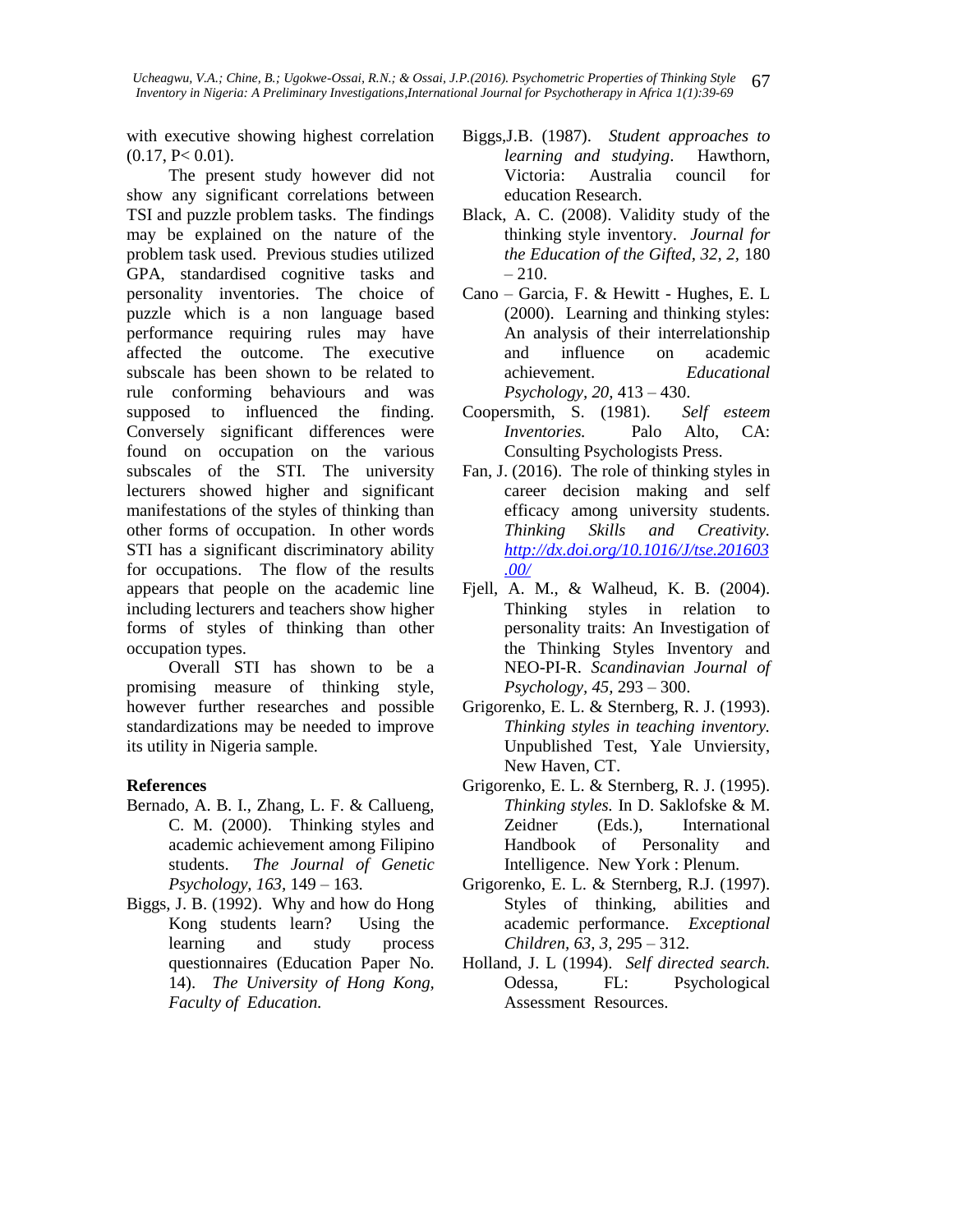- Holland, J. L. (1973). *Making vocational choices: A theory of careers.*  Englewood Cliffs, N. J. Prentice – Hall.
- Roodenberg, J., Roodenburg, E., & Rayner, S. (2012). *Personality and intellectual styles.* In L.F. Zhang, R. J. Sternberg & S. Rayner (Eds.), Handbook of Intellectual Styles: Preferences in Cognition, Learning and Thinking. New York: Springer Publishing Co.
- Sternberg, R. J. & Grigorenko, E. L. (1993). Thinking styles and the gifted. *Roeper Review, 16,* 122 – 130.
- Sternberg, R. J. & Grigorenko, E. L. (1995). Styles of thinking in the school. *European Journal for High Ability, 6,*  $201 - 219.$
- Sternberg, R. J. & Zhang, L. F. (Eds.) (2001). *Perspectives on thinking, learning and cognitive styles.*  Mahwah NJ: Lawrence Erlbaum Associates Inc.
- Sternberg, R. J. (1988). Mental Self Government: A theory of intellectual styles and their development. *Human Development, 31*, 197 – 224.
- Sternberg, R. J. (1988). Mental self government: A theory of intellectual styles and their development. *Human Development, 31,* 197 – 224.
- Sternberg, R. J. (1997). *Thinking styles*. New York: Cambridge University Press.
- Sternberg, R. J. (2000). *Handbook of Intelligence*. New York: Cambridge University Press.
- Sternberg, R. S. & Wagner, R. K. (1991). *MSG Thinking style inventory: Manual*
- Sternberg, R. S. (1997). *Thinking styles*. New York: Cambridge University Press.
- Zhang, L. F. & Sachs, J. (1997). Assessing thinking styles in the theory of mental

self government: A Hong Kong validation study. *Psychological Reports, 81*, 915 – 928.

- Zhang, L. F. & Sternberg, R. J. (1998). Thinking styles, abilities and academic achievement among Hong Kong University Students. *Educational Research Journal, 13 ,1,*  $41 - 62$ .
- Zhang, L. F. & Sternberg, R. J. (2000). Are learning approaches and thinking styles related? A study in two Chinese Population. *The Journal of Psychology, 134,5,* 469 – 489.
- Zhang, L. F. & Sternberg, R. S. (2005). A three fold model of intellectual styles. *Educational Psychology Review, 117,1*, 1 – 53.
- Zhang, L. F. (2001a). Approaches and thinking styles in teaching. The *Journal of Psychology, 135,5,* 547 – 561
- Zhang, L. F. (2001b). Do styles of thinking matter among Hong Kong Secondary School Students? *Personality and Individual Differences, 31,3,* 289 – 301.
- Zhang, L. F. (2001c). Thinking styles, self esteem and extracurricular experiences. *International Journal of Psychology, 36,2,* 100 – 107.
- Zhang, L. F. (2002). Thinking styles and cognitive development. *The Journal of Genetic Psychology, 163 ,21*, 179 – 195)
- Zhang, L. F. (2006). Thinking styles and Big Five Personality traits revisited. *Personality and Individual Differences, 40,* 1177 – 1187.
- Zhang, L.F. (1999). Further cross cultural validation of the theory of mental selfgovernment. *The Journal of Psychology, 133 (2)*, 165 – 181.
- Zhang, L.F. (2000a). Approaches and thinking styles in teaching. *The*